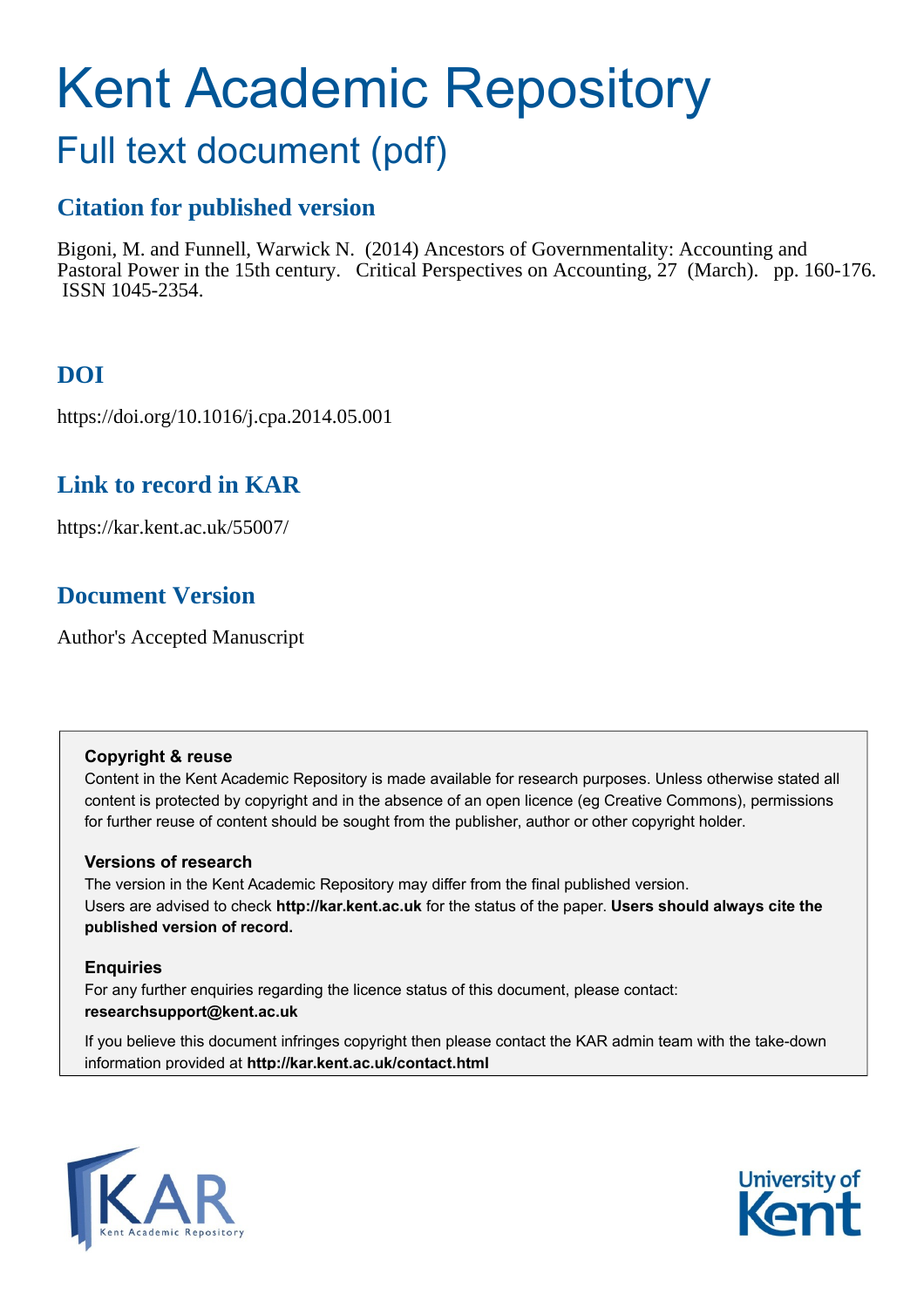## **Ancestors of Governmentality: Accounting and Pastoral Power in the 15th Century**

This article (author's accepted manuscript) is deposited under the CC BY-NC-ND Licence. Any reuse is allowed in accordance with the terms outlined by the licence. The publication's DOI is **[10.1016/j.cpa.2014.05.001](https://doi.org/10.1016/j.cpa.2014.05.001)**

#### **Abstract**

Foucault identified the roots of governmentality in religious beliefs and religious history with its genealogical core the equivalent of pastoral power, the art of governing people by relying on a dualistic logic; individualization and totalization. This technology of power arose and matured within the Roman Catholic Church and provided a model for many states in the achievement and exercise of power. Informed by the work of Foucault on pastoral power the present work examines the genealogical core of governmentality in the context of the Roman Catholic Church at a time of great crisis in the  $15<sup>th</sup>$  century when the Roman Catholic Church was undergoing reform instituted by Pope Eugenius IV (1431-1447). The contributions of accounting to pastoral power are shown in this study to have been pivotal in restoring the Church's standing and influence. Accounting was one of the technologies that allowed the bishops to control both the diocese as a whole and each priest, to subjugate the priests to the bishops' authority and, thereby, to govern the diocese through a neverending extraction of truth.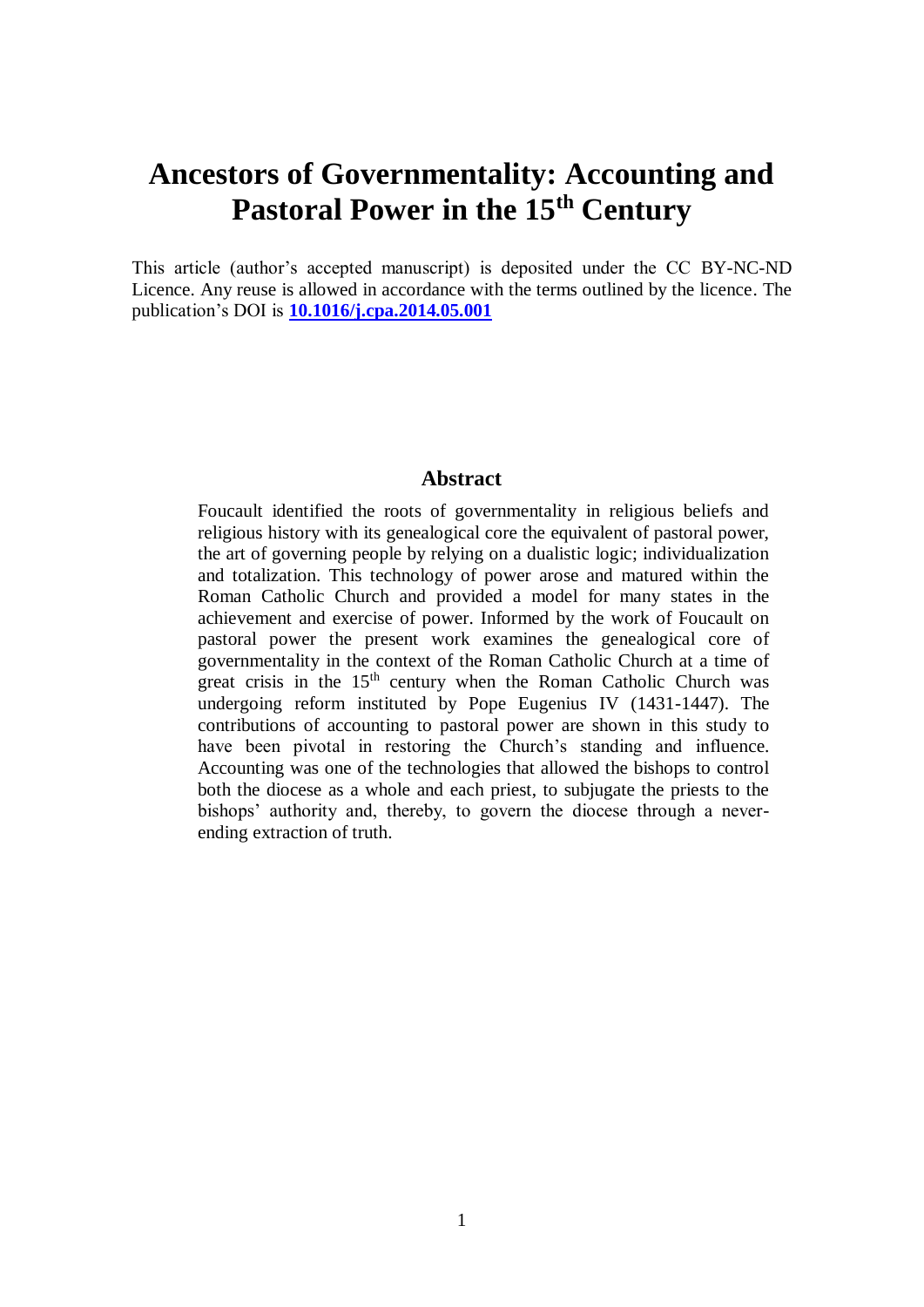## **Ancestors of Governmentality: Accounting and Pastoral Power in the 15th Century**

#### **Introduction**

In the late 1970s a shift in the study of accounting history took place, with many authors refusing the vision of accounting as a neutral technique (Drury, 1988) in the pursuit of economic rationality (Littleton, 1966; Watts and Zimmerman, 1986) and constant improvement through time (Johnson, 1983). After Hopwood (1983) called for accounting to be studied in its social, economic and institutional context (also Burchell *et al*., 1980) the "new accounting history" answered the call, seeing accounting as a historically contingent and socially constructed practice (Miller *et al*., 1991; Napier, 2006; Burchell *et al.*, 1985). A significant, enduring influence on this field of study has been the work of French philosopher and sociologist Michel Foucault, whose importance for accounting literature is still significant and continues to inform accounting research (Napier, 2006; McKinlay *et al.*, 2010; Chiapello and Baker, 2011).

Foucault-based anti-positivist genealogies refuse to see the past as a continuous evolution but seek instead to problematize the "taken for granted" (Dean, 1992, p. 216), breaking the "smooth passage of regimes of truth" (Smart, 1983, p. 135) produced by power, giving voice to hidden "local, discontinuous knowledge" (Kearins and Hoper, 2002, p. 735). Instead of looking for a single event in history from which our beliefs originated, their emergence must be "viewed rather by reference to a complex of dispersed events" (Miller and O'Leary, 1987, p. 237). Accounting ceases to be understood as a product of industrialization and the rise of modern capitalism, the continuous evolution of which is fuelled by the need for reliable information for improving efficiency. Instead, it is studied in tight connection with its specific context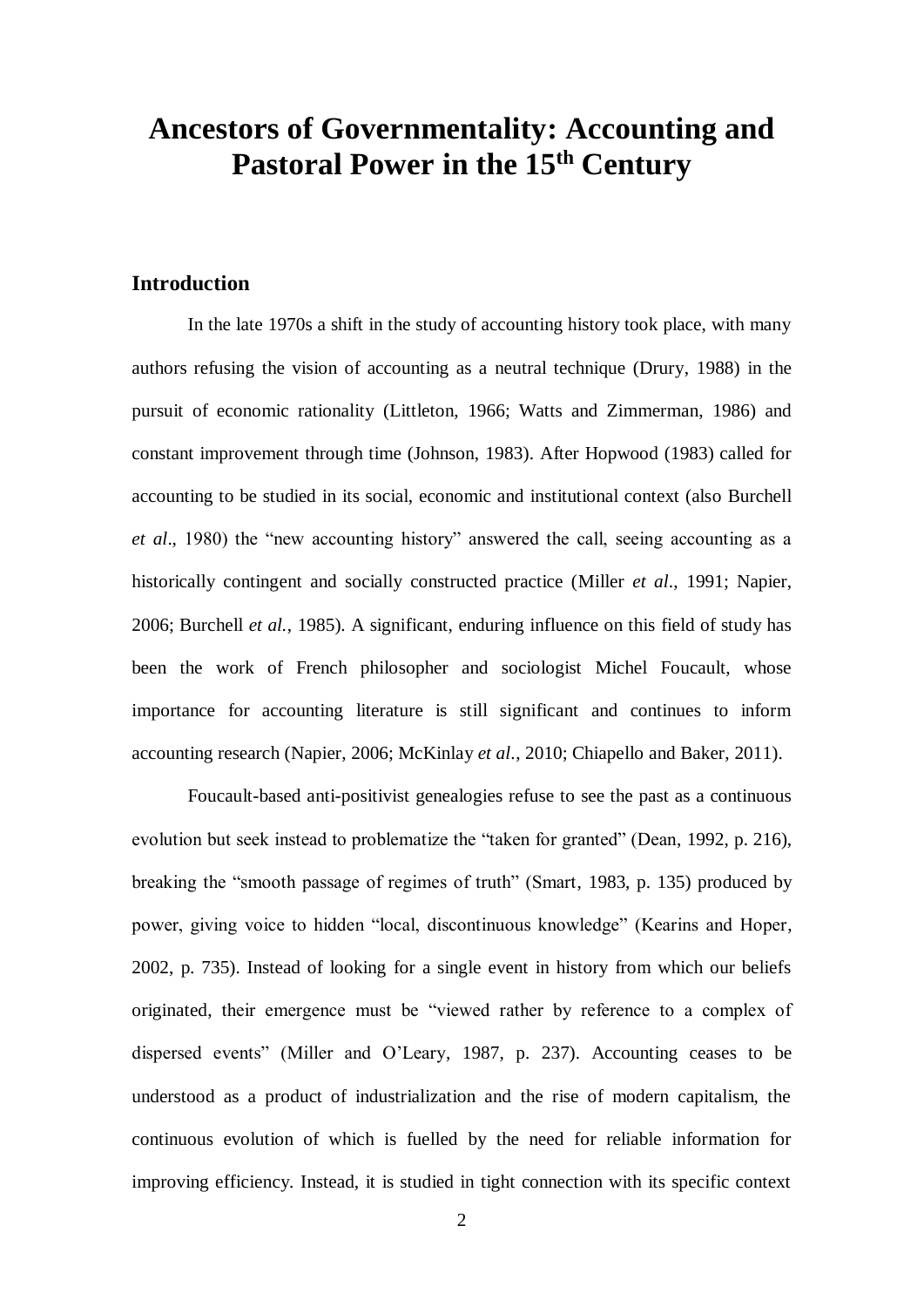(Stewart, 1992). Moreover, works based on Foucault go further and show how accounting is not just the product of a specific environment but influences the very environment itself (Loft, 1986), being both "reflective" and "constitutive" (Napier, 2006).

The two main themes of Foucault's thought that have particularly attracted accounting scholars are disciplinary power and governmentality, with the latter representing the rationality that underlies modern states (Lai *et al.*, 2012) and pervades every political debate to the present day (McKinlay *et al.*, 2010; Burchell *et al.*, 1985; Hoskin and Macve, 1986, 1988, 1994, 2000; Loft, 1986; Knights and Collinson, 1987; Miller and O'Leary, 1987; Fúnez, 2005; Walker, 2010). Although disciplinary power and governmentality have been given the greatest emphasis by accounting scholars, there are also works focusing on less studied aspects of Foucault's thought, for example Kosmala and McKernan's (2011) paper concerned with the implications of Foucault's work on our understanding of ethical behaviour. Particularly important for this study, the roots of governmentality are to be found in Christianity, when this religious community institutionalized itself as a church (Foucault, 2007, pp. 115-16). Studies have emphasised the religious dimension to governmentality by referring to modern politics as a "political theology" (Domenicali, 2008, p. 180) with its genealogical core the equivalent of pastoral power, the art of governing people by relying on a dualistic logic; individualization and totalization (Foucault, 2007, p. 103). Accordingly, understanding pastoral power as the genealogical core of governmentality requires an understanding of the Western Church, that is the Roman Catholic Church (hereafter the Church), the institution where this technology of power arose and matured and which provided a model for many states in the achievement and exercise of power (Grey, 1994).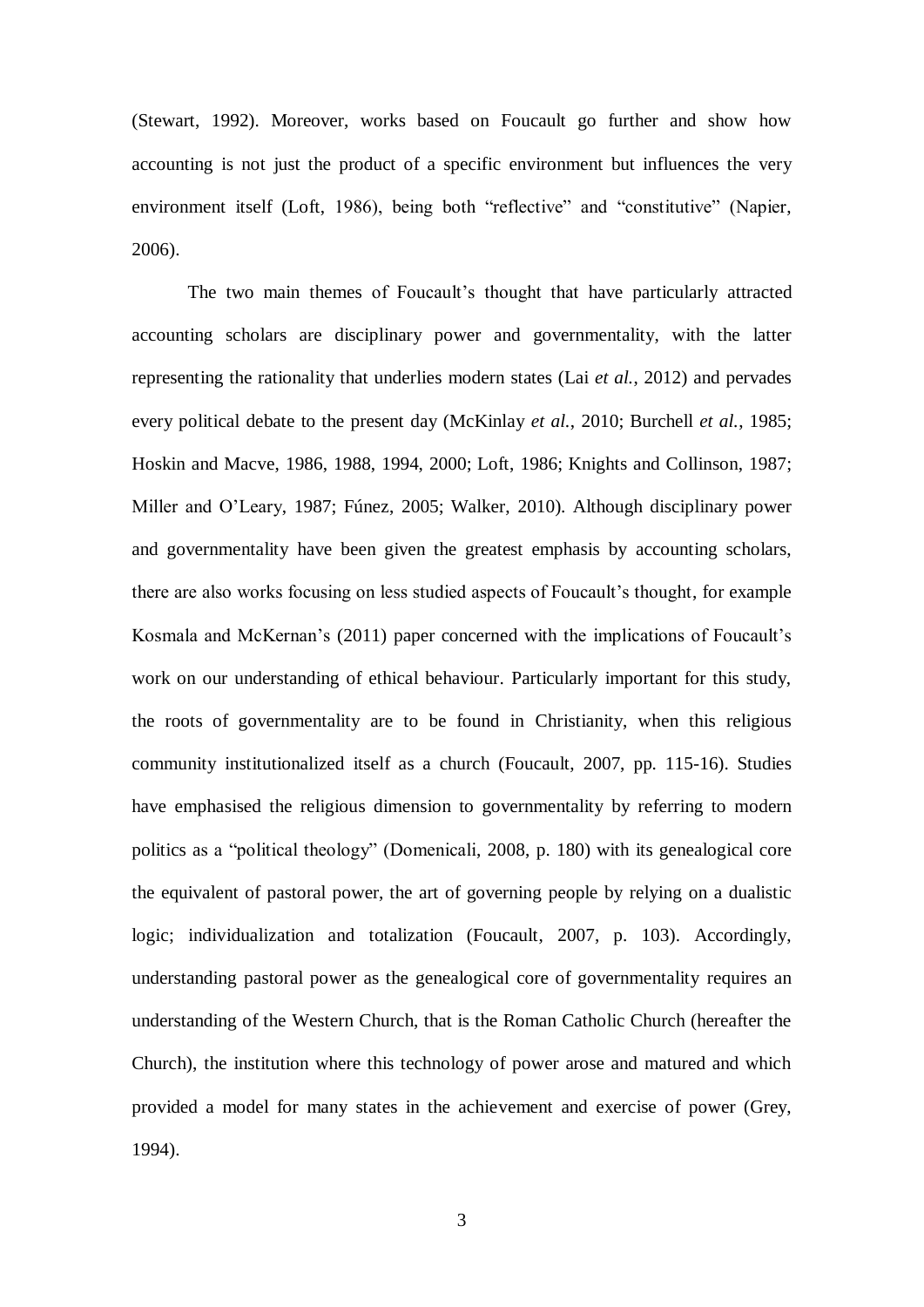Informed by the work of Foucault on pastoral power and relating this to an under-researched period and a non-Anglo-Saxon context (Carmona, 2004; Carnegie and Rodrigues, 2007; Williams and Wines, 2006; Antonelli and D'Alessio, 2011), the present work examines the genealogical core of governmentality in the context of the Church at a time of great crisis in the  $15<sup>th</sup>$  century when the Roman Catholic Church was undergoing reform instituted by Pope Eugenius IV (1431-1447). Eugenius IV sought to address the rise of what Foucault (2007, p. 151) refers to as counter-conducts in the Church, that is behaviours and attitudes which contradicted Church teachings and, thereby, threatened the pastoral role of the Church.

Foucault recognizes five typologies of counter-conducts: asceticism, communities, mysticism, Scriptures and eschatological belief. These counter-conducts confront the view of salvation, law and truth imposed by pastoral power (Foucault, 2007, pp. 154-62). Asceticism implies a spiritual exercise of the self on the self, aiming at reaching a state of indifference to mundane temptations (*apatheia*) without the interference of any person, even the pastor who is God's spiritual representative on earth. Communities tackled the rigid ecclesiastic hierarchy and promoted equality among the members of a Church, thereby jeopardizing the authority of the pastor. The counter-conduct mysticism arises when the believer does not recognise the right of someone, the master, to decide the truth of the believer's commitment to God or to direct his/her conscience because this creates a relationship with God that is always mediated by the master. Mysticism encourages a direct dialogue between the self and God. To ensure that this is possible, the Scriptures, which should be the cornerstone of the Catholic religion, must be fully accessible to every believer with the pastor illustrating unclear concepts but never abusing his power to prevent the believer from reading the Holy Book. Eschatological belief seeks to disqualify the role of the pastor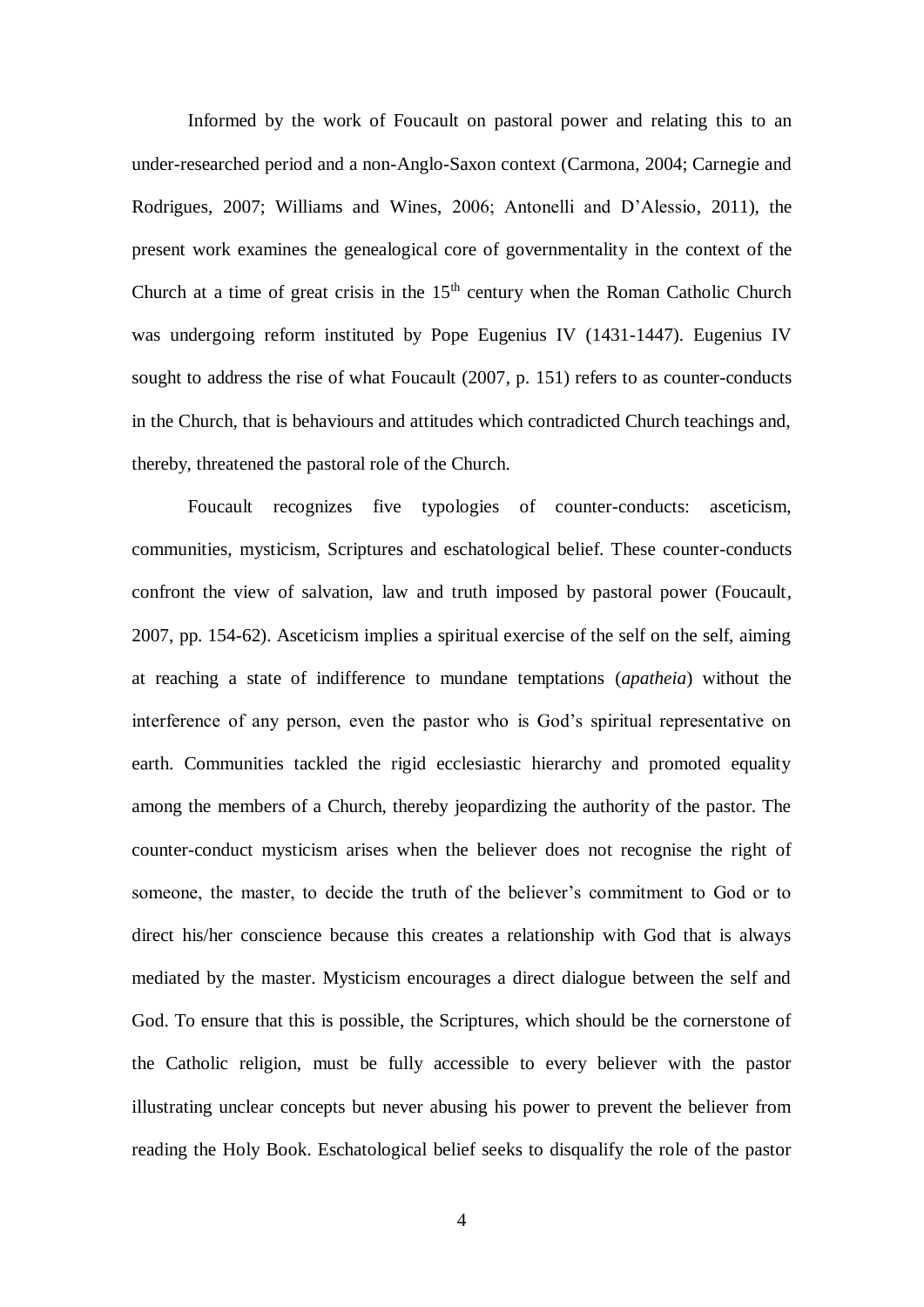by affirming that the time has come for the return of the real pastor, God, who is going to retake the lead of his flock.

A previous study of reform in the  $15<sup>th</sup>$  century in the Diocese of Ferrara, today situated in the Region of Emilia-Romagna, 50 kilometres north-east of the regional capital, Bologna, focussed on the relevance of the concept of a sacred-secular dichotomy which has been a dominating theme in accounting studies of the relationship between the Church and society (Bigoni *et al*., 2013). The present study broadens the compass of the earlier study by applying Foucault's conception of governmentality and his associated, but much overlooked, concept of pastoral power. It establishes that accounting was regarded by the reformers as a crucial component in exercising a form of power which relied on methods which, consistent with Foucault's notion of pastoral power, were meant to induce in less obvious ways an individualised and totalizing form of control. This study identifies how the technologies employed by pastoral power operated to target people in order to achieve control and direction of "*omnes et singulatim*" (all and each, Foucault, 2001, p. 114; 2007, p. 103), fuelling the development of the rationality that characterizes governmentality. In the study of these technologies, the role of accounting as a means to reinforce the exercise of power assumes a particularly prominent role. Accordingly, for the purpose of this study, accounting is conceived as a social practice which involves both financial and nonfinancial information which is shaped by its context and which in turn influences it, and is not just a neutral technique in the service of economic rationality (Burchell *et al*., 1980; Miller and Napier, 1993; Napier, 2006).

The reform initiated by Eugenius IV was a notable attempt to reinstate the Church's pastoral role which had been weakened by the moral laxity of many clerics and the subsequent disaffection of the believers which fuelled counter-conducts. This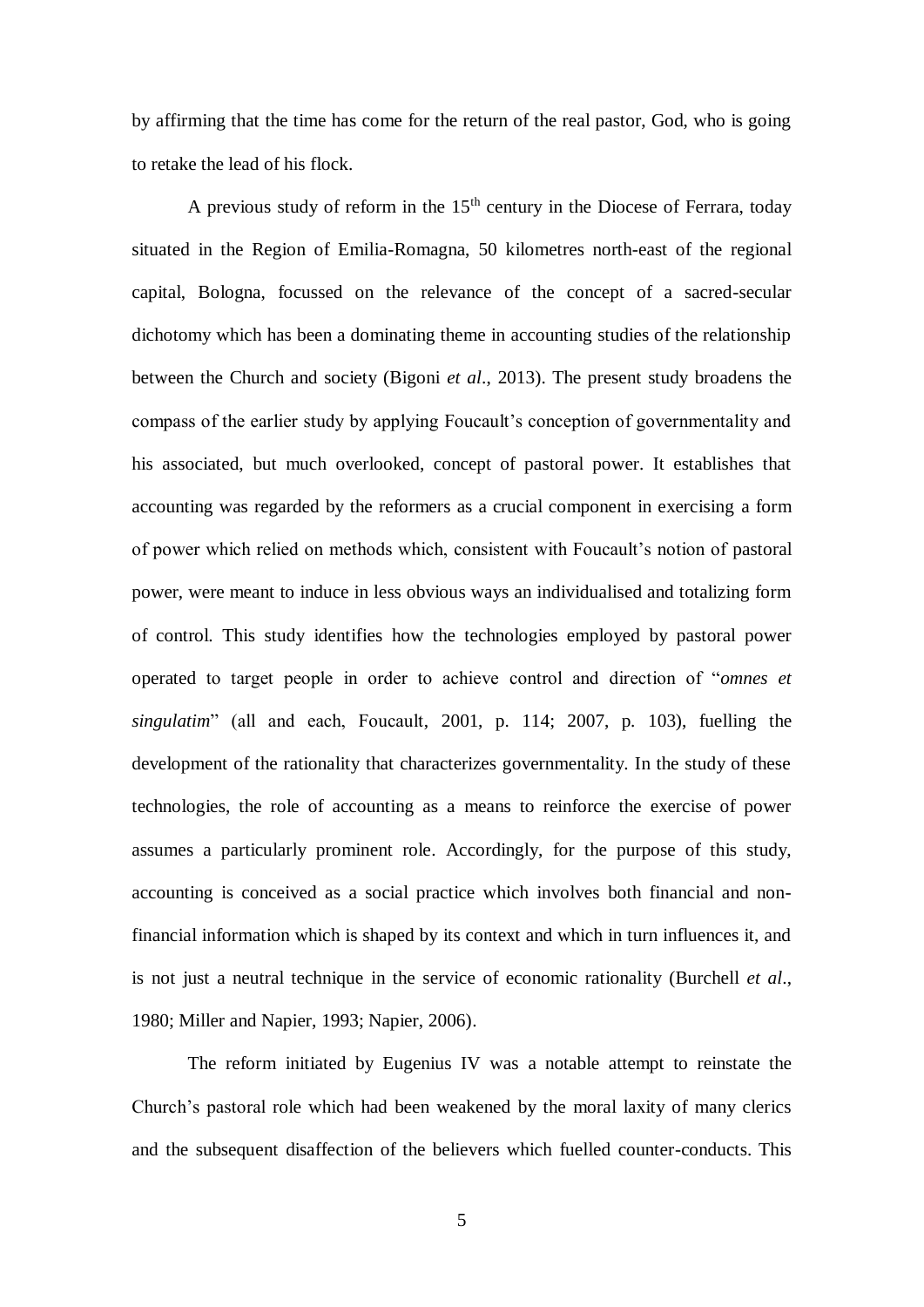period of reform provides a compelling opportunity to study pastoral power for it is at times of crisis and renewal that the functioning of the Church's power and the technologies upon which it relied are more visible and pronounced. Jones (2010, p. 85) reminds us that the Church was the "main source of power in Europe in the Middle Ages", reinforcing the power of the state and giving it moral authority. The Diocese of Ferrara at the time was ruled by two bishops, both appointed by Eugenius IV, firstly Giovanni Tavelli da Tossignano (1431-1446) and then Francesco Dal Legname (1446- 1457), who were among the first senior clergy in Italy to welcome the reform of Eugenius IV. They were determined to see the reforms successfully implemented in their diocese and, thereby, to restore the Church's much diminished pastoral power (Ferraresi, 1969a; Peverada, 1982a). To accomplish this they relied upon a revision of the "regime of truth"<sup>1</sup> , the so-called *Constitutiones Synodalium,* which was meant to inform and guide the actions of each priest in the diocese. Adherence to the *Constitutiones* was assessed by the extensive use of pastoral visits by the bishops during which accounting tools, such as taking inventory of the Church's assets and income and expenses books, played a central role.

The study draws upon the original  $15<sup>th</sup>$  century Latin documents found in the Historical Archive of the Diocese of Ferrara<sup>2</sup> and an  $18<sup>th</sup>$  century transcription of a  $15<sup>th</sup>$ century account book, the "*entrate e spese della Sacristia*", by historian Giuseppe

<sup>&</sup>lt;sup>1</sup> Foucault notes that "Each society has its regime of truth, its 'general politics' of truth; that is, the types of discourses which it accepts and makes function as true; the mechanisms and instances which enables one to distinguish true and false statements, the means by which each is sanctioned; the techniques and procedures accorded value in the acquisition of truth; the status of those who are charged with saying what counts as true" (Foucault, 2000, pp. 72- 73).

<sup>&</sup>lt;sup>2</sup> The Historical Archive of the Diocese of Ferrara, which is not computerized, was created in the 10<sup>th</sup> century and contains over 7000 records, ranging from the  $10^{th}$  to the  $20^{th}$  century. It is made up of four sections: Curia Arcivescovile, Mensa Vescovile, Capitolo della Cattedrale and Residui Ecclesiastici. For the present study the Curia Arcivescovile section has been particularly important. It contains the four Latin books which presents the results of the visits of Giovanni Tavelli da Tossignano and Francesco Dal Legname. In the Archive was also found a transcription of the XIV century *Constitutiones Synodalium*.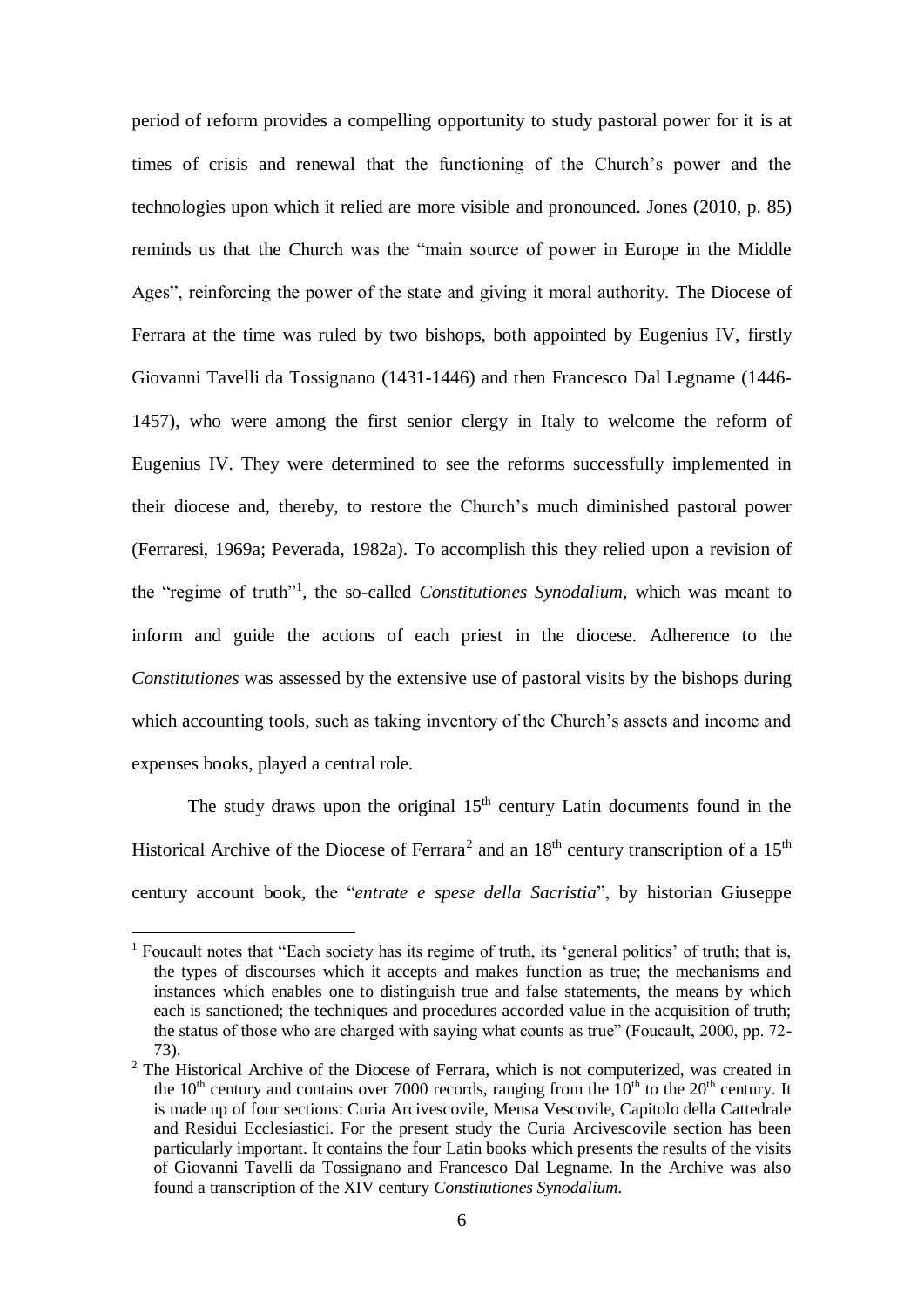Antenore Scalabrini, which show how accounting was not merely a technique for improving financial decisions but rather a technology of power which was pivotal in reinstating the Church's pastoral power. Accounting was interwoven in all the key aspects of the Christian pastorate; *salvation*, observance of ecclesiastical *law* and the pursuit of *truth*, functioning as one of the technologies that allowed the bishops to control both the diocese as a whole and each priest, to subjugate the priests to the bishops' authority and, thereby, to govern the diocese through a never-ending extraction of truth.

The paper firstly introduces the key aspects of Foucault's thought which have been most influential with accounting scholars, after which the notion of pastoral power is examined and its links with Foucault's concept of governmentality. Subsequent sections describe the reform promoted by Eugenius IV, its application in the Diocese of Ferrara and the bishops' attempts to reinstate pastoral power, highlighting the role of accounting as a technology fuelling this process and reinforcing the Church's power through the regimes of salvation, law and truth. The final section contains some concluding remarks.

#### **Accounting and Foucault**

Foucault (1976, pp. 79-112) argued that from the  $18<sup>th</sup>$  century power no longer acted violently to repress behaviour which was condemned as unacceptable to those in power but instead intervened subtly and even unseen through sets of practices to influence people's actions to force them to unconsciously cooperate in their subjection to power itself (Hoskin and Macve, 1986). They became their own disciplinarian. This process was strengthened by the emergence of human sciences such as medicine and psychology (Foucault, 1976, pp. 244) which determined expected, acceptable norms of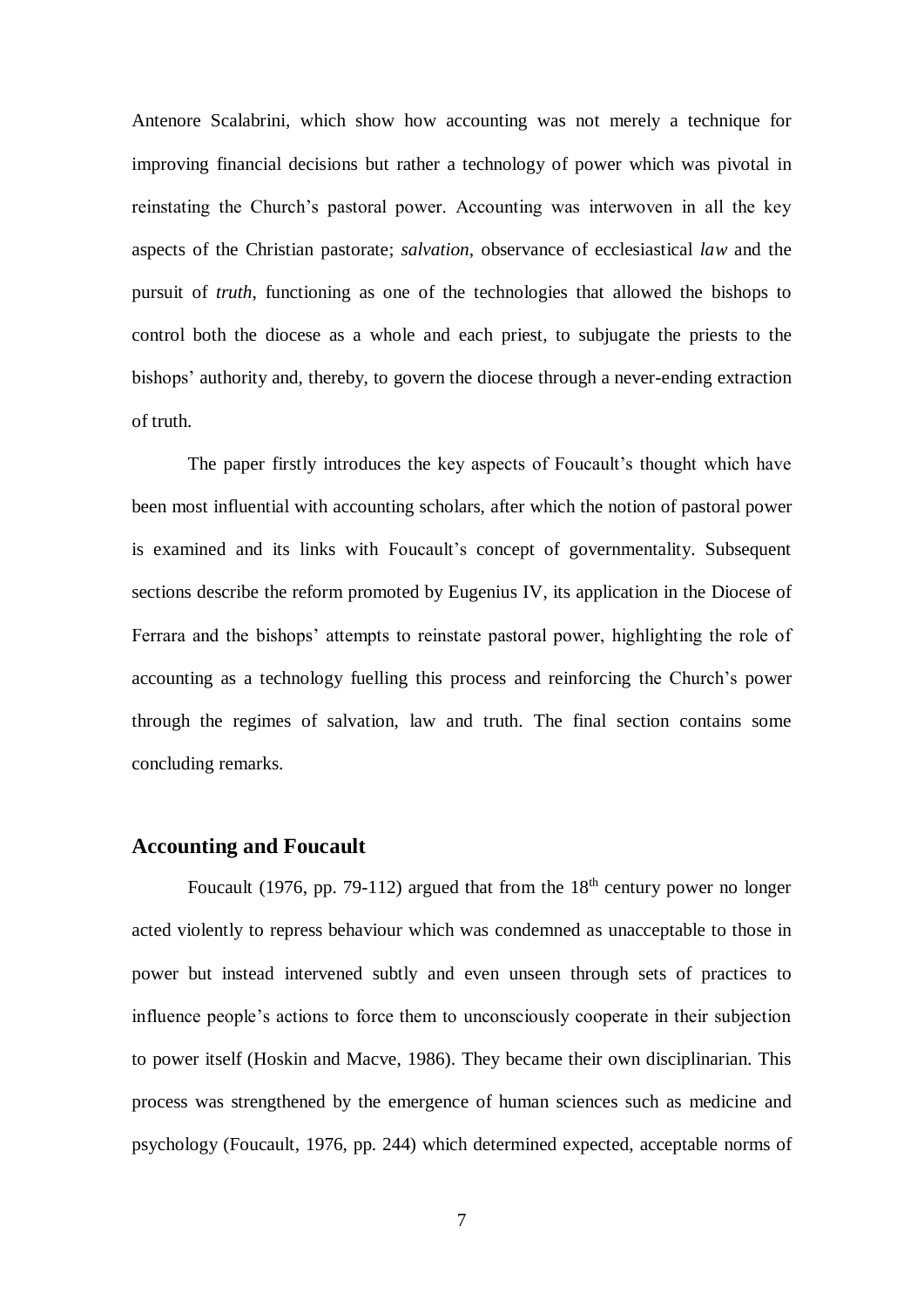behaviour for their human targets, thereby creating a relationship between them and the practitioners of these sciences characterized by an asymmetry of power ("powerknowledge") (Armstrong, 1994) whereby those who controlled the understanding of power were provided with the means to control people. The cornerstone of these disciplinary regimes was continuous hierarchical observation, with the observer and the means used to exercise their power hidden from the person observed. In the case of the medical profession this relied upon understandings which prescribed what constitutes abnormal and normal behaviour. This normalizing judgement sought to correct behaviour which contradicted that which was approved and sanctioned and relied upon the examination in which the previous two mechanisms of disciplinary power are combined, allowing each person to become a documented case (Foucault, 1976, p. 209). Foucault demonstrated the way in which disciplinary power pervades not only institutions of the state such as prisons but many other social institutions, including schools and factories. The common aim is to increase both the docility and utility of all the elements of the social system (Sorrentino, 2008, p. 104).

Numerous studies have established how accounting itself becomes a disciplinary power, an integral part of a complex web of power-knowledge structures (Stewart, 1992) which helps to make people knowable and calculable, transforming them into "docile bodies" (Burchell *et al.*, 1985; Hoskin and Macve, 1986, 1988, 1994, 2000; Loft, 1986; Knights and Collinson, 1987; Miller and O'Leary, 1987; Fúnez, 2005; Walker, 2010). For authors embracing Foucault's concept of disciplinary power, accounting cannot be seen simply as a neutral tool aiming at economic rationality but instead is profoundly implicated in power relations produced in social life (Miller and O'Leary, 1987; Napier, 2006).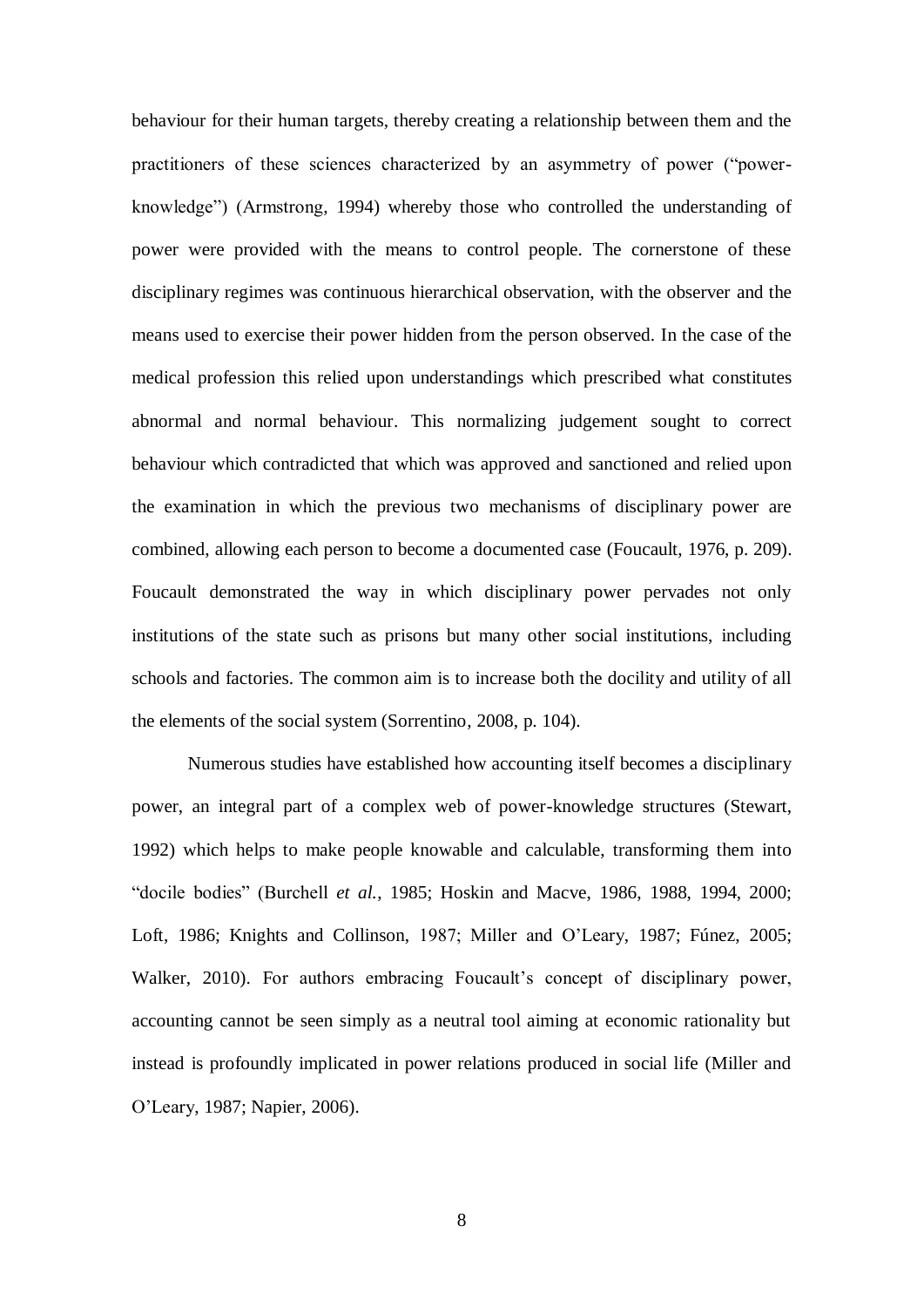Foucault's concept of governmentality has also proved to be a rich source of insights for accounting scholars. He traces this technology of power to the  $18<sup>th</sup>$  century when governments had to face large increases in population and related expenditures. This caused a shift from the traditional form of sovereign power where authority was based upon long established custom, social class and patronage to a regime ruled by techniques of government (Foucault, 1991, p. 101). The main constituent of the state was no longer its territory but its population which became the object of government. This new priority has required that those who govern have greater knowledge of those whom they seek to dominate and rule (Dean, 1999). Population is not simply a sum of individuals but a complex phenomenon with a life of its own which has to be mastered according to specific knowledge and through the use of apparatuses of security (Golder, 2007, p. 164; Foucault, 2007, pp. 61-62). Thus, governmentality is

the ensemble formed by the institutions, procedures, analyses and reflections, the calculations and tactics that allow the exercise of this very specific albeit complex form of power, which has as its target population, as its principal form of knowledge political economy, and as its essential technical means apparatuses of security (Foucault, 1991, p. 102).

The functioning of the technology of power requires, according to Foucault, a broad set of techniques which can be grouped into two typologies (McKinlay and Pezet, 2010, p. 487; Domenicali, 2008, p. 180): those that individualise by targeting the body, which he refers to as disciplinary power, and those which regulate behaviours by targeting the whole population, the apparatuses of totalization. The connection between individualization and totalization is closely associated with Foucault's concept of "biopower", power exercised on life. Biopower is the core of the exercise of power in modern society. It is conceived as a technology which targets the body as an organism with its abilities and the body as part of broader biological processes (Foucault, 2003, pp. 242-43; Sorrentino, 2008, p. 100). To achieve effective power the state has to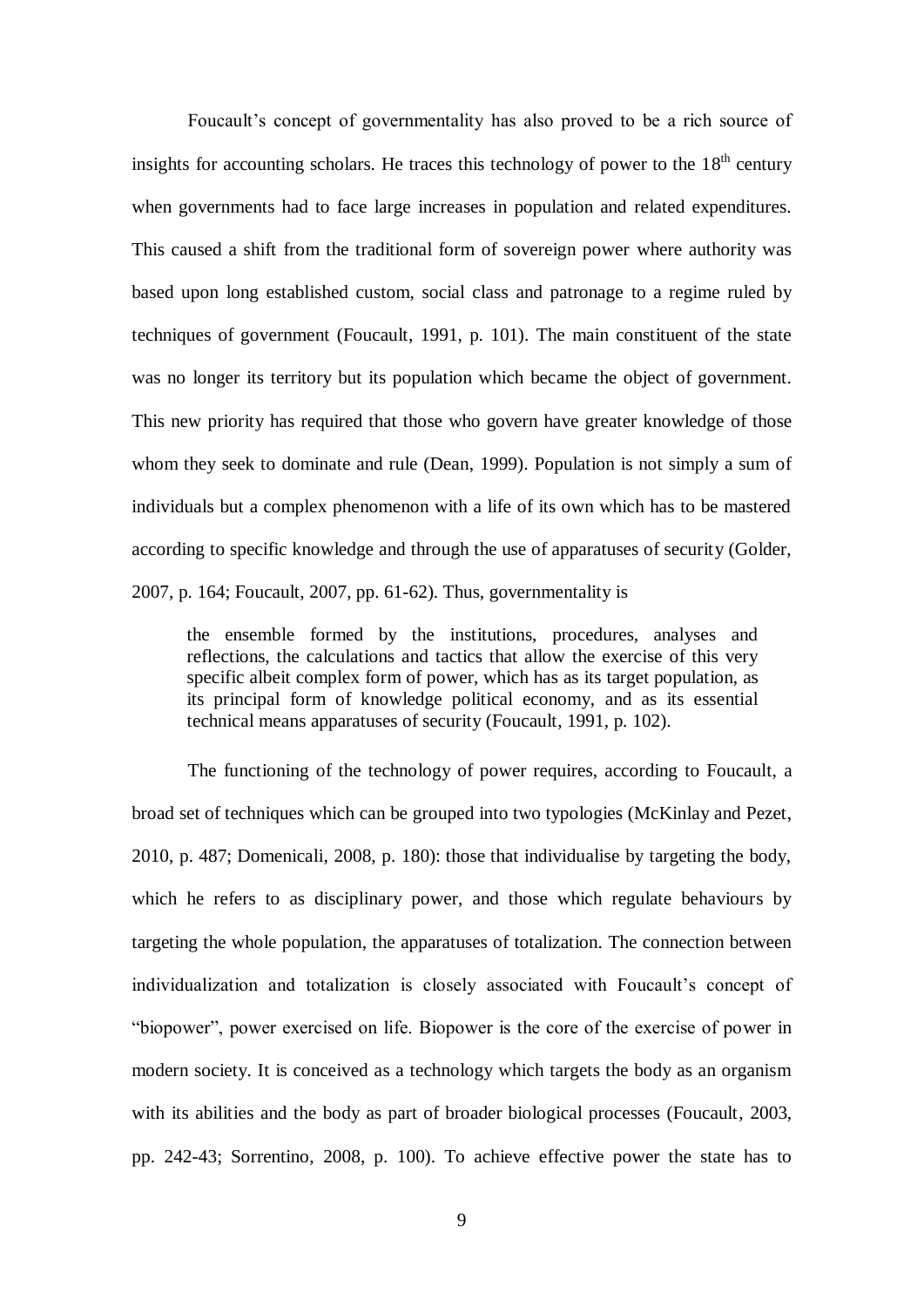intervene on *omnes et singulatim*, directing the behaviour of every individual and of the whole population at the same time. The state, since the  $17<sup>th</sup>$  century, has been both individualizing and totalizing (Foucault, 2001, p.  $145$ )<sup>3</sup>. It intervened in the attitudes of every individual to induce them to behave in a way which was consistent with the aims of the state, and at the same time acted on him as part of the population as a whole, which the state sought to master according to the rules of political economy. The basic principle of modern politics, which characterizes modern liberal states, is this constant correlation between individualization and totalization (Marzocca, 2001, p. 15) that informs the "governmentalized" state (Foucualt, 1991, p. 103). The roots of this action on all and each are to be found in pastoral power.

In the accounting literature the connection between governmentality and disciplinary power has been found in Latour's (1987) concept of "action at a distance" (Sargiacomo, 2009). Accounting represents a powerful tool for getting detailed information about distant places and people, maintaining the separation from individuals but at the same time allowing the centre to master them (Miller and Rose, 1990). Governmentality, which is not limited to the sphere of the state but pervades many institutions and practices (Boyce and Davids, 2004), and the concept of action at a distance have been widely employed by the accounting literature (Stacchezzini, 2012) not only to study the power relations between people and the state (Neu, 2000; Baños *et al.*, 2005; Neu and Graham, 2006) but also to analyse power relations in firms (Dean, 1999; Stein, 2008) and to investigate the role of experts in fostering governmental policies (Chua, 1995; Rahaman *et al.*, 2007). Given the relevance of governmentality both for its political and sociological implications in the modern state and its impact on

<sup>&</sup>lt;sup>3</sup> In this process Foucault underlines the importance of "police", which fully developed in the 17<sup>th</sup> century. Referring to authors such as DeLamare, Turquet and von Justi, he contends that the object of "police" is life, in that it seeks to develop the constituents of the life of individuals (their "happiness"), reinforcing the power of the state at the same time (Foucault, 2001, p. 142).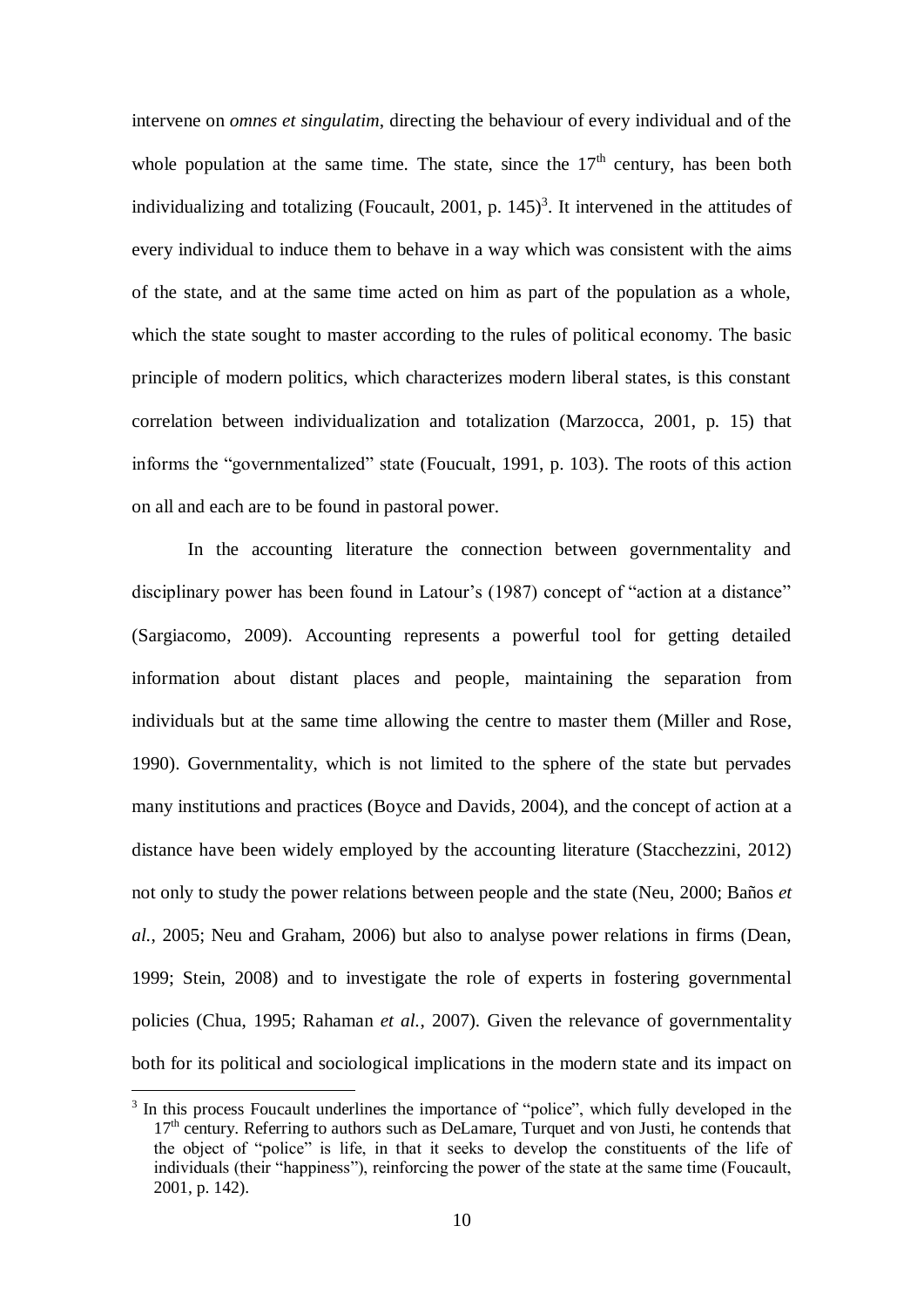the accounting literature, it is important to understand the roots of this peculiar technology of power in pastoral power (Golder, 2007).

#### **Governmentality and Pastoral Power**

Foucault finds the roots of governmentality in a technology of power, namely pastoral power, the birth of which is connected with the rise of Christianity when a religious community established itself as an institution aiming at the salvation, and control, of mankind (Foucault, 2007, pp. 215-16). In his analysis of pastoral power, Foucault draws from religious texts such as the Bible, Saint Cyprian's letters or Gregorius Magnus' *Liber Pastoralis*. He uses the words "flock" and "sheep" to refer to a religious community and the individual believers. Thus, for example, he states that every action of the pastor must be addressed "to the whole flock and every sheep" (Foucault, 2007, p. 103). Foucault's examination of the Christian or, as Foucault describes it, the Western pastorate, from the  $1<sup>st</sup>$  century to the  $16<sup>th</sup>$  century showed that it developed some features of the "Eastern pastorate" introduced by Judaism. Power is exercised by a "pastor" on a moving "flock" instead of on a territory; people, or the sheep as they are referred to by Foucault, are its target. The ostensible aim is the exercise of power for the salvation of the flock. It is portrayed as a beneficent form of power in that the pastor must watch over the members of his church and care for them to the point of sacrifice of himself, if this is necessary. Pastoral power reveals itself for its zeal, not for its splendour or brute force. It is both totalizing and individualizing because the pastor has to care for the whole flock and for each sheep at the same time (*omnes et singulatim*). He can direct, nurture and discipline his people only if he can control each of them as individuals (Foucault, 2007, p. 101).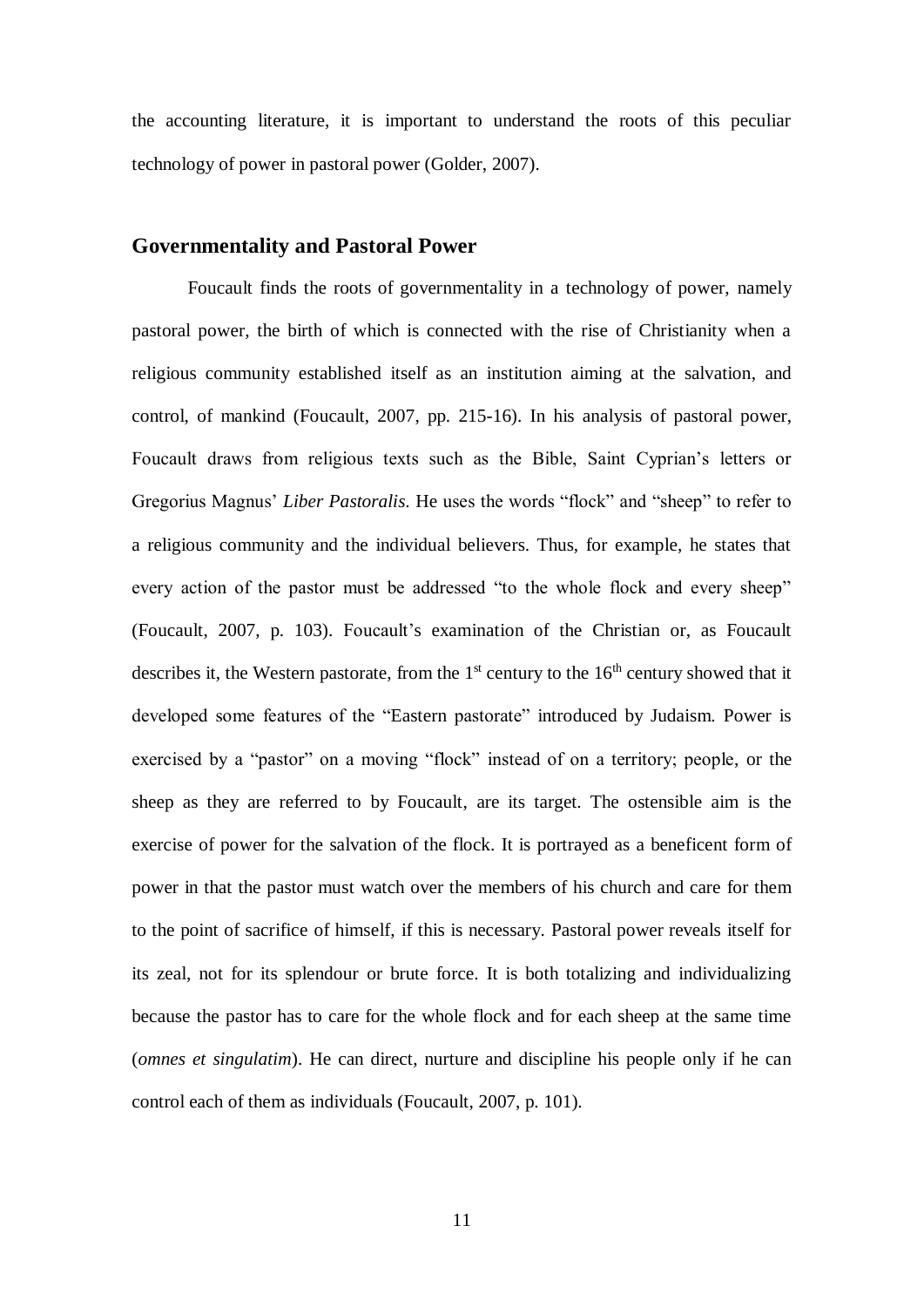Unlike Judaism, where only God is the pastor, within the Christian world this title can be conferred to human beings. Jesus was the first human pastor, followed by his Apostles. In the Western pastorate not only is the Pope a pastor but also so are senior members of the Church, the abbots and bishops (Foucault, 2007, p. 119), each of whom is entrusted with the duty of directing their flocks. For the Pope this is the whole of Christianity. Pastoral power implies an interference of the pastor in the everyday life of his charges, revealing itself as a worldly form of power, notwithstanding its spiritual aim of salvation. Foucault recognizes historical "intersections" between political and pastoral power but he notes that these two kinds of power worked in different ways until the  $18<sup>th</sup>$  century even when the same person held them both (Foucault, 2007, p. 121). In highlighting the specific features of the Christian pastorate, Foucault states that it is related to three elements: *salvation*, *law* and *truth* (Foucault, 2007, p. 126).

The pastor is responsible for the *salvation* of the entire membership of his church and of each member; none must be left untouched by his direction for this could threaten not only the individual concerned but also by a process of contagion of all members of the Church. This paradoxically implies that the pastor must be ready to sacrifice a sheep when it might corrupt the flock. The irremediably dissolute sheep must be removed in order to prevent it from leading astray the rest of the flock. At the same time, the pastor must be ready to temporarily abandon the flock to recover a lost sheep because its salvation is as important as that of the whole group. The pastor must be also ready to sacrifice himself for the salvation of his flock. The search for salvation which binds together the pastor and his flock requires that the pastor first has to account for the behaviour of each individual and know all their good aspects and their weaknesses. He is also aware that diligence and devotion in his dealings with a recalcitrant flock will increase his standing in the eyes of God. Foucault refers to these specific features of the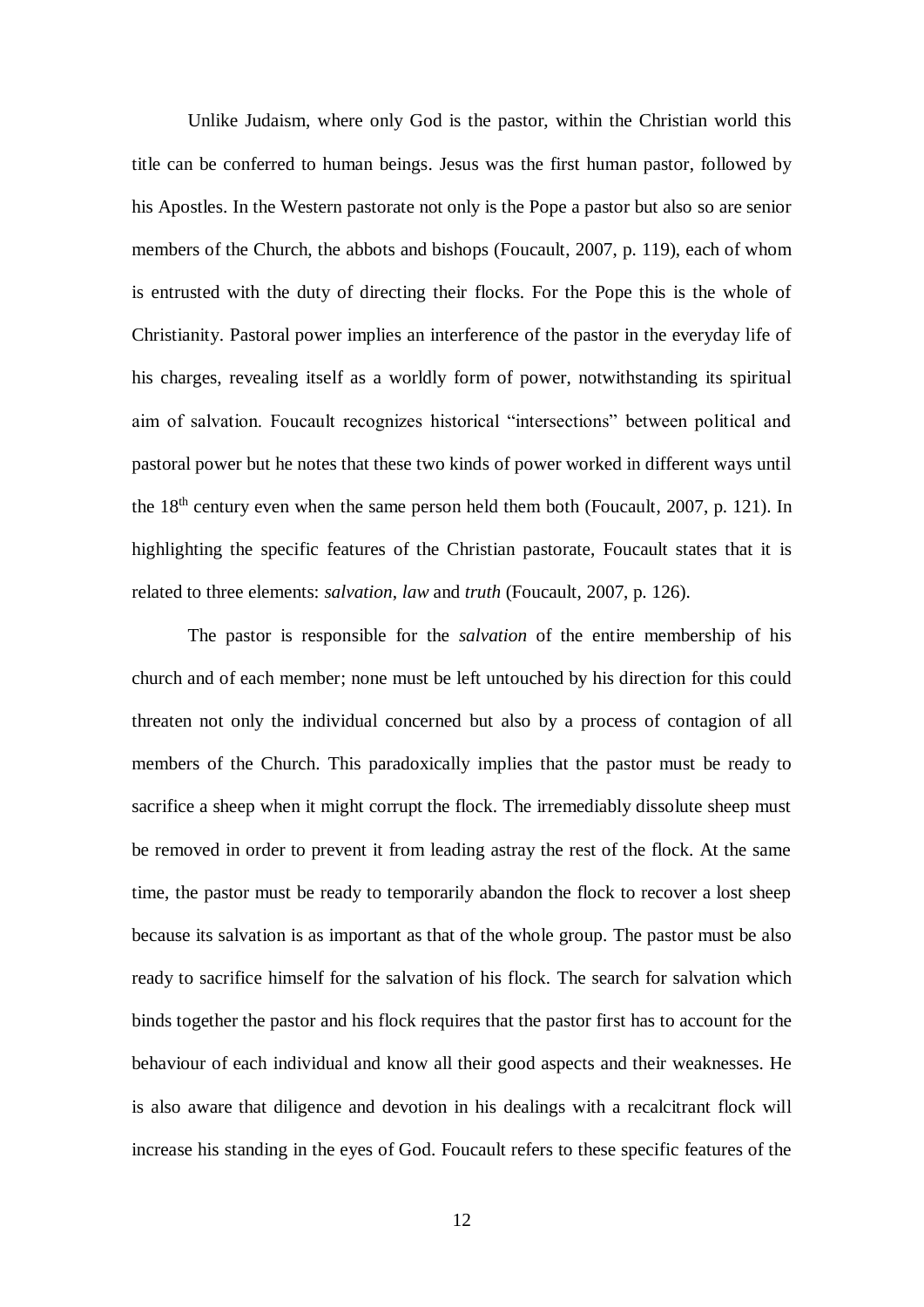Western pastorate as "analytical responsibility", "exhaustive and instantaneous transfer", "sacrificial reversal" and "alternate correspondence" (Foucault, 2007, pp. 128-31). Thus, the pastor has to manage constantly the "economy of merits and demerits" (Foucault, 2007, p. 131), knowing in detail the actions of his sheep which are of critical importance for their (and the pastor's) salvation.

Foucault notes that Christianity is not a religion of the *law* but instead it is a religion of the will of God. The pastor does not act as a judge who treats all men and women the same way, but as a physician who takes care of everyone in a specific way. (Foucault, 2007, p. 132). The pastor has to let his sheep know the will of God, which everyone has to respect, but his action is always individualized. This implies that the relationship between a member of the Church and his/her pastor is that of total dependence (Foucault, 2007, p. 133). It is an individual relationship of subjection of one man or woman to another, with each constantly obeying the orders of the pastor, denying his/her self-will. Obedience is not a means but an end. To achieve salvation of those under his care, the pastor's main task is teaching *truth* which is interwoven with the exercise of power (Foucault, 2007, p. 137), they sustain one another. The pastor has to teach truth by setting an example of virtue. The teaching of the pastor must be directed at the individual, uninterrupted and exercised through continuous observations; "the pastor must really take charge of and observe daily life in order to form a neverending knowledge of the behaviour and conduct of the members of the flock he supervises" (Foucault, 2007, p. 138).

The teaching of the truth must develop the thoughts and actions of the individual in a "spiritual direction" (Golder, 2007). This was not to be voluntary but a necessity for everyone for if the pastor does not seek to direct the soul it unavoidably loses itself. Spiritual direction and the achievement of truth is strengthened by the "spiritual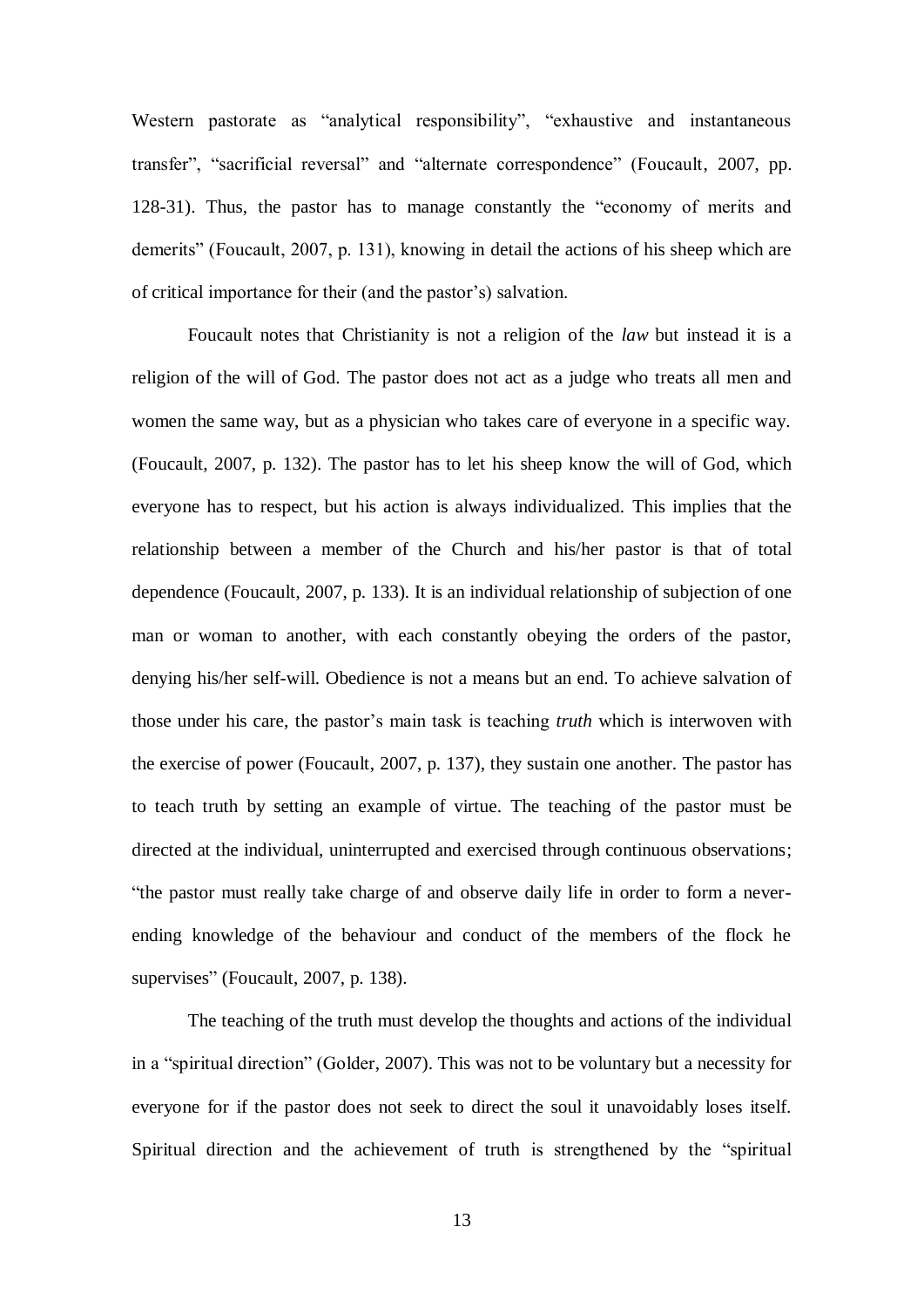examination", which in the Christian tradition takes the form of the confession (Sorrentino, 2008, p. 132). Through the confession the pastor can comprehend in depth the conscience of each individual, their feelings, vices, thoughts and heal their soul through minute and individualised spiritual direction. Most importantly for the achievement and exercise of power, the spiritual examination reinforces the subjection of the sheep to the pastor for it provides the means for the pastor to extract from the former "its truth" and thereby to be able to direct its behaviour (Foucault, 2007, p. 140). Pastoral power works through the *responsibility* of the pastor who has to account for the actions of the whole flock and of each sheep, which are bound to him by an individual relationship of complete *obedience* (Foucault, 2001, pp. 122-127). The pastor must have a thorough individualizing *knowledge* of the actions and the feelings of each sheep, which is achieved through the spiritual examination which in turn reinforces the spiritual direction and power of the master. These techniques achieve as a result the *mortification* of the sheep, the annihilation of its will and the rebirth of the self as a governable object (Sorrentino, 2008, p. 147).

It is important to note that the originality of the Christian pastorate does not simply rely on *saving* the sheep's souls, prescribing God's *law* or teaching the *truth*, but on the interrelationship between salvation, law and truth. This interrelationship creates a form of power based on the analytic identification of merits and demerits, on the uninterrupted and individualized action of the master on every person which ends in the subjection of a man or woman to another, on the subjectification which relies on the extraction of a hidden truth (Foucault, 2007, p. 141). Pastoral power anticipates governmentality by the complex interrelation of *salvation, law* and *truth*. It creates a form of power which has as its target people and which is both totalizing and individualizing, implying a detailed knowledge of the whole population and of each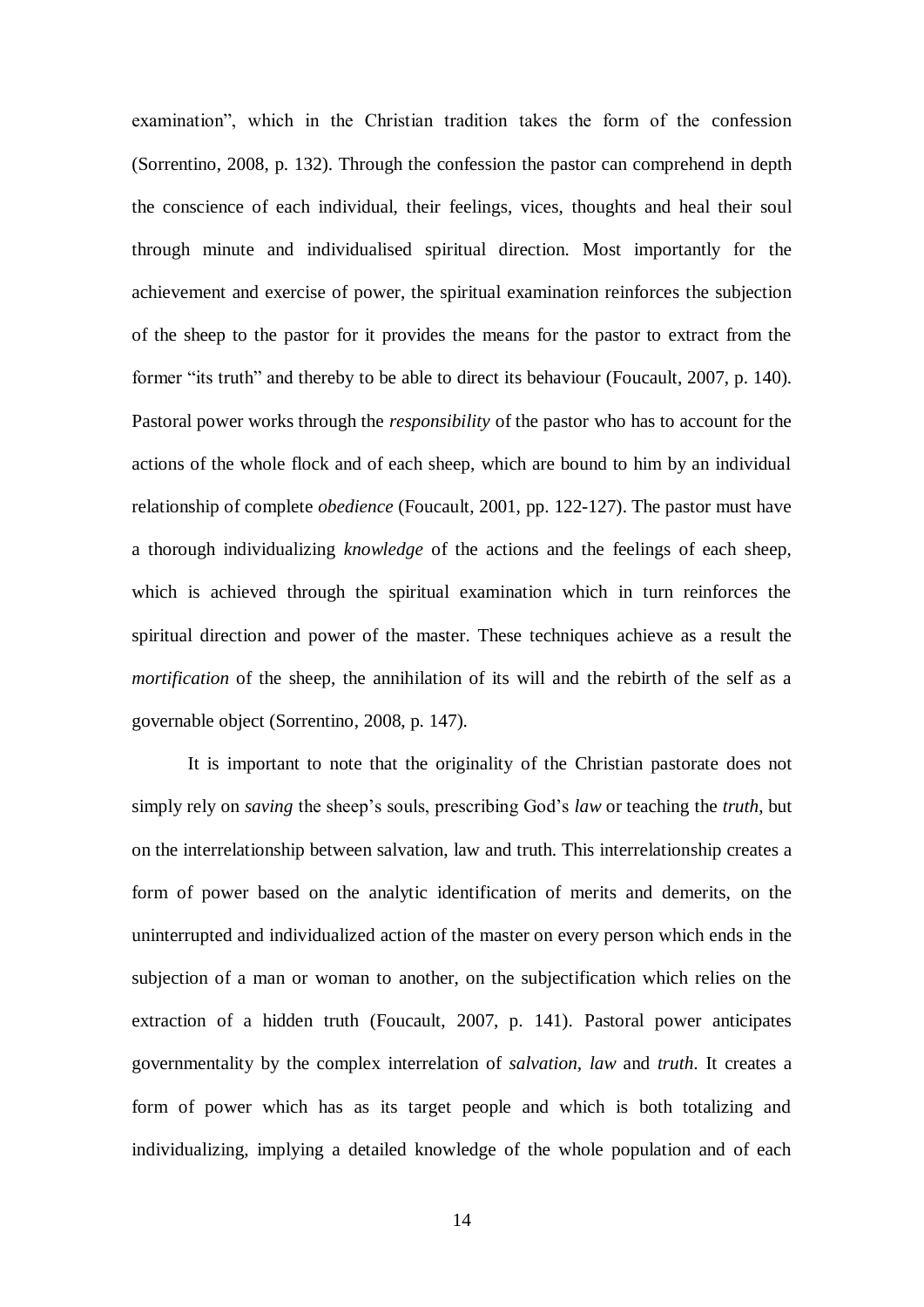person at the same time. It also helps to shape the modern subject by submitting them to a never-ending web of obedience and by extracting the truth from them (Foucault, 2007, p. 141). By classifying individuals and creating their identity, pastoral power turned "individuals" into "subjects"<sup>4</sup> (Foucault, 1983, p. 212). In particular, confession becomes a powerful means for imposing the pastor's truth on people through spiritual direction, reinforcing the primacy of the master. Confession, in the various forms that it might take, is a fundamental technology for the construction of the modern self and is the basis of the rise of modern human sciences such as medicine, psychiatry and pedagogy (Sorrentino, 2008). From pastoral power arose the process which started in the  $16<sup>th</sup>$  century with the transformation of the feudal state into the administrative state which grew and matured during the  $18<sup>th</sup>$  century into the governmental state, the functioning of which informs modern European liberal states (Foucault, 1991, p. 102). The process was unavoidably dependent upon the continued pastoral power of the Church which at various times had been threatened, especially in Italy, resulting in the 15<sup>th</sup> century in a period of extended, intense reform.

## **Reform within the 15th century Roman Catholic Church**

 $\overline{a}$ 

The  $15<sup>th</sup>$  century was a period of brutal conflict within the Roman Catholic Church, with a struggle for power within the Roman Curia which caused the Western Schism and led to the election of two Popes, after the Roman Catholic Church had already separated from the Orthodox Catholic Church in 1054. This new schism significantly weakened the Church's authority and its universalistic propensity until the election of Pope Martinus V by the Council of Constance (1414-1419) when the Western Church was again united. This struggle for the leadership of the Church can be

<sup>4</sup> Foucault used "subject" to mean both "subject to someone else" and "subject to his own identity by a conscience or self-knowledge". It implies a form of power that subjugates and makes subject to.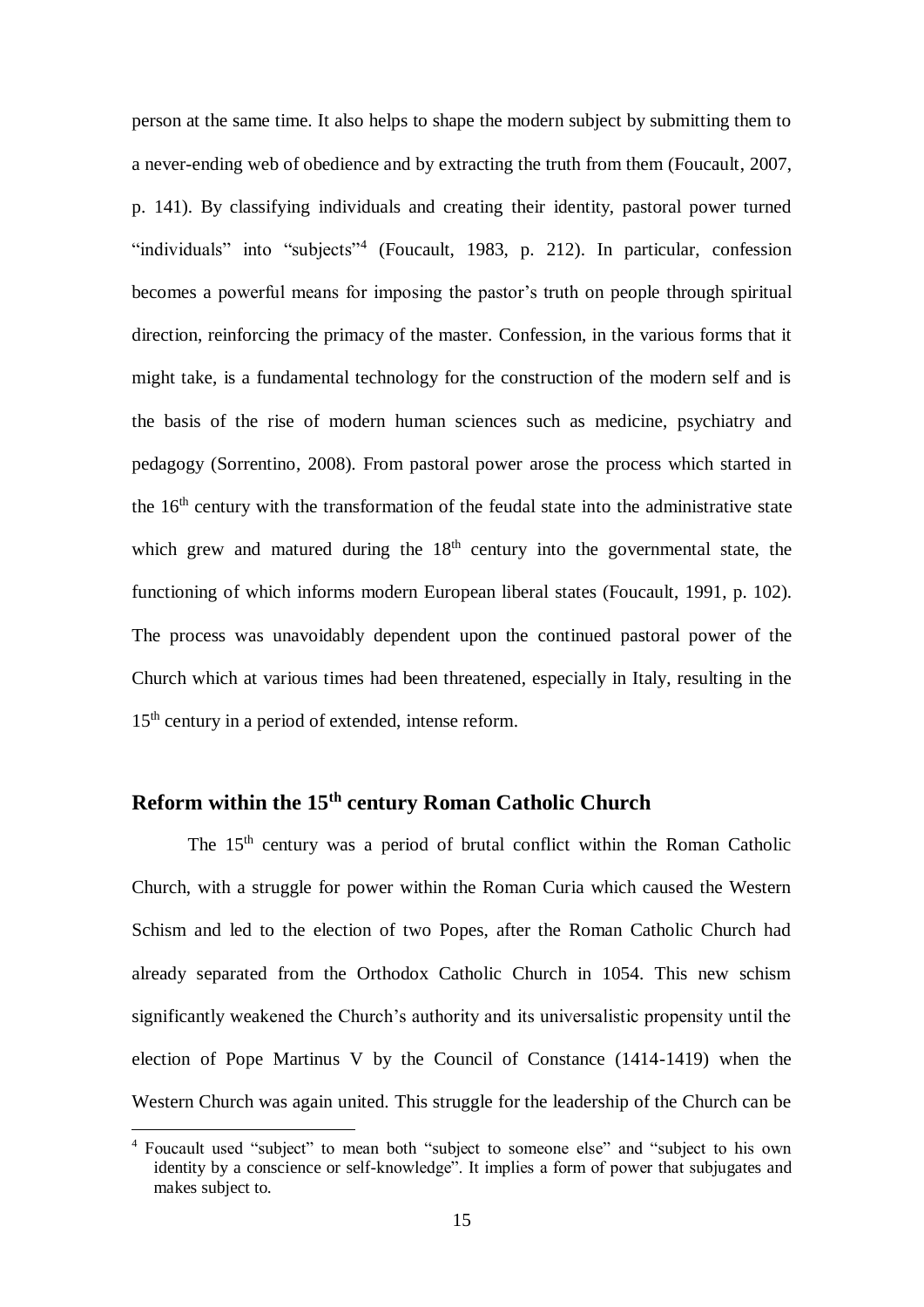regarded as a typical conflict for the pastorate which, according to Foucault, characterizes the entire history of pastoral power, with on-going disputes over the role of pastor (Foucault, 2007, pp. 116-17). During this period, the Church was also affected by many spiritual disagreements and besieged by counter-conducts, fuelled by an evident dimorphism between lay and ordained people (Foucualt, 2007, p. 152).

In the  $15<sup>th</sup>$  century a moral decay affected all the levels of the Church hierarchy. The members of the Roman Curia were accused of being more concerned with accumulating wealth and power than with saving souls. Similarly, many parish priests took their vows to secure the benefices associated with their role without any vocation or ability to spread the word of God (Schouppe, 2008; Spinelli, 1992). The moral decay of the clergy caused an increasing disaffection with the Church by the believers. The disaffection fostered counter-conducts, which challenged the pastoral authority of the Church. This was particularly obvious with the birth of new religious "communities" and the rediscovery of the Scriptures independent of spiritual interpretations which depended upon the authority of the Church. The undeserved wealth and the dissoluteness of the clergy which fuelled the Hussite movement<sup>5</sup>, whose leader, the Czech theologian Jan Hus, died at the stake during the Council of Constance in 1415, prompted disobedience to the Church's pastor if he betrayed his spiritual responsibilities and sinned. Moreover, the presence of incompetent priests gave prominence to movements willing to rediscover the Scriptures without the mediating intervention of the pastor. This left the believer free to access the Book of God. During the Middle Ages there also flourished groups who believed that "the individual should take care of his own salvation independently of the ecclesial institution and of the ecclesial pastorate" (Foucault, 1989b, p. 251). This allowed the reclamation of the independence

 $<sup>5</sup>$  The prominence and the diffusion of the Hussite movement led Pope Martinus V to proclaim a</sup> crusade against them: the war lasted from 1420 to 1434.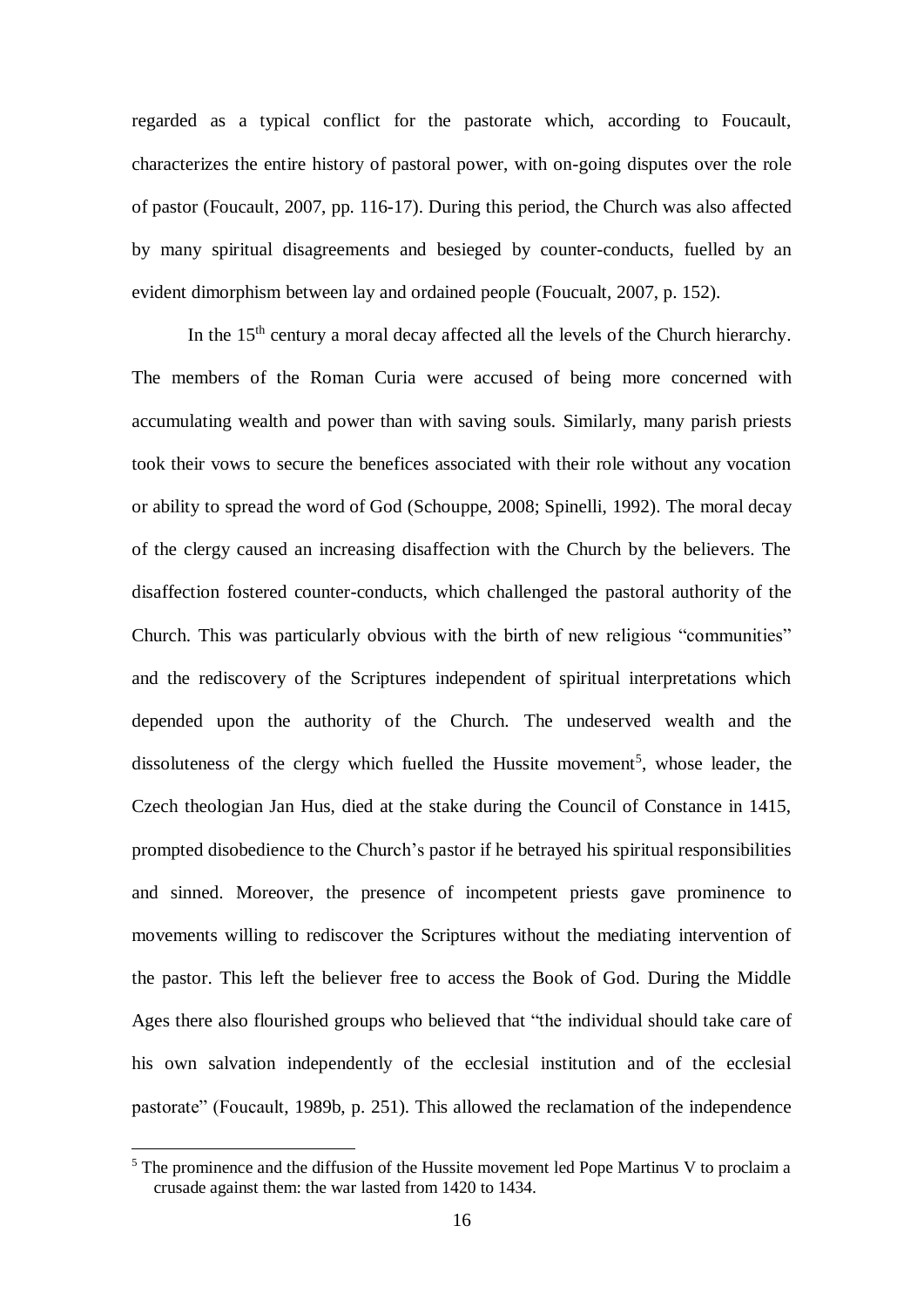of the self from the continuous direction of the pastor and the unyielding authority of the Church. Many of these were features of the movement of the greatest counterconduct, the Protestant Reformation (Foucault, 2007, p. 146).

These events weakened the traditional pastoral power of the Church which Martinus V's successor, Eugenius IV (who became Pope in 1431), sought to address. The Papal reform programme aimed at tackling the vices which affected the Church, such as corruption, nepotism and moral dissoluteness, and at training a new generation of clerics who could effectively answer the needs of the believers. These aims, as will be shown by the notable case of the Diocese of Ferrara, had to be achieved by requiring the members of the clergy to know at least the basic principles of Christianity. It also depended upon a reinforcement of accountability requirements, the ultimate aim of which was salvation of the priest and those for whose spiritual well-being he was responsible. By improving the image of the Church in the eyes of the believer the Pope sought to tackle the causes of the counter-conducts, allowing the Church hierarchy to regain its dignity and the Church its pastoral role. Eugenius IV's reform, which took place more than 100 years before the best known attempt to tackle counter-conducts, the Council of Trent (1545-1563), can be regarded as a notable example of the Church's determination to enhance its pastoral power in the Middle Ages which was not a period of a "triumphant pastorate". Counter-conducts and the transformation of feudal society had further weakened the Church's pastoral power and made control more difficult, with the Church always trying to reinstate its pastoral role (Foucault, 2001, p. 128).

Not surprisingly, the Pope's programme to reform the Church "*in capite et in membris*" (from the head to the limbs) encountered many difficulties. Echoes of the schism had not been totally placated and the struggle within the Roman Curia was still on-going. Indeed, the reform was hampered by many clerics at all levels of the Church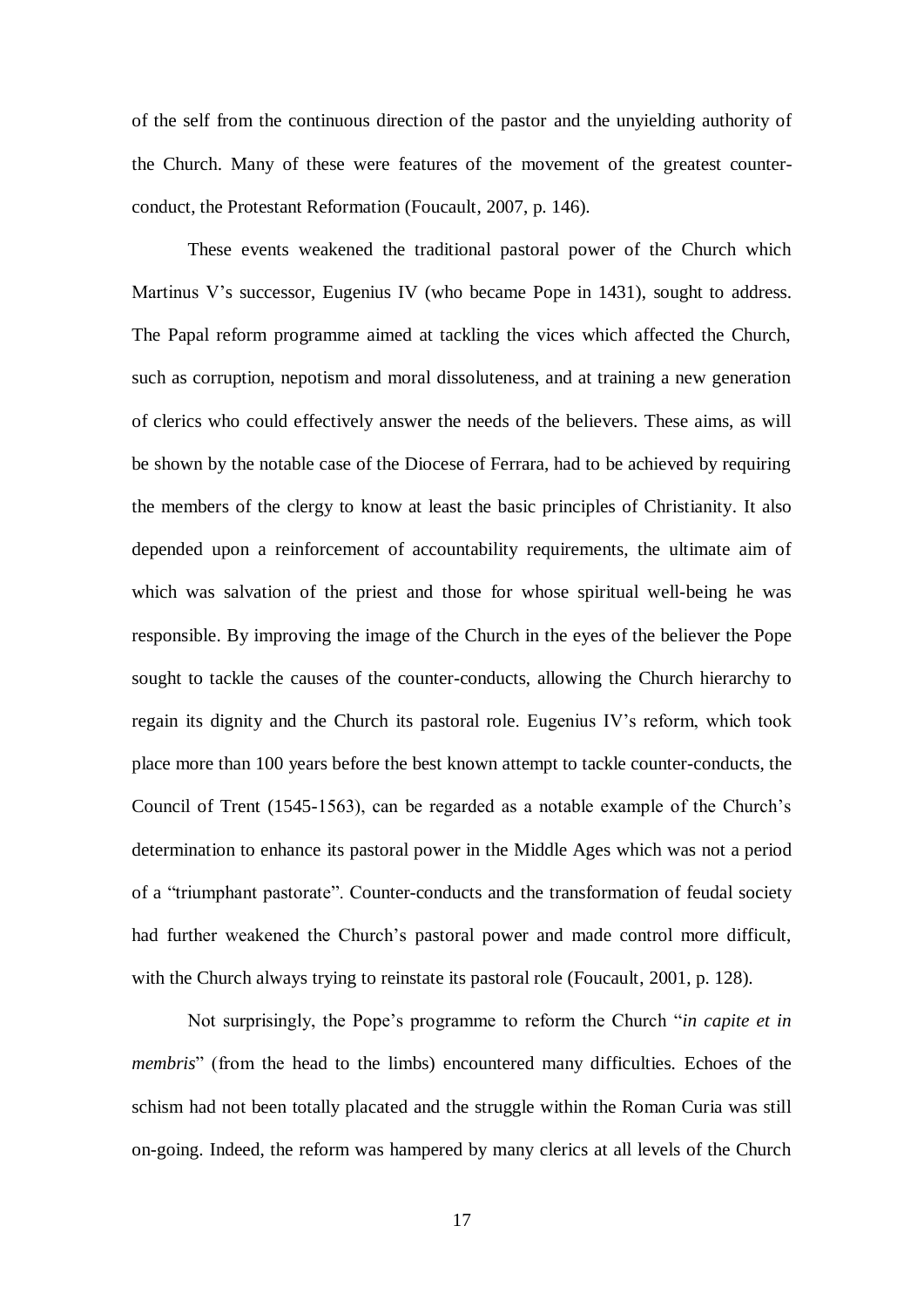hierarchy who were unwilling to lose their privileges. In addition, the Pope soon had to face the opposition of the Council of Basel, convoked by Martinus V in 1431, which tried to depose him. With this on-going opposition Eugenius IV realised that for his reforms to be successful they would need to be implemented firstly where he was sure of support. Ferrara was one of the first cities to welcome the Pope's proposal and in particular two of its bishops, Giovanni Tavelli da Tossignano and Francesco Dal Legname, were highly committed to restoring the Church's pastoral authority (Ferraresi, 1969a). Thus, in 1437 Eugenius IV transferred the Council of Basel to the loyal city of Ferrara, where he commenced his reform to restore the "pastoral rigour" within the clergy (Foucault, 2001, p. 128). Consistent with the demands of Eugenius IV, the main target of the reform within the Diocese of Ferrara was local priests whose misbehaviour was the most obvious cause of the disaffection of the believers and of the rise of counter-conducts. The local clergy was heterogeneous, with clerics having different levels of education and coming from different cities and even European states. In the city the situation was better, with many well educated clerics who could rely on enough financial means to sustain themselves (Peverada, 1982b). In marked contrast, the country parishes had many very poor priests who entered the clergy in order to find the means to live well (Ferraresi, 1969a).

The reforming action of the Giovanni Tavelli da Tossignano and Francesco Dal Legname required affirmation of the central role of the bishopric and, subsequently, reinstating the primacy of the bishop's authority over clerics in the diocese. The reform process within the diocese had already started with the Papal bull through which Giovanni Tavelli da Tossignano was appointed bishop of Ferrara. In it Eugenio IV clearly presented him to the local clerics as "father and pastor of their souls" to whom they had to pay "respectful and devotional obedience" (Ferraresi, 1969a, p. 125). The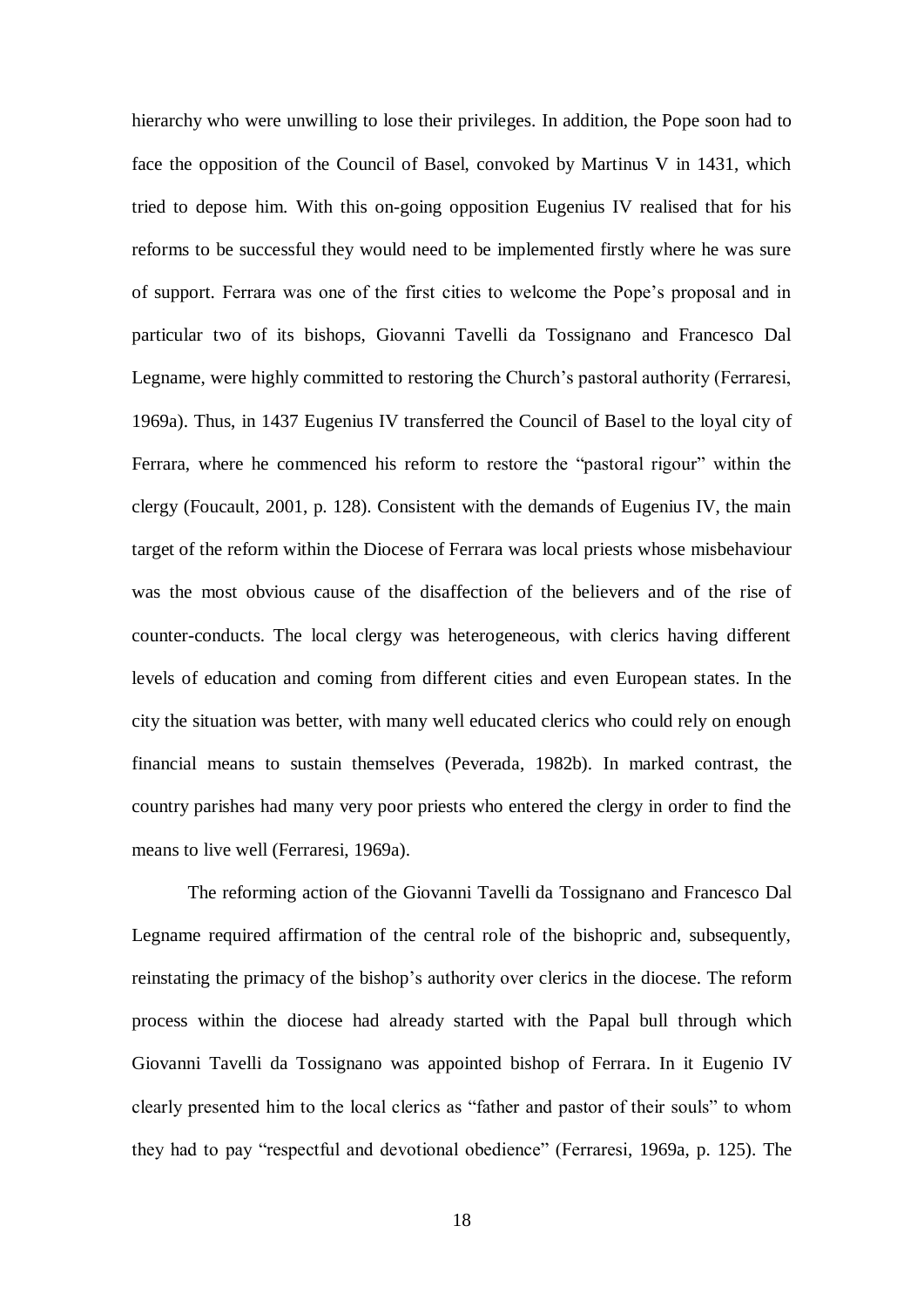pivotal role of the bishop was then underlined also by Francesco Dal Legname. At a 1451 synod when addressing the local clergy he reasserted the primacy of the cathedral, the seat of the bishop, as *caput*, *magistram et matricem* (head, master and origin) of the diocese (Peverada, 1982a). The regime of truth itself reinforced the subjugation of the priests, confirming their subordinate role and their dependence on the directing will of the bishops. They had to recognize the primacy of the cathedral, to attend synods when summoned by the bishops and to leave them to make all the decisions on the most serious problems in the parish. The priest also had to ask the bishop's permission for many decisions linked to the discharge of their duty in the parish, such as for disposing of the properties of the parish, leaving for long periods or even giving hospitality to women. All these interventions had the common aim of forcing the priest to surrender to the bishop, denying the priest his own will and obeying the bishop without any doubts or reservations. The bishops were to be recognized as good examples by the priests, as the repositories of the new regime of truth. Giovanni Tavelli da Tossignano clearly stated in a letter to the Marquee of Este that he did not "admonish anyone for something he did not previously correct in himself" (Ferraresi, 1969a, p. 41).

#### **The New Regime of Truth: The Constitutiones and the Pastoral Visit**

In implementing the Pope's reforms the bishops relied upon the authority of the *Constitutiones Synodalium* (hereafter *Constitutiones*), which originally contained 58 principles which imposed the rules for the conduct for each member of Ferrara's clergy (see Appendix 1). The *Constitutiones*, which were based on the Bible, were written by bishop Guido da Baisio in the 14<sup>th</sup> century. They were issued "to keep the Church and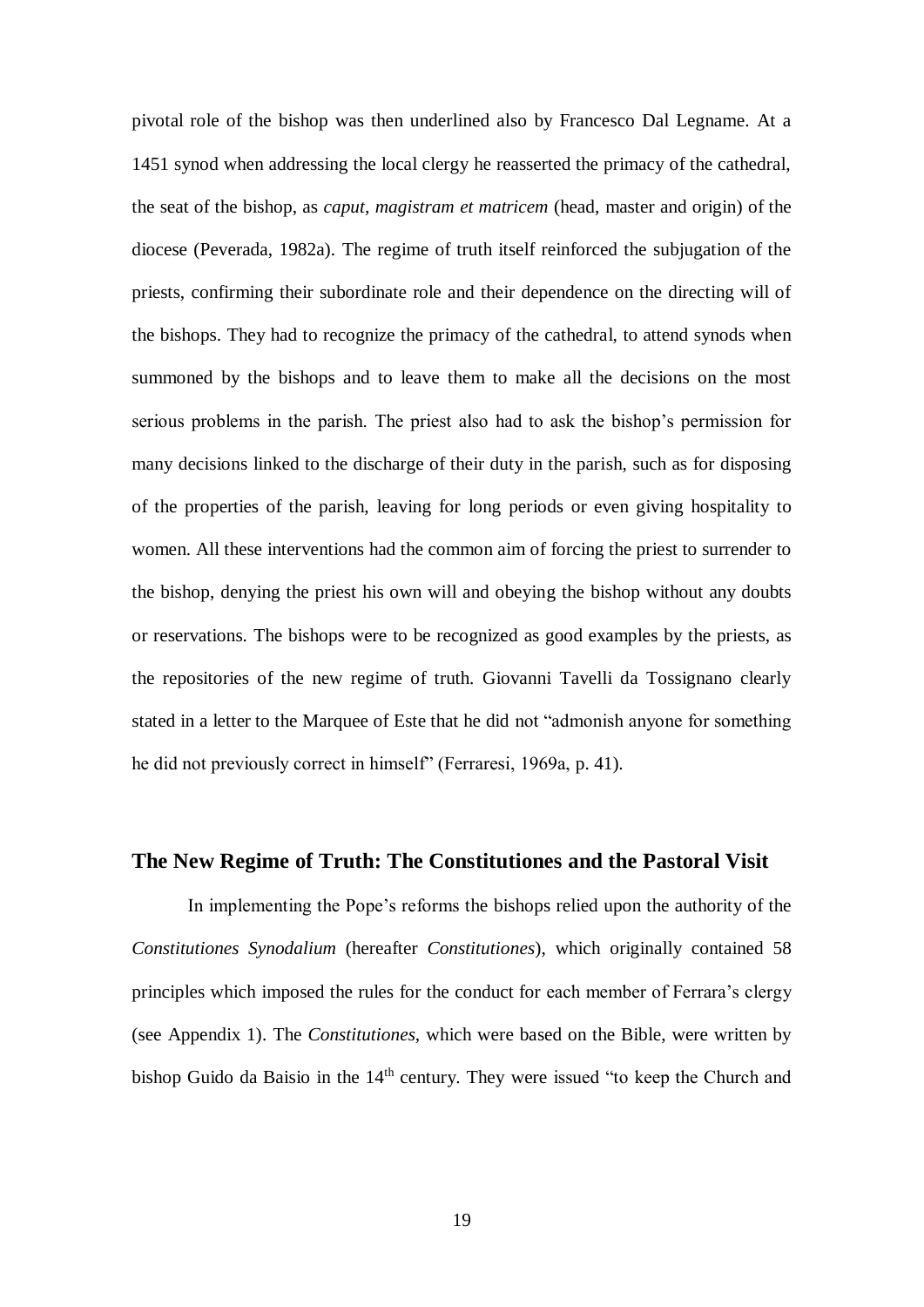its members in good health"<sup>6</sup> (*Constitutiones*, Prologue). Thus, they clearly aim at depicting the expected behaviour for every cleric in Ferrara, explaining to them how to live in accordance with the principles of the Catholic religion, how to set an example of virtue for the believers, both in deeds and thoughts, and how to effectively spread the Word of God. Every cleric had to know in detail and respect these principles, and accordingly bishop Guido da Baisio ordered them to be spread in every parish of the diocese, so "none could plead ignorance [of the rules] if he broke them or one of them because of recklessness or arrogance" (*Constitutiones*, Prologue). To reinforce this principle *Constitutio* LVI prescribed that every cleric had to read the *Constitutiones* in front of his people twice a year. To tamper with them was not only seen as morally wrong, but also led to severe penalties, which ranged from fines to dismissal from office and even excommunication. The *Constitutiones* represented the cornerstone of the regime of truth of the diocese, they clearly highlighted what was to be considered as true by every cleric. The *Constitutiones* fuelled the regime of truth by showing the clerics how to behave morally and successfully discharge their sacred role, while believing to act freely they could just choose from a set of predetermined behaviours. The presence of moral clerics in turn improved the standing of the Church in the eyes of the believers. In this context, the *Constitutiones* had pivotal importance in prescribing homogeneous behaviour for all the members of the Ferrara's clergy, avoiding deviance from desired conduct and thus making them controllable by those in power, namely the bishops. The *Constitutiones* as the cornerstone of the regime of truth of the diocese played a key role in shaping the priests as subjects (Yayla 2011). As it will be shown, part of the "proper" conduct for the clerics was recognising the primacy of the bishop, this further reinforcing the authority of the master and the subjection of the sheep.

<sup>6</sup> This quotation from the *Constitutiones* and all those that follow have been translated from Latin by the authors.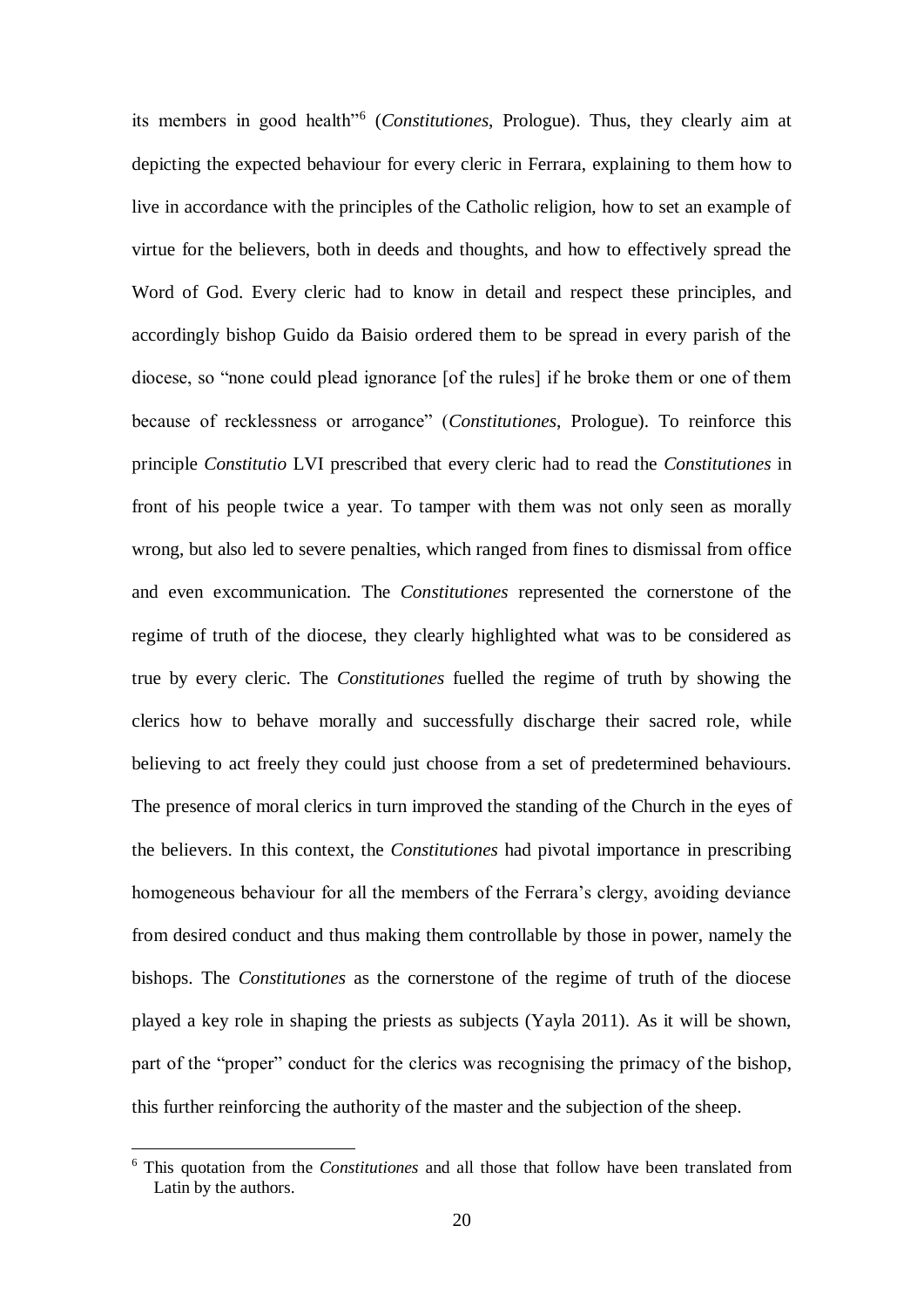Notwithstanding the key role played by the *Constitutiones* and the prescription contained in the prologue which suggested to correct them "if the times call for it", they remained the same for more than 100 years (Balboni, 1958). Giovanni Tavelli da Tossignano and Francesco Dal Legname were the first bishops to amend the *Constitutiones*, this in order to render them consistent with the principles of the reform (Peverada, 1982a). Soon after his appointment, Giovanni Tavelli da Tossignano convoked a diocesan synod in 1432 which can be regarded as the starting point of his reforming action. The synod focused on the *Constitutiones* (Balboni, 1958), with the bishop aiming at ensuring their central role as a spiritual code of behaviour after many of his predecessors did not care for verifying their observance by local clergy, thereby fuelling moral laxity. The 14<sup>th</sup> century *Constitutiones* offered a clear picture of those qualities and characteristics which constituted a "moral" cleric. Thus, putting the *Constitutiones* in the spotlight again was a clear signal of the need for every priest to rethink his behaviour and to pay deep attention to his role and how this was to be fulfilled. However, the *Constitutiones* needed to be updated to be more consistent with the goals of the new bishops. In particular, as already mentioned, the canons of the *Constitutiones*, while depicting the proper behaviour for each member of Ferrara's clergy, imposed heavy penalties for those who failed to comply with them. Giovanni Tavelli da Tossignano did not aim at imposing the reform through the use of compulsion or penalties, but rather by highlighting each cleric's shortcomings, reeducating him, thereby inducing him to self-regulate in the future. Moreover, it was believed that taking the 14<sup>th</sup> century *Constitutiones* literally would have led to a devastating outcome, given the widespread moral laxity, with many priests removed from their offices or even expelled from the clergy.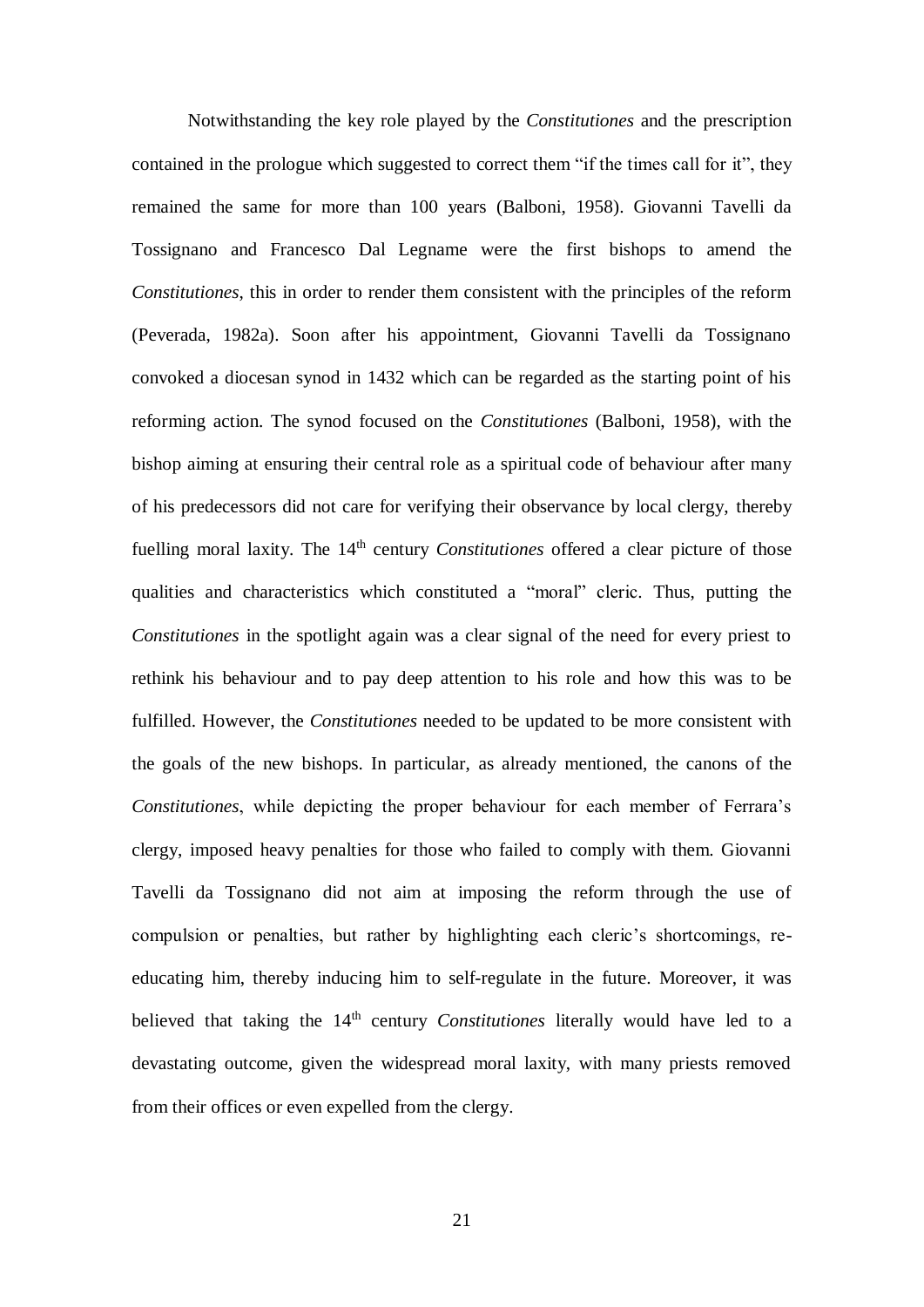Bishop Tavelli da Tossignano amended some canons of the *Constitutiones*, especially to soften the penalties, while some *Constitutiones* were suspended by the bishop because they were clearly anachronistic<sup>7</sup>. He updated some other *Consitutiones*, which addressed the use of the assets of the Church to render them consistent with Pope Bonifacius IX's decision to allow lay people to benefit from goods which were part of an ecclesiastic benefice. It was to be understood, however, that these goods remained under the control of the Church. This process of softening penalties, suspending anachronistic canons and correcting others aimed at keeping the *Constitutiones* appropriate to the times to reinforce their authority. Updating the *Constitutiones* was also a main concern of Francesco Dal Legname who added new canons aiming at securing the use of the assets of the Church solely for religious purposes. In particular, he ordered the rectories of each parish to be rented out just to clerics, while the other buildings were not to be used for unethical ends, such as turning them into taverns.

Revising the *Constitutiones* was the first and most fundamental step taken to engender pastoral power in the  $15<sup>th</sup>$  century Diocese of Ferrara. By amending the *Constitutiones* the bishops intended to act on the regime of truth that informed the functioning of the diocese (Beresford, 2003). Thus, the latter was renewed in two ways. First of all, reinstating the pivotal role of the *Constitutiones* after many years when they lost their prominence. Second, by correcting the principles of the *Constitutiones* to render them consistent with the principles of the reform, especially with the bishop's duty to educate his sheep rather than simply punishing them for their faults. The

<sup>7</sup> For example *Constitutio* XVIII, which prevented the clerics from benefitting from more than one benefice, was suspended because, especially in the poorer areas, sometimes accumulating benefices was necessary to provide the priest with the means to survive. Also suspended was *Constitutio* LVIII, which punished the priest who left his church without the permission of the bishop for more than 15 days with the expulsion from the parish, an excessive penalty. This did not imply that the priest could leave the church whenever he wanted, as *Constitutio* XIX required him to regularly dwell in his parish. He could leave it for long periods only with the permission of the bishop.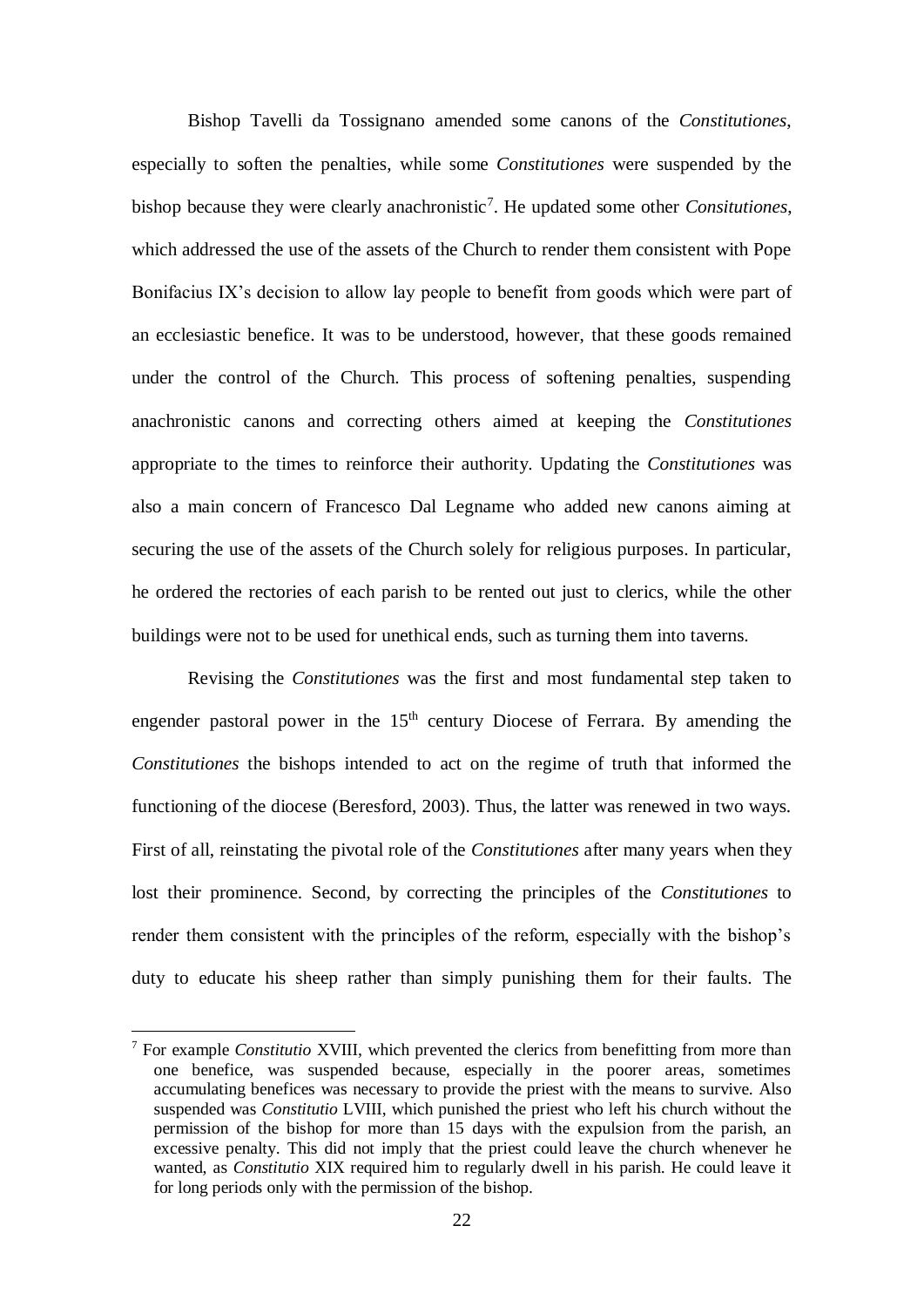bishop's action on the *Constitutiones* as the cornerstone of the regime of truth of the diocese confirmed the complex interrelationship between power and production of truth highlighted by Foucault (1976, p. 31), the power producing the legitimizing truth of the reforming discourse (Armstrong, 1994). It was the increasing power of the bishops that shaped what was to be regarded as "true" in the diocese while the new truth that was being generated was consistent with the governance of the priests. In turn, the new truth legitimized and reinforced the power of the bishop, making his reforming discourse indisputable.

The principles of the *Constitutiones* determined the three components which were meant to depict the expected behaviour for every cleric of the diocese: their ability to discharge their spiritual role, their morality and their use of the Church's assets (Bigoni *et al.*, 2013). Thus, the moral cleric was required not to engage in violent behaviour (*Constitutio* XXXVI), nor be addicted to gambling or wine (*Constitutio* XXXVIII) and he was not to have affairs with women (*Constitutio* XXXI, and *Constitutio* XXXIX). Clerics must not "go through the city of Ferrara or suburbs by night, with weapons or without weapons, without our [the bishop's] permission", as this could let people think they are engaged in illegal trafficking or affairs (*Constitutio* XXXV). Being a moral cleric also required them to recognise the primacy of the bishop. In fact many penitential cases were to be left to the decision of the bishop and "the cleric who listens to a confession about these cases shall not interfere in them and shall not delay their communication to the bishop" (*Constitutio* VIII). Moreover, every cleric had to recognise the importance of the cathedral as "mother" of all the churches of the diocese (*Constitutio* IX) and come to the Synod when summoned by the bishop (*Constitutio* X).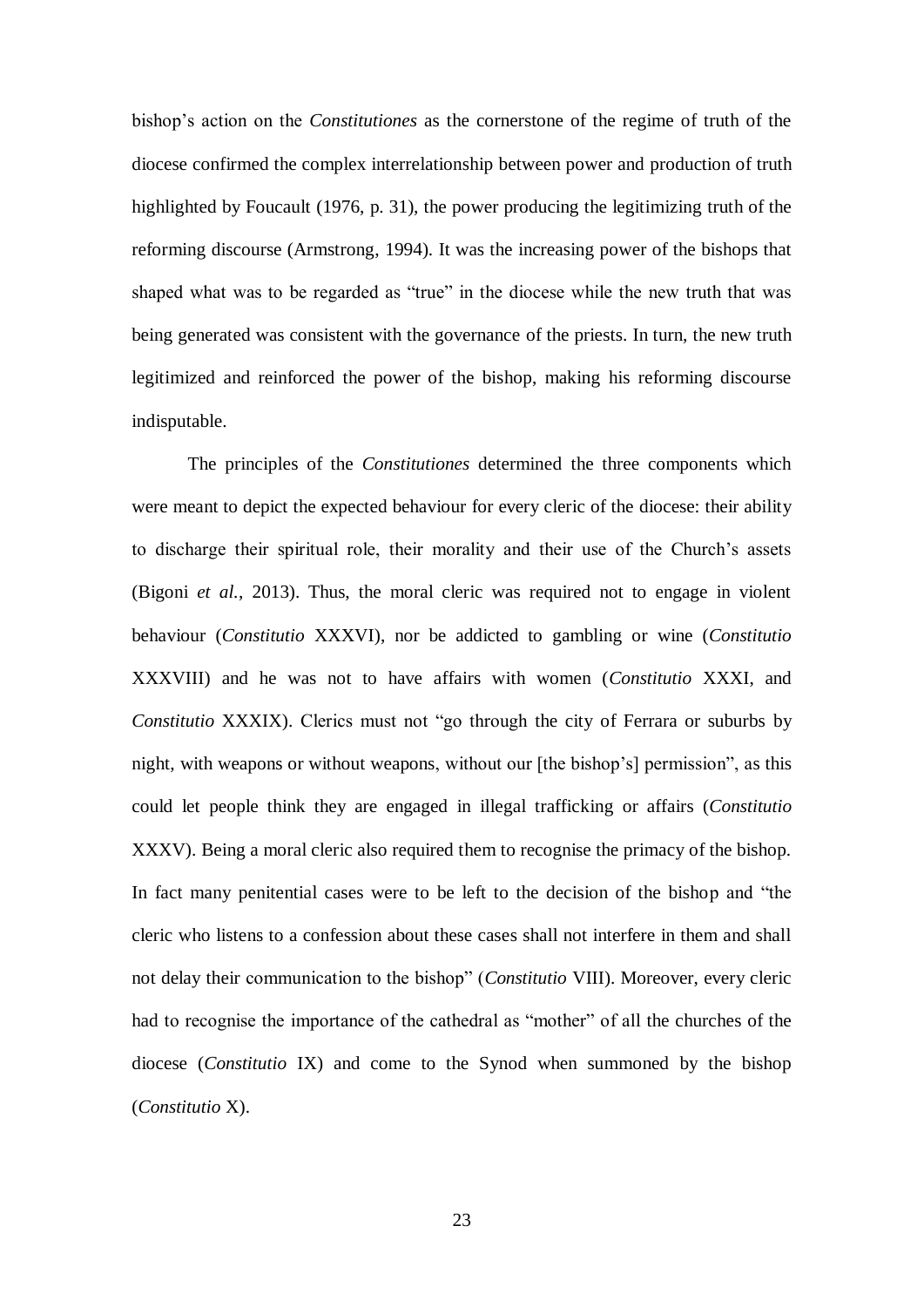The teaching of the bishops was particularly insistent with regard to the foundations of Catholic worship, in which the priest had to be proficient and dedicated if his spiritual obligations were to be fulfilled. The inability of many priests to carry out these responsibilities because of ignorance meant that one of the first things that the bishop had to determine was whether the priest was able to read and write, was wellversed in the basics of the Christian religion, such as the Ten Commandments, understood what were mortal sins and knew the formulas to administer sacraments: the priest of San Marco di Francolino was compelled to "memorize within six months the mortal sins and the articles of Faith and to discern them with some intelligence" (Record of the visit to the parish of Francolino,  $5<sup>th</sup>$  May 1434; another example is the visit to the parish of San Sisto di Runco,  $2<sup>nd</sup>$  August 1448). Great attention was paid to explaining how to correct any shortcomings in celebrating the rituals of worship, in administering sacraments and in preaching in front of the believers (Record of the visit to the parish of San Michele di Occhiobello, 19<sup>th</sup> April 1434, to the parish of San Martino di Contrapò,  $3<sup>rd</sup>$  June 1434 and to the parish of San Lorenzo di Ducentola,  $3<sup>rd</sup>$  September 1448). The bishops also prescribed the learning of ritual formulas or the keeping of a written copy of them during celebrations<sup>8</sup>. This was fully consistent with the provisions of the *Constitutiones*, which compelled the cleric to pray regularly, "celebrate Mass humbly and honestly" (*Constitutio* I and *Constitutio* IV), and the sacraments (*Constitutio* VI and

<sup>&</sup>lt;sup>8</sup> This is the case of the parish of Focomorto, where Giovanni Tavelli da Tossignano orders the priest to "write neatly the ritual formulas to administer sacraments on a board to be kept on the altar during celebrations" (Record of the visit to the parish of Santi Cosima e Damiano di Focomorto,  $14<sup>th</sup>$  May 1434). Sometimes the bishops compelled the priest to come to the bishop's palace in Ferrara after a few days for a further examination, which aimed at assessing if he learned the formulas he did not know (Record of the visit to the parish of Santa Sofia di Canaro, 21<sup>th</sup> April 1434 and to the parish of San Giorgio di Gambulaga, 2<sup>nd</sup> September 1448).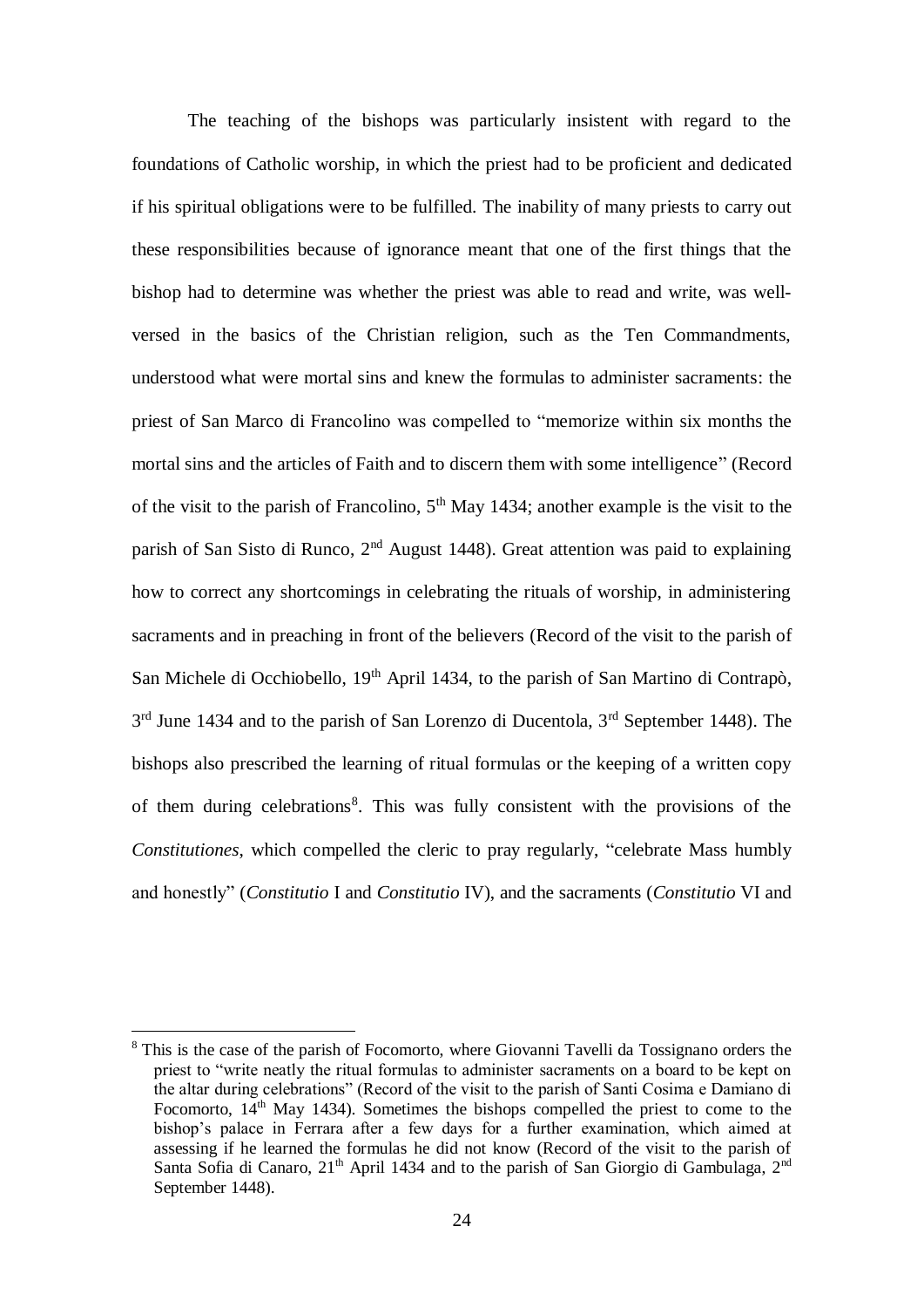*Constitutio* VII)<sup>9</sup>, and also to "preach and announce to his people the Word of God" (*Constitutio* XXII). The priest was required to "constantly live in the parish" (*Constiutio* XIX*)*, where just one rector can be appointed, as "the Church of God, as a legitimate bride, must have just one man and not many" (*Constitutio* XXI).

In Ferrara's *Constitutiones* particular emphasis was put on penance, the sacrament that appears to have interested the bishops the most. This taught the priest how to conduct properly a confession, "interrogating and investigating" sins and bad thoughts and not just "simply listening and giving absolution" (Record of the visit to the parish of San Giovanni Battista di Boara,  $6<sup>th</sup>$  May 1434 and to the parish of San Martino di Ruina, 15<sup>th</sup> May 1436). This stressed the role of confession as a technology of power in reinstating pastoral power. The knowledge the bishop needed of his priests and the priests of their parishioners had to be achieved through both confession and a visit to the parish, the pastoral visit, which had to be conducted at least once a year (*Constitutio* XXIII). Not only the bishop had to visit his diocese, but also the priests had to visit their parishes:

We order that priests once a year visit their parishes and people, bringing with him two horsemen and four persons, dismissing all extraneous people. No cleric shall dare to fine his people, and within one month of the visit which discovered things to be redressed, he has to inform us or our Vicar so we can take action<sup>10</sup> (*Constitutio* XXIII).

The pastoral visit was to serve the purpose of bringing back the errant flock to the fold of the Church, thus fully returning to the Church the priest and bishops' pastoral power.

<sup>&</sup>lt;sup>9</sup> For example, they are called to "administer baptism to children and anointing to the sick in proper place and time". It was to be understood that they must not "extort money or presents" for administering sacraments (*Constitutio* VI).

 $10$  The priest who found scandalous situations (e.g. public blasphemers) cannot impose penalties, but has to report to the bishop, who will decide how to intervene. This is consistent with *Constitutio* VIII, reinforcing the idea of the bishop as the leader of the diocese, who is the only one who has the power and the wisdom to manage every complex problem.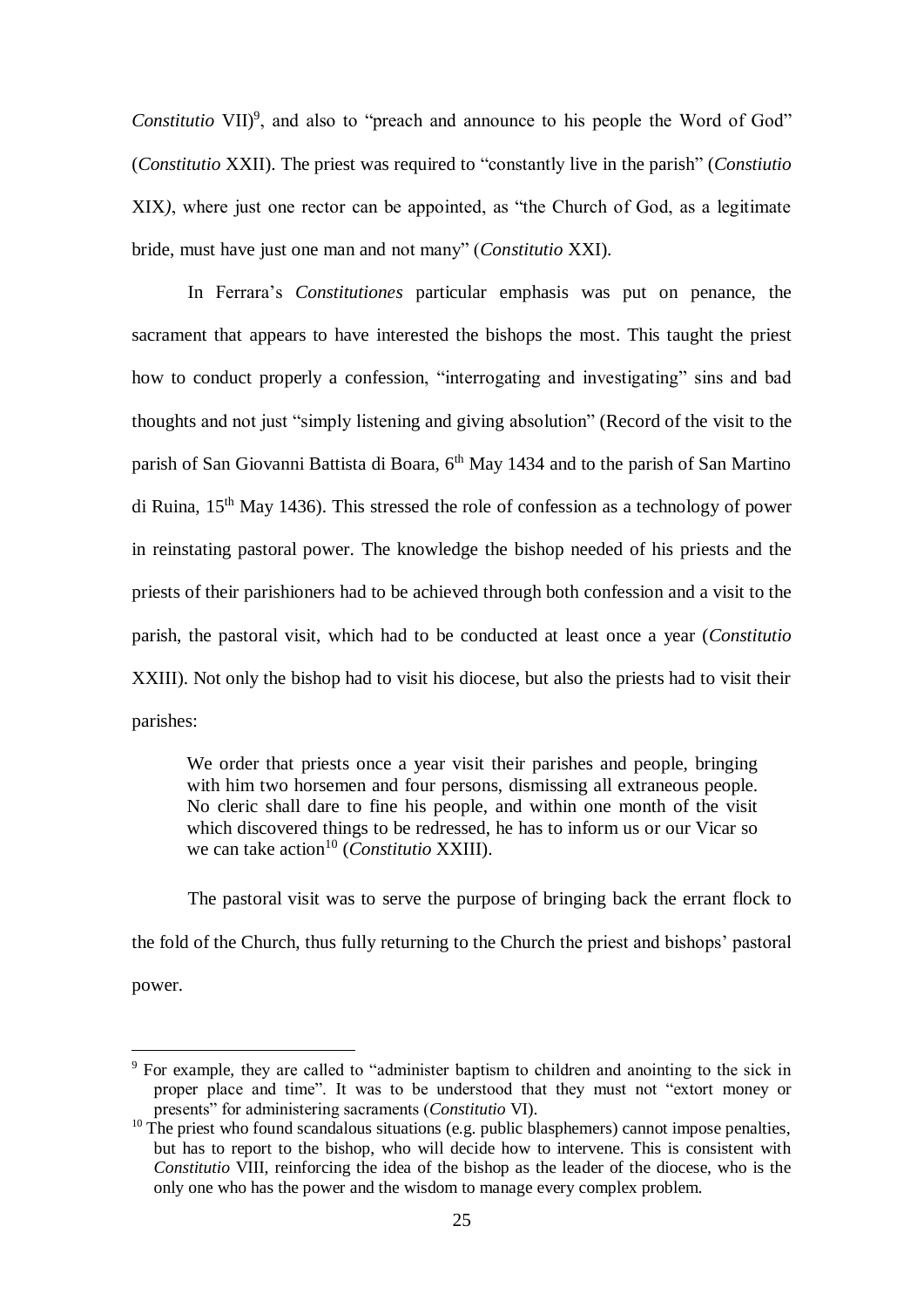Several rules were issued to secure a proper use of the Church's assets by the priests. *Constitutio* II required that the priest use the Church's assets only for the work of the Church, with the selling of these assets without the bishop's permission or using them for personal benefit strictly forbidden (*Constitutio* XXVI, *Constitutio* XXIX, *Constitutio* XXVIII). The assets of the Church were to be treated with respect, in order to give a positive image to the believers:

We order every Church to have altars, which are to be kept clean and adorned, and that in each Church a silver chalice [is kept]; Vestments, cloths for the altars, proper and correct holy books, and tools for cult administrations [which are to be kept] clean so it is possible to notice the dignity of the house of God (*Constitutio* II).

The financial management of the parish was also important, with the priest required not to incur debts (*Constitutio* XXVII) and to keep an income and expenses book (which had to be compiled by a layman, *Constitutio* XXV).

Reinstating pastoral power through the pursuit of every individual's *salvation* and reaffirmation of the *law*, namely the will of God, required the bishop to spread the new *truth* crystalized in the *Constitutiones*. This could have been achieved only through a deep knowledge of every sheep and individualized teaching, which was to be attained through the pastoral visit of the bishop to his diocese. The pastoral visit as a means of monitoring the dedication of priests had been introduced by the Council of Tarragona in 516 but its use spread slowly and only after the Council of Trent (Ferraresi 1969a, p. 235). During the  $15<sup>th</sup>$  century there are traces of its diffusion in many Italian cities (Peverada, 1982a). However, the importance given to it by Giovanni Tavelli da Tossignano and Francesco Dal Legname, who visited the diocese several times<sup>11</sup>, was

 $11$  Giovanni Tavelli da Tossignano visited the diocese from 1432 to 1446. Only in 1439 were there no visits because the bishop was in Florence to take part in a Council. He visited the churches in the city four times and those in rural areas twice. Francesco Dal Legname visited the diocese between 1447 and 1450. For the following years documents are fragmentary, but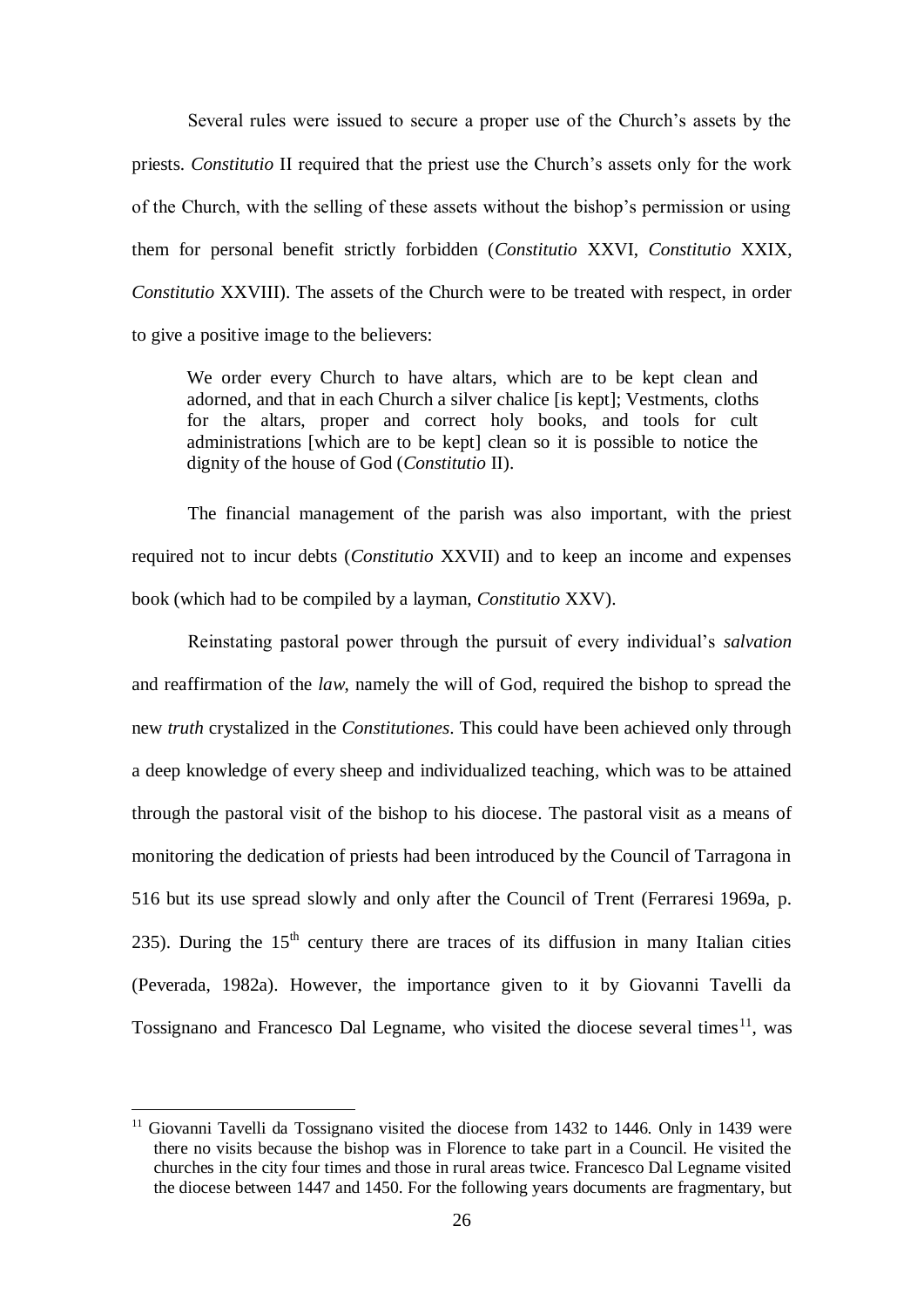unique for the time. This importance is testified to also by the presence of a notary who accompanied the bishops to draw up the minutes of the visit to ensure that its results could be recorded and stored.

The pastoral visit, focusing on the cleric's morality and ability in discharging his role as well as on the use of the assets of the Church, was a powerful means to restore the bishops' power, to reinforce the three constituents of the Christian pastorate; *salvation*, *truth* and *law*. If "*salus animarum*" (souls' salvation) is the end of the Church, its achievement was especially critical in the  $15<sup>th</sup>$  century. Saving immoral or failing clerics was also a means to tackle the counter-conducts which threatened the Church, weakening its very foundations. Achievement of the spiritual mission had worldly implications, in that while reaffirming its spirituality and regaining believers' trust the Church also strengthened its political role, its domination of the people both individually and as a collective. The visit allowed the bishops to know every cleric of the diocese, his capacities and his faults, his strengths and his weaknesses, permitting an individualized intervention for everyone. This enabled the bishop to develop a deep knowledge of the diocese and of every cleric, as well as being useful in verifying if someone had failed to comply with the orders for improvement given in a previous visit to a parish: for example, during the visit to the parish of Settepolesini it was noted that "regarding the orders given in another visit, made on  $1<sup>st</sup>$  May 1434, the aforementioned Don Pietro did nothing to comply with them" (Record of the visit to the parish of Santa Maria di Settepolesini,  $16<sup>th</sup>$  April 1436). This knowledge was further deepened by the involvement of laymen who were interviewed by the bishop to understand the general situation of the parish and the behaviour of the local priest.

there is evidence of visits which took place in 1451, 1452, 1456 and 1457 when he had to leave Ferrara after a conflict with Marquee Leonello of Este, who ruled the city at the time.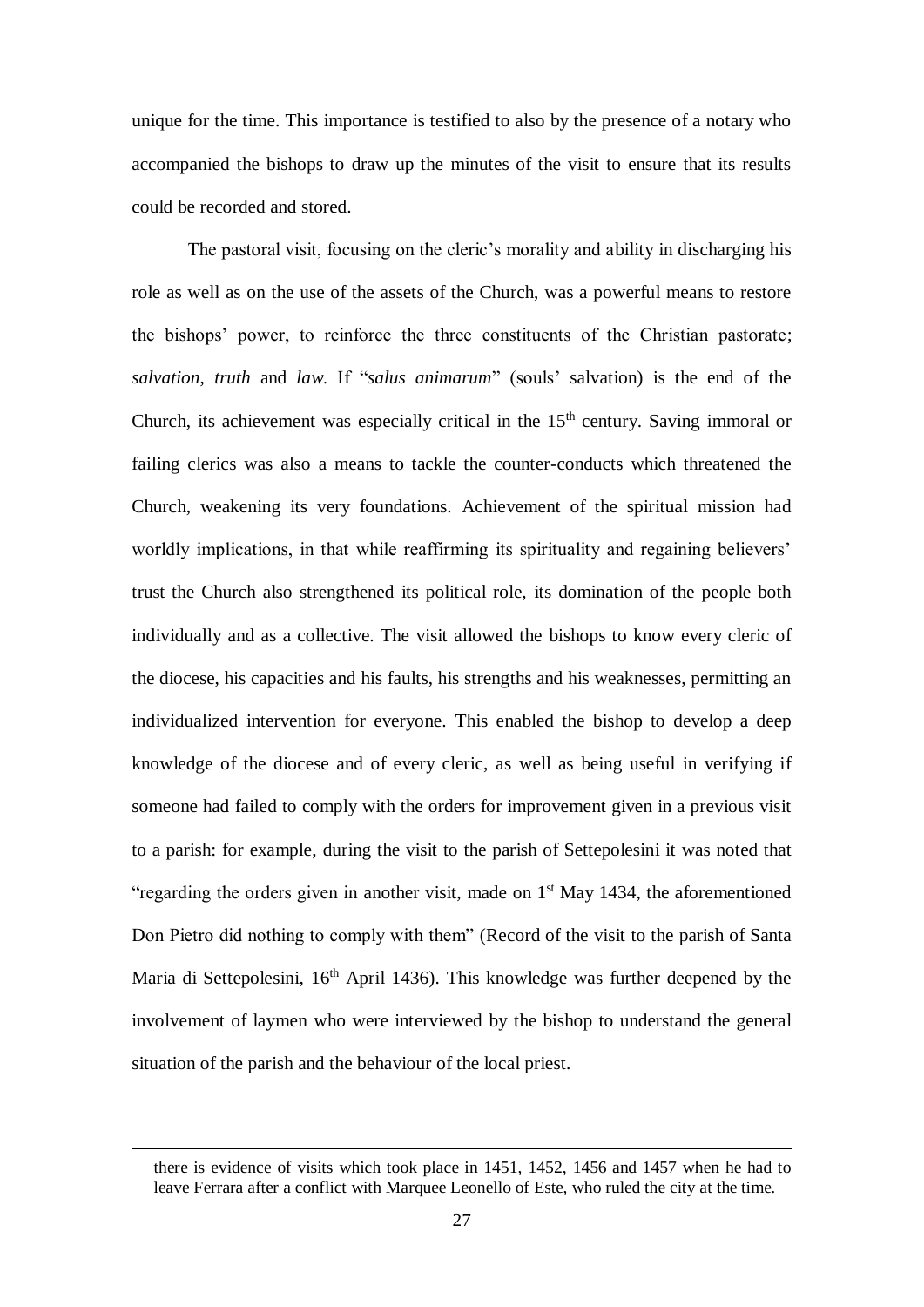Confession, covered by *Constitutio* VII*,* was particularly important with the expectation that the priest would ensure that at least once a year every parishioner who was at least fourteen years old confessed to the priest his/her  $\sinh^{12}$ . Everyone in the parish, priest and parishioner, had to confess their sins and receive absolution. Given the importance of confession, the priest was required to know the formulas to administer it, and if he did not know it, the bishop ordered him to write and learn it: "the Bishop ordered the above-mentioned Don Pietro<sup>13</sup> to write or to have it written in a parchment within the next six months the formula for administering confession, following the form prescribed by Magister Michele Carmelite, which shall be kept in the church for the instruction of the priest and of his successors" (Record of the visit to the parish of San Sisto di Runco,  $9<sup>th</sup>$  June 1434). Francesco Dal Legname, who was particularly concerned with the diffusion of penance, urged many priests to keep a register to record the names of all the parishioners who did not receive the sacrament (Record of the visit to the parish of San Giacomo di Fossadalbero, 11<sup>th</sup> October 1450). The priest had also to visit those who did not undergo confession and send the bishop the names of those who did not improve their behaviour, notwithstanding the admonishment by the priest. It was the interview of a priest, however, which took the form of a confession, which was the heart of the pastoral visit. It allowed the bishops to form "a never-ending knowledge of the behaviour and conduct" of the priests (Foucault, 2007, p. 138).

The interview between the priest and the bishop was carried out using a formulary of 26 questions, linked to the *Constitutiones*. Thus, the bishop had to investigate the morality of the cleric, asking if he "went to taverns", "played dice or other immoral games" and even if he "had a concubine". The ability of the priest in

<sup>&</sup>lt;sup>12</sup> The *Constitutio* recalls the resolution of the IV Lateran Council, which in 1215 commanded every believer to confess his sins at least once a year.

 $13$  This Don Pietro is not the same person found by Bishop da Tavelli da Tossignano in the parish of Santa Maria di Settepolesini. The two priests had the same name.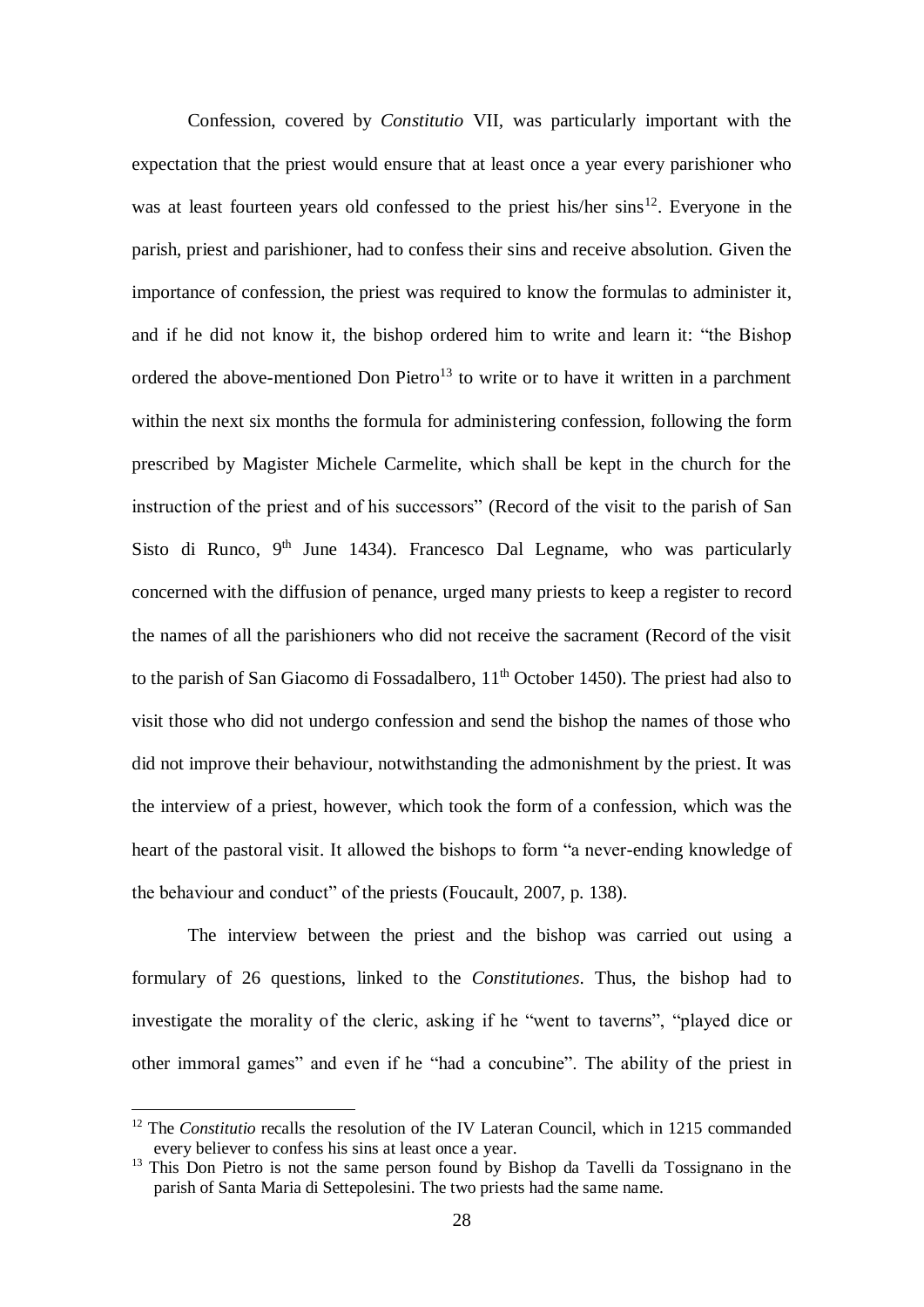discharging his role was also analysed, with the bishop asking if he was "zealous in celebrating the Mass" and "diligent in administering sacraments". The bishop had also to understand how the assets of the Church were treated and used, thus he had to ask if the church "had vestments, a Cross, a silver chalice and other tools for cult administration" or "if the church and the altars were clean", but also if the priest "had an inventory of the properties of the parish", if "the lands of the parish were tilled", "how he used his income" and if the parish "incurred debts and how much is their amount". The interview was not a simple monologue of the priest, but a dramatic interrogation with the bishops actively engaged with questioning him in order to force him to reveal all the hidden areas of his soul, all his faults in deeds and even in thoughts. The confession represented a pivotal technology of power, aiming at further reinforcing the subjugation of the priest to the bishop, and at extracting from the priest his hidden truth. After taking an oath before the bishop, the priest had to report on his life and the way in which he discharged his duty. The interview, in the form of a confession, aimed at assessing if the priest lived in a morally acceptable way according to the teaching of the Church and if he was capable of spreading the Word of God. After listening to the confession of the priest, the bishop could carefully teach him how to improve his morality or his ability in discharging his role. The effectiveness of this teaching stemmed from the possibility of directing the priest's conscience in an individualized way, which was fully consistent with and calibrated to his strengths and weaknesses. Confession and the subsequent direction of conscience did not mainly aim at punishing the priest's faults but at bringing about improvement in order to force him to transform himself (Aho, 2005).

The bishops also questioned some local parishioners, who were under oath like the priest. Through interviews the bishops were able to understand the general situation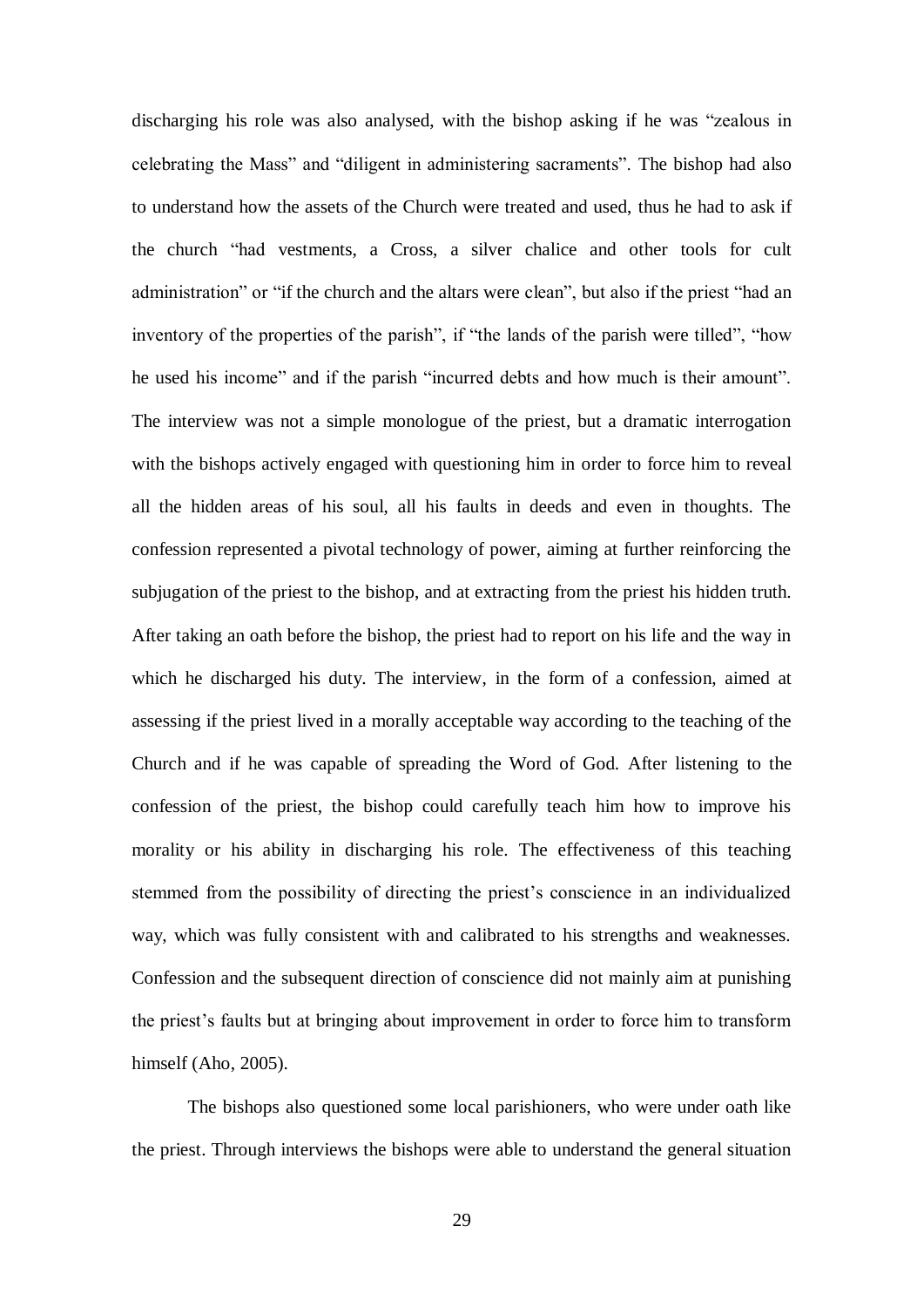of the parish and the real needs of the believers and to verify the priest's account of his work in the parish. Members of the church were questioned about how the priest lived, his ability to discharge his duty to his church and how the priest used the income of the parish. Crucial to the success of the process was the appointment by the bishop of the "massari", who were laymen in charge of helping the priest in all his activities, especially in managing the Church's assets. They also had to report to the bishop on the behaviour of the priest, on his ability to fulfil his spiritual role and his compliance with implementing any improvements identified during previous pastoral visits. The visit ended with the bishop issuing orders for change where necessary, including how the priest was to improve the way in which he fulfilled his duties and administered the assets of the church to ensure that they were used only to pursue the success of the spiritual mission of the Church.

#### **Accounting and the Regime of Truth**

The interview with the priest, which was very demanding, penetrating all aspects of his life and vocation, was followed by a careful inspection of the properties of the Church in order to verify their physical condition and how they were used. Often the bishops ordered to remove from the church building items that had no bearing on the Church's spiritual mission: in San Maurelio di Sariano Giovanni Tavelli da Tossignano ordered the local priest to "remove the bed and the tools from the church building", (Record of the visit to the parish of San Maurelio di Sariano,  $11<sup>th</sup>$  April 1434), while in Santa Maria della Lombarda he ordered the removal of the casks of wine which "were everywhere and reached the altar" (Record of the visit to the parish of Santa Maria della Lombarda,  $14<sup>th</sup>$  May 1434). When buildings were damaged, the bishops promptly imposed restoration works, exhorting the *massari* to contribute financially (Record of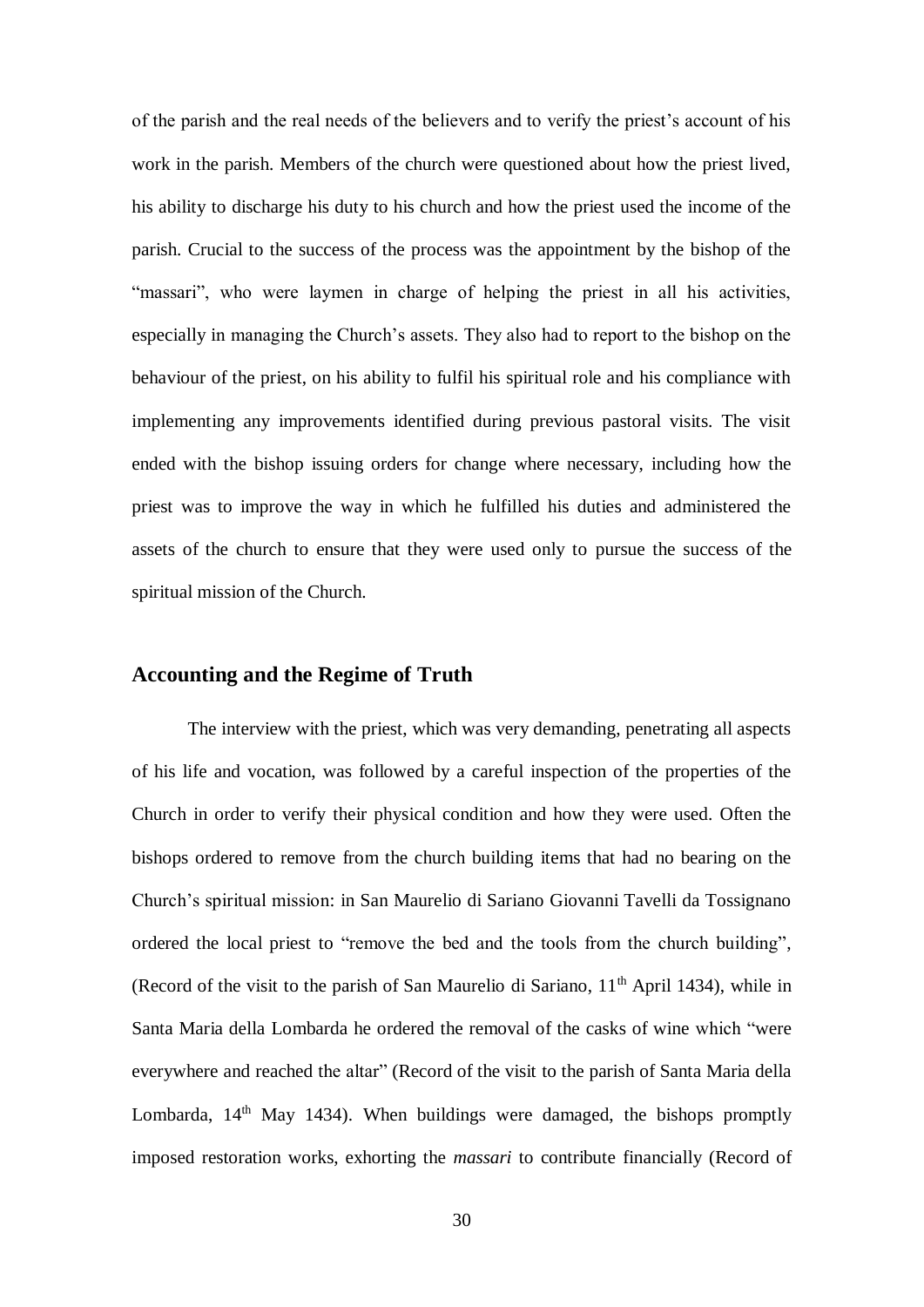the visit to the parish of San Marco di Francolino,  $5<sup>th</sup>$  May 1434, to the parish of Sant'Apollinare di Tresigallo, 12<sup>th</sup> May 1434 and to the parish of San Leo di Voghenza,  $4<sup>th</sup>$  September 1448<sup>14</sup>). The bishops reinforced with the priests that the buildings must be used only for religious ends and kept in a way consistent with this expectation, in order to give a positive picture to the believers.

Particularly important were the rules to secure the proper use of money for the work of the Church (*Constitutio* XXV). The priest had to appoint a trustworthy person, called the *camerario,* who would personally collect income from the parish and pay its expenses as instructed by the priest. The *camerario* was also in charge of keeping a record of all income and expenses in an account book, with the priest prevented from handling money or personally keeping accounts<sup>15</sup>. Also, there were specific accountability requirements which insisted that the *camerario* "every two months shall through a book fully account for all income and expenses to the priest, in the presence of his brothers". This was to allow understanding of the financial state of the parish and to prevent frauds. In turn, the priest was to show the income and expense book to the bishop when requested to let him know how the Church's financial resources were used in the parish. *Constitutio* XXV was also concerned with the use of money by the priests, who were to refrain from "illicit donations of the goods of the Church and detrimental expenses". *Constitutio* XXV, which defines the minimal requirements every parish had to meet in keeping accounts, is particularly relevant for the aim of the present study. If the salvation of souls required the pastor to have a deep knowledge of the whole flock

<sup>&</sup>lt;sup>14</sup> For example, in the parish of San Leo di Voghenza Francesco Dal Legname ordered the *massari* to "take action for having the bell tower repaired and a rectory built and for all that was necessary for the church, contributing with their money and imposing a collection [on the people who lived in the parish]".

<sup>&</sup>lt;sup>15</sup> The *camerario* had to "collect in his hand all income and money of the Church, and the camerario himself shall write diligently all money and income of the Church that come to his hand; and moreover, according to the prudence and advice of his priest [...] shall use loyally the wealth of the Church" (*Constitutio* XXV). It was to be understood that "no priest shall collect or spend money in person" (*Constitutio* XXV).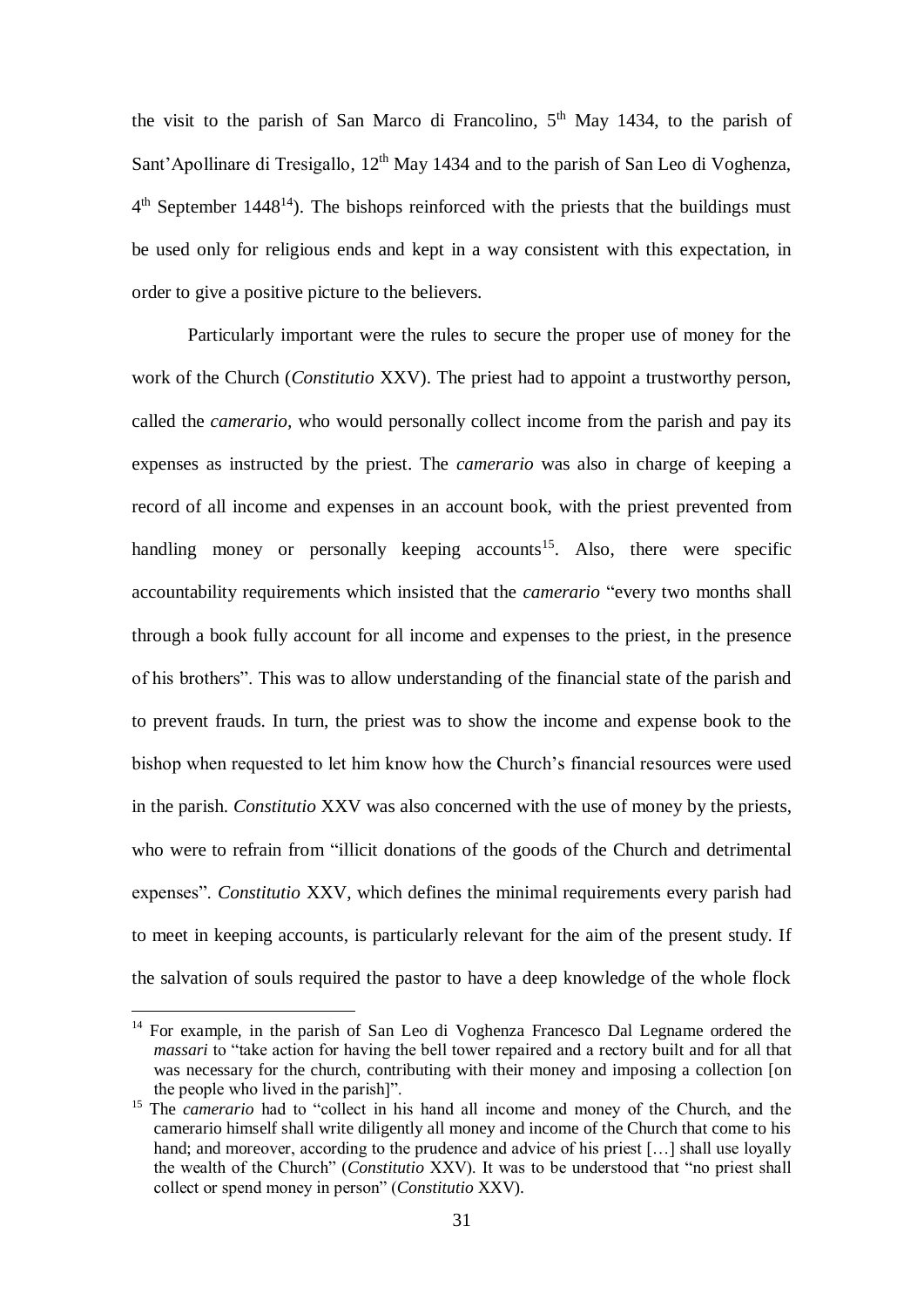and of every sheep at the same time, accounting was to be a powerful tool which would help to fulfil this need which was critical to the success of the reforms.

At the upper levels of the Church's hierarchy the bishopric relied on four fundamental documents (Bigoni *et al.*, 2013): the "*entrate e spese della Sacristia*" and the "*libro della fabrica*", along with the inventory of all the belongings of the bishopric and the *Catastri*. The "*entrate e spese della Sacristia*" book (income and expenses of the Rectory) was used to record income, expenses, debts and amounts owing which were related to the everyday affairs of the bishopric. It is a single-entry book in which entries were recorded in chronological order, without grouping them as income or expenses or calculating their totals at the end of the year. Another similar tool was the "*libro della fabrica*" (book of the factory) which followed the same scheme of the "*entrate e spese della Sacristia*" but recorded all income and expenses related to the construction and maintenance of the cathedral.

The entries in the income and expenses books were very detailed and were presented in a narrative form. An example taken from the "*entrate e spese della Sacristia*" book clarifies the way accounts should have been kept in the diocese:

Moreover, the same day  $(14<sup>th</sup>$  January 1439) I spent, at the presence of the competent cleric, for buying a parchment which had to be used for writing the articles (of the papal bull) which I gave to the competent cleric who gave it to Dominus Anselmo who made the draft of the bull, 2 lire, 3 soldi and 0 denari.<sup>16</sup>

It is clear that being consistent in format was not a priority for the accounts. Instead, what was of crucial importance was the ability to justify the expense. Every entry had to give detailed information of the transaction, not just presenting the date and the amount of money involved, but also showing the entire process which any purchases or other payments had to go through and the people who took part in it. In the same

<sup>&</sup>lt;sup>16</sup> The quoted expense is related to the preparation of the papal bull which moved the council from Ferrara to Firenze in 1439. The translation from Latin is by the authors.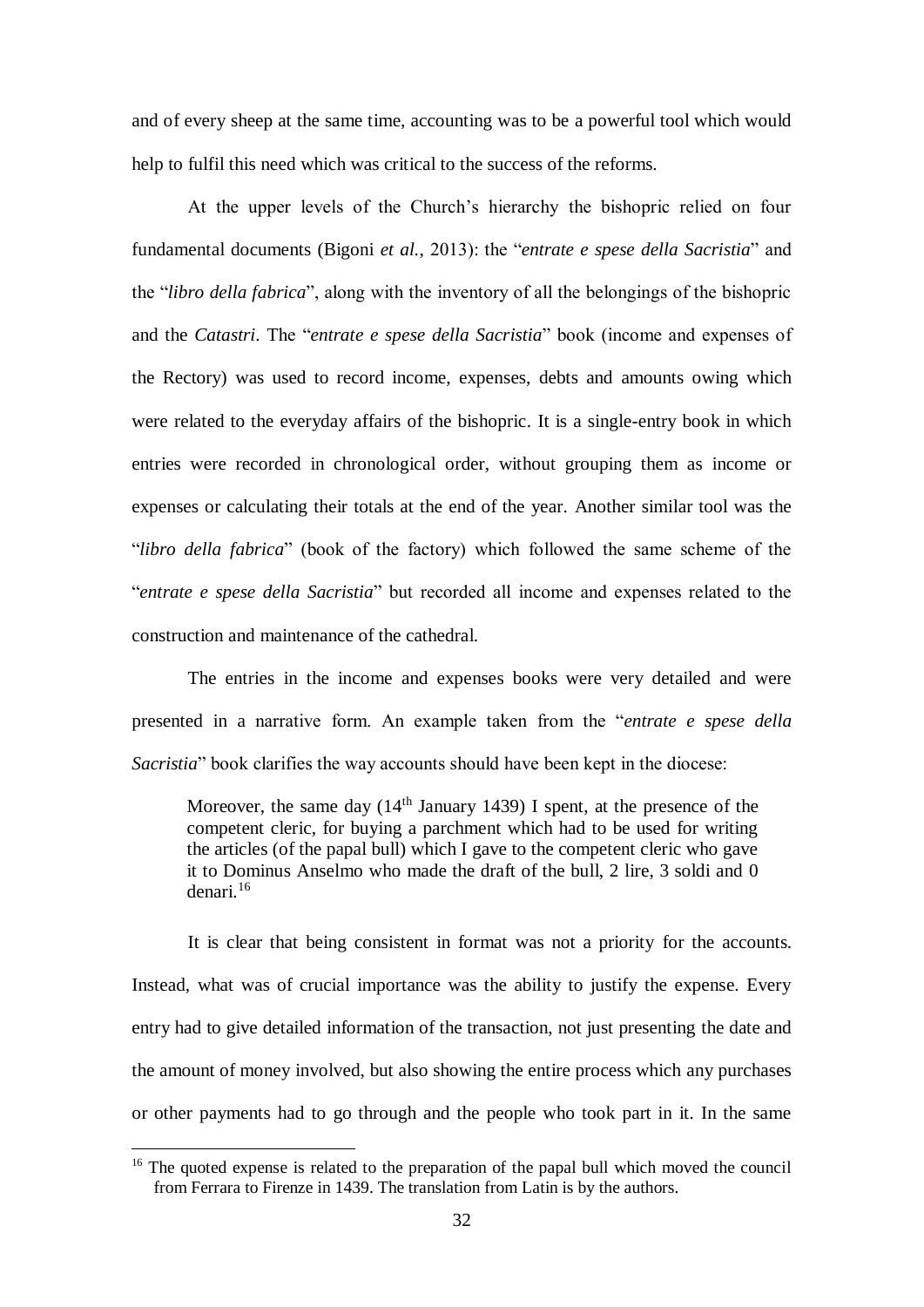way, the entry had to justify why a given product or service had been purchased or income collected. Thus, in the case of services:

The same day  $10<sup>th</sup>$  April (1442) I spent to enlighten the Big Breviary in the High Sacristy, paying by instalments to Dominus Nicolò Tedeschi at the presence of our Archpriest, 3 lire, 16 soldi and 0 denari.<sup>17</sup>

The same day  $29<sup>th</sup>$  April 1443 I spent what was necessary to pay master craftsman Paolo Zoia Marangoni because he made four wooden boards used to put on them the [year 1443] calendar, the Easter calendar and a table with the Ten Commandments, 0 lire, 16 soldi and 0 denari<sup>18</sup>.

Quoted records show that it was important not only to demonstrate the correctness of the transaction but also to identify who witnessed it and who eventually could have been responsible if there had been a bad final outcome. The transactions recorded in income and expenses books, both at the level of the cathedral and the parish, included the seven key elements<sup>19</sup> which inform Pacioli's double entry bookkeeping, who made every entry take the form of a confession (Aho, 2005). It is important to remember that the income and expenses book had to be compiled by a *camerario* and not directly by the cleric. This was in part to reduce the possibilities of frauds and making this form of "Confession" more reliable to reinforce the bishop's "disciplinary gaze" (Foucault, 1976, p. 187). The homogeneity of the entries clearly shows that this "confessional" format was the one that had to be followed.

Besides these tools which focus on the financial aspects of the life of the bishopric, other forms of account were used, namely the inventory and the *Catastri*. The inventory was used to record all the movable and immovable assets belonging to the

 $17$  The quoted expense is related to the restoration of one of the ancient books for cult administration kept in the Sacristy by Nicolò Tedeschi, who renewed ("enlightened") the letters of the book. The translation from Latin is by the authors.

 $18$  This expense is part of a larger transaction which had already been approved by the bishop in person, thus here we do not find the presence of a witness.

 $19$  These elements are: who, what, where, when, how much, in whose presence and how. In our transactions only "where" is missing, probably because the fact they took place in Ferrara was taken for granted.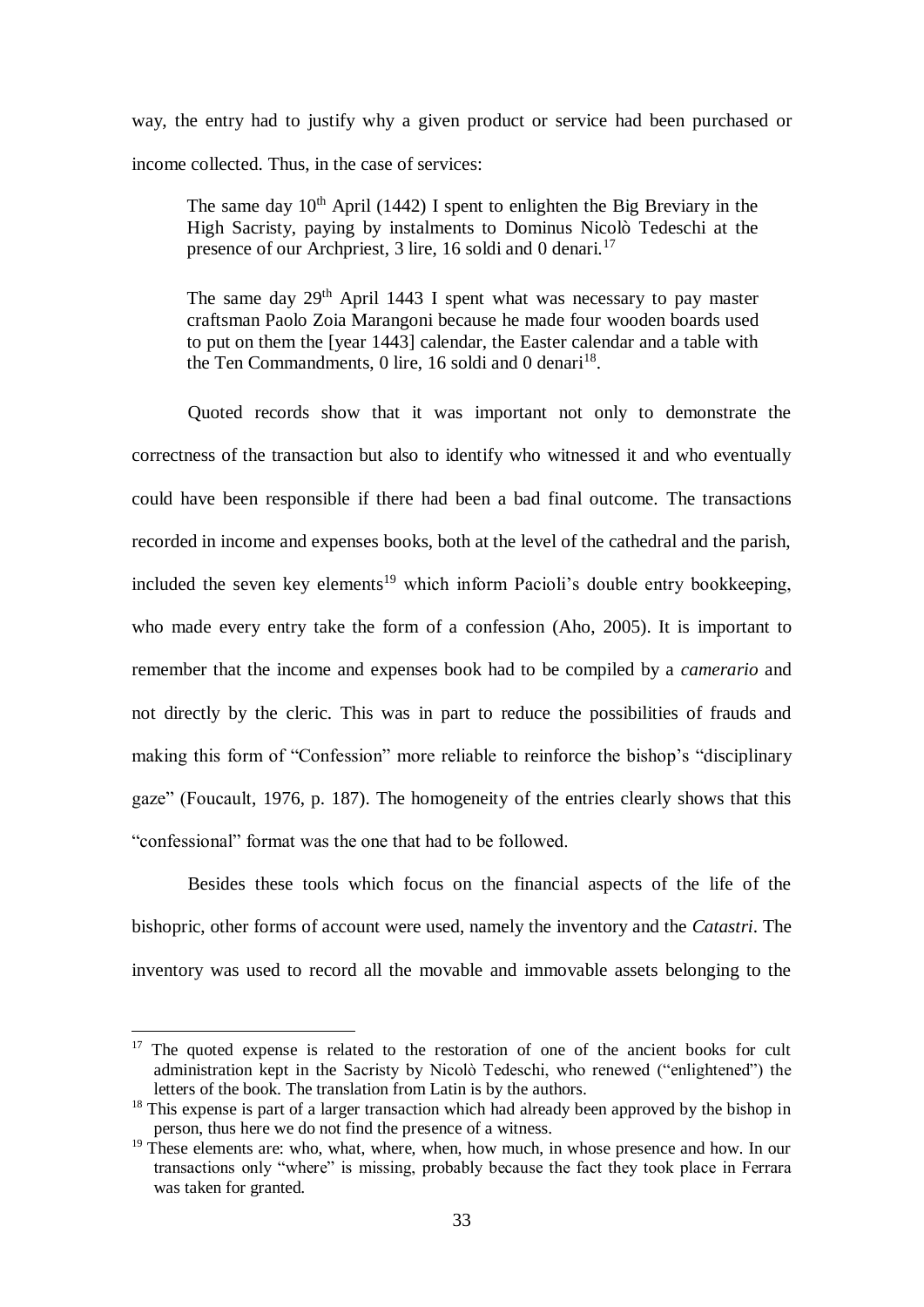bishopric with every item described in detail in order to confirm its condition, the material of which it was made and even the quality of the workmanship. This description, which does not include the value of the item, aimed at highlighting how every asset of the Church was treated and that it was used as required solely for religious purposes. Great attention was paid to religious books and canonicals used for religious administration. The function of the inventory was reinforced by the *Catastri*, registers used to record all the lands and buildings belonging to the bishopric, along with rights attached to them. They allowed the bishop to have a reliable picture of the most important and valuable assets of the bishopric, with information on their use. With the records of income and expenses the bishop was able to understand the financial state of the bishopric. The inventories and the *Catastri* allowed the bishop to verify if all the physical assets of the Church were being used for religious purposes and if valuable properties were being used in such a way which ensured that they yielded the benefits which should be expected, for example in the form of rents.

At the local level, the accounting systems of the parishes were similar to those expected of the bishopric, although simpler in that they often relied only on two tools. Like the bishopric, according to *Constitutio* XXV every parish had to keep an income and expense book, the "*liber introituum et expensarum*" (book of income and expenses)<sup>20</sup>. In a manner similar to the *entrate e spese della Sacristia*, the *liber introituum et expensarum* was used to record income and expenses related to the everyday activity of the parish, also following the rules of single-entry bookkeeping and presenting data in chronological order. Even though inventories are not mentioned in *Constitutio* XXV, the bishops appeared to interpret in a broad way the concept of

 $20$  Although no examples of this book appear to have survived, it is possible to note from its name and from the rules imposed by *Constitutio* XXV that is was to be used to record income and expenses related to the activity of the parish, having the same purpose of the *entrate e spese della Sacristia* book used by the bishopric.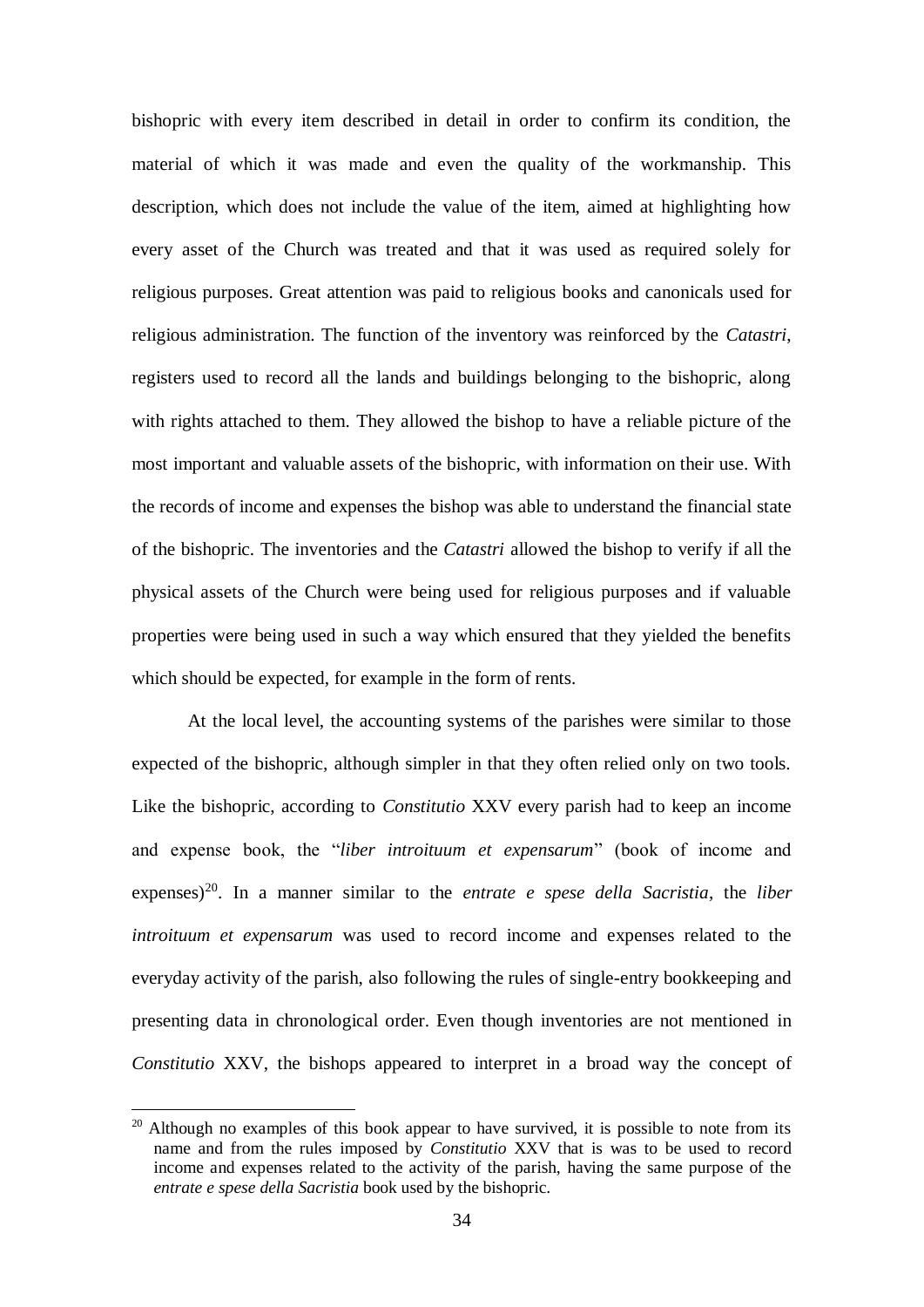"*rationem reddere*", or giving accounts, imposed by *Constitutio* XXV. Giovanni Tavelli da Tossignano and Francesco Dal Legname required that the priests in the Diocese of Ferrara made an inventory of the properties of the parish as a primary means to understand if they used the assets of the Church for religious purposes and if they treated them with the respect that was required, integrating this with financial information given by the *liber introituum et expensarum*.

Inventories, as for the bishopric, were extremely detailed documents which aimed at highlighting all the movable and immovable assets of the parish. Examples included the "New, or almost new, Missal, according to Roman Curia's custom, with pictures of blessed Virgin Mary and Angel announcing her pregnancy, painted in gold" (Record of the visit to the parish of San Giovanni di Tamara,  $9<sup>th</sup>$  May 1434) or the "red and green silken chasuble, adorned with pictures of little birds, to be used for celebrations" (Record of the visit to the parish of San Marco di Fossanova,  $25<sup>th</sup>$  May 1434). Although the value of the items was never reported, the bishops urged the priest to identify the presence of precious objects, along with the name of the person who gave it to the Church in case of donations. These objects included the "consecrated portable little altar, made of porphyry and inlaid with ivory and white, black and green wood, very beautiful and valuable" which has been donated by "Adra Costabili, who has a receipt with the signature of Don Bartolomeo [the rector of the Chapel]"<sup>21</sup> (Record of the visit to the Chapel of San Cristoforo,  $22<sup>th</sup>$  June 1434). Also immovable assets were recorded, especially the lands on which tithes were to be collected, such as "a piece of land where vines are farmed, with 150 vines, situated in the territory of Povellario, which borders on the church of Santa Margherita, the common road, and [the lands

 $21$  The translation from Latin is by the authors, text in brackets added.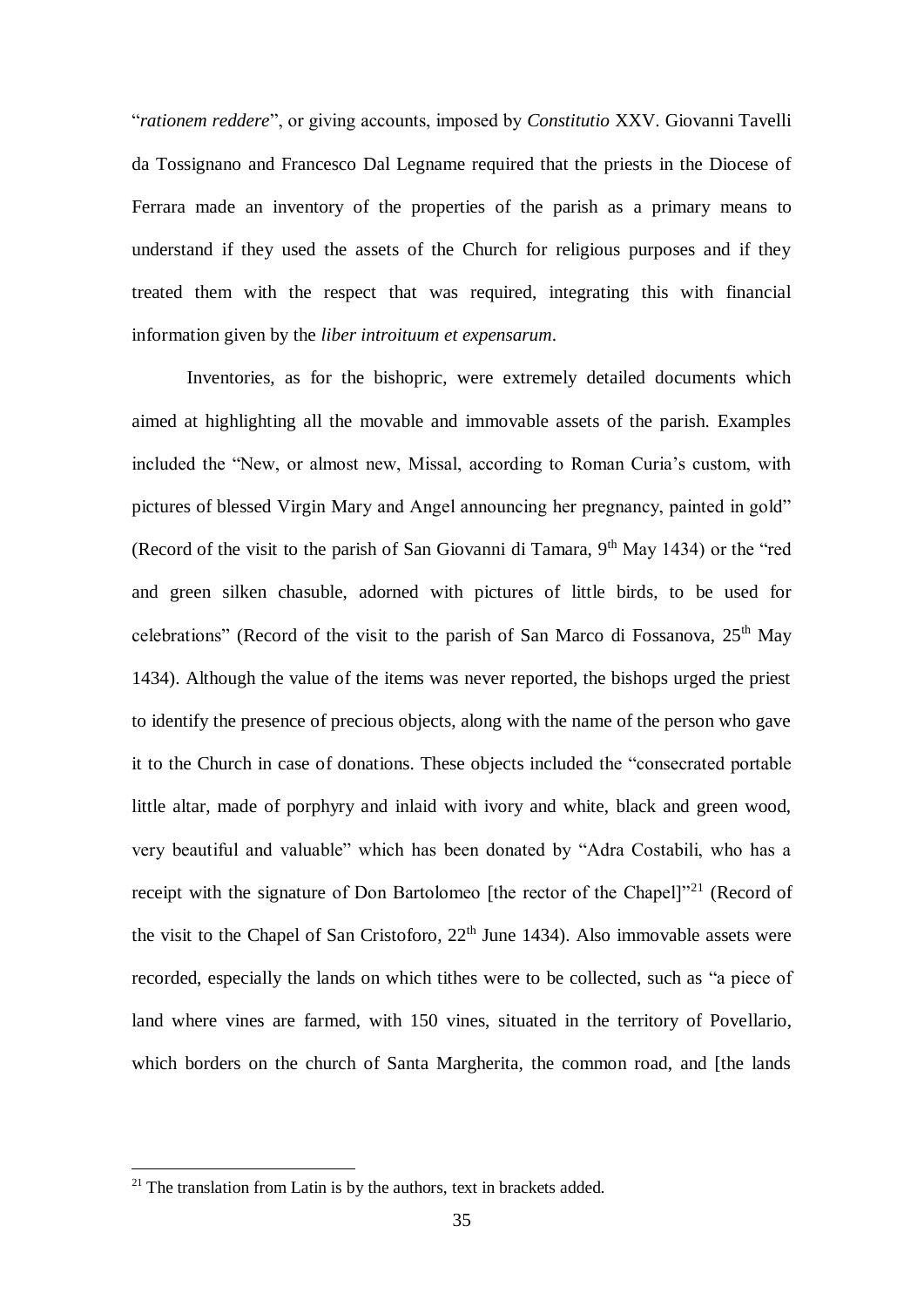belonging to] Francesco Gallo and Ziglio Verato" (Record of the visit to the parish of Santa Margherita di Povellario, 14<sup>th</sup> May 1434).

Inventories were very useful, especially at the local level, in dealing with the theft of Church property, in that the bishop could easily determine if any item was missing when he came back to visit the parish for the next time, while the detailed description prevented the cleric from trying to substitute precious goods with cheap ones. Similarly the inventory could show the condition and use of each item, highlighting if the priest paid enough attention to the assets of the Church and avoided using them for his personal benefit. Inventories were useful tools to educate the cleric and compel him to abide by the new regime of truth imposed by the bishop, which required an improved morality and ability in discharging one's duty. Moreover, its narrative form was a means to urge the priest to constantly tell the truth about himself and his work in the parish, giving detailed information to the bishop in order to fully disclose his soul to him.

Recognising the very obvious differences in tools used by the bishopric and parishes to carry out their spiritual mission, *Constitutio* XXV underlines the importance given to accounting and financial matters for the success of Giovanni Tavelli da Tossignano and Francesco Dal Legname's reforms. These were so important that they became a pillar of the bishops' reforms which did not merely serve the purpose of providing information on the financial state of the parish, the bishopric or the whole diocese, but was a fundamental part of strengthening pastoral power. The inventory and account books allowed the previous assertions of the priest when questioned, especially about the use of the Church's assets, to be verified by the results of the financial management of the parish.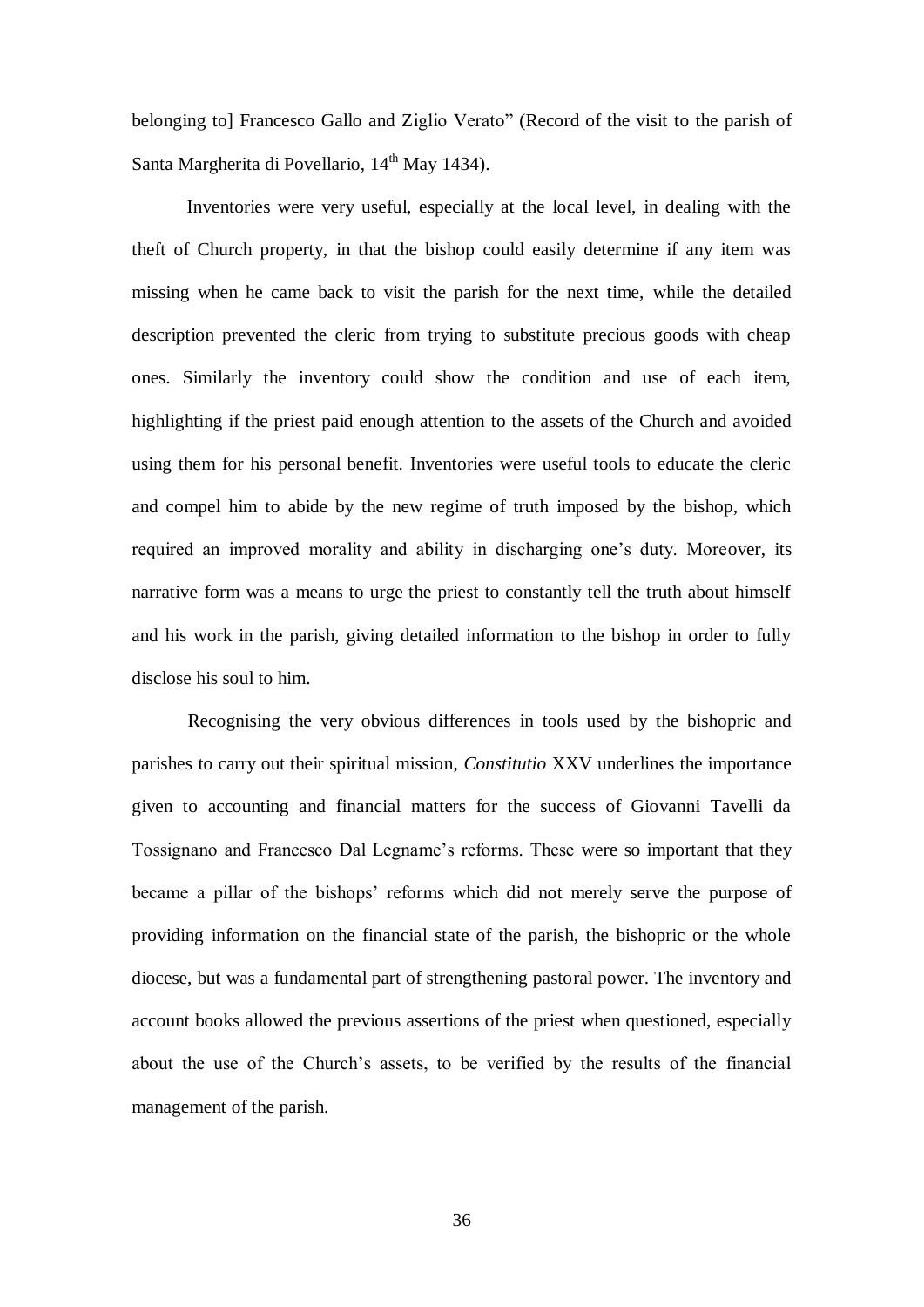Inventories and income and expenses books were conceived as a detailed confession which allowed the bishop to have a clearer and more reliable view of the priest's conduct. Thus, accounting facilitated the translation into practice of the "new truth" (Yayla 2011, p. 18) that had been imposed by the bishops with their reforming discourse.

#### **Accounting and the Restoration of Pastoral Power**

The analysis of inventories and the income and expenses book was a fundamental part of the examination of the priest, the aim of which was to extract truth from him and force him to constantly tell the truth about himself. The importance attached by the bishops to the use of accounting tools is clear for they ordered that priests were to keep an income and expense book, consistent with *Constitutio* XXV (Record of the visit to the parish of Santa Maria di Pontelagoscuro,  $4<sup>th</sup>$  May 1434, to the parish of San Bartolomeo di Ospital Monacale, 4<sup>th</sup> June 1436 and to the monastery of San Vito, 5<sup>th</sup> February 1438). Similarly, the bishop ordered the notary who accompanied him during the visit to make an inventory of movable and immovable assets of the parish if the local parish did not have one (Record of the visit to the church of San Pietro, 18<sup>th</sup> January 1434 and to the parish of San Donato di Tessarolo, 20<sup>th</sup> April 1434).

Accounting tools were a means to reinforce the three cornerstones of pastoral power: *salvation*, *law* and *truth*. Achieving the ultimate end of *salvation* required the pastor to gather information on both the whole flock and every sheep (Foucault, 2007, pp. 102-103). Accounting effectively served this purpose. Analysis of account books allowed the bishop to have a picture of the general situation of the diocese in terms of the most important sources of income and expenses. Through inventories the bishop could understand if his diocese was equipped with all the essential buildings and tools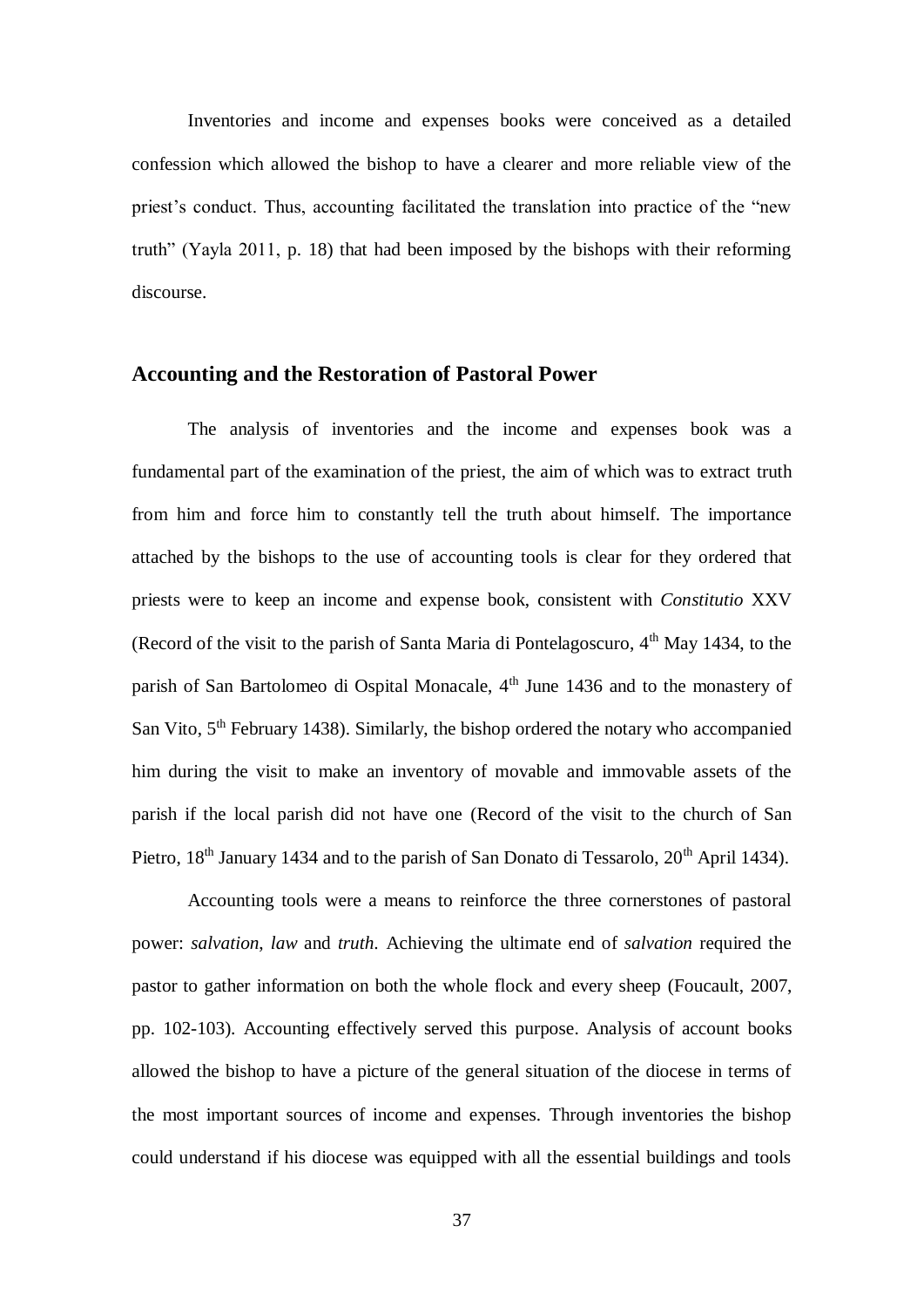for cult administration and their state of preservation, this highlighting the most serious problems he had to address<sup>22</sup>. At the same time, accounting was a means to pinpoint and improve the financial situation of each parish and to judge the behaviour of every cleric by the means of the results of his actions. Thus, the priest of San Tommaso di Gualdo was compelled to get, with the help of the *massari*, "all that was useful and necessary for that parish, to collect all and every revenue of that parish and, once all necessary expenses were paid, repair the church building" (Record of the visit to the parish of San Tommaso di Gualdo, 2nd June 1436). Accounting records allowed individual priests to be singled out and separated (Graham, 2010) from other clerics to render them visible and accountable (Miller and O'Leary, 1987). This allowed them to be targeted with an individualized intervention by the bishop. The ability of the priest to respect all the assets of the parish and to use them for religious ends as well as the ways he used his benefice were objectified through accounts, which assumed a moral identity and function, allowing the bishop to know the moral depth of the cleric and his commitment to fulfilling his sacred duty. Accounting represented a pivotal technology of power to get information on the whole diocese and on each priest. By providing information on both the local clergy as a collective and individually, accounting helped the bishops to carry on their *omnes et singulatim* action, forming the deep knowledge which is essential for the exercise of pastoral power. This did not mean that "action at a distance" was either the aim or achieved (Latour, 1987). Rather, obtaining information required the bishops to visit every single parish while the priests were not compelled to send

 $22$  The most serious problems were the state of neglect of many churches. The bishops found many ramshackle buildings (see, among the many, the visit to the parish of Sant'Apollinare di Tresigallo,  $12<sup>th</sup>$  May 1434, where the church was left "like a disavowed bride", and to the parish of San Giacomo di Marrara, 10<sup>th</sup> September 1448). Another main problem is the absence of tools for cult administration (Record of the visit to the parish of Ducentola e Gualdo,  $3<sup>rd</sup>$  September 1448 and to the parish of San Pietro di Copparo,  $10<sup>th</sup>$  May 1434).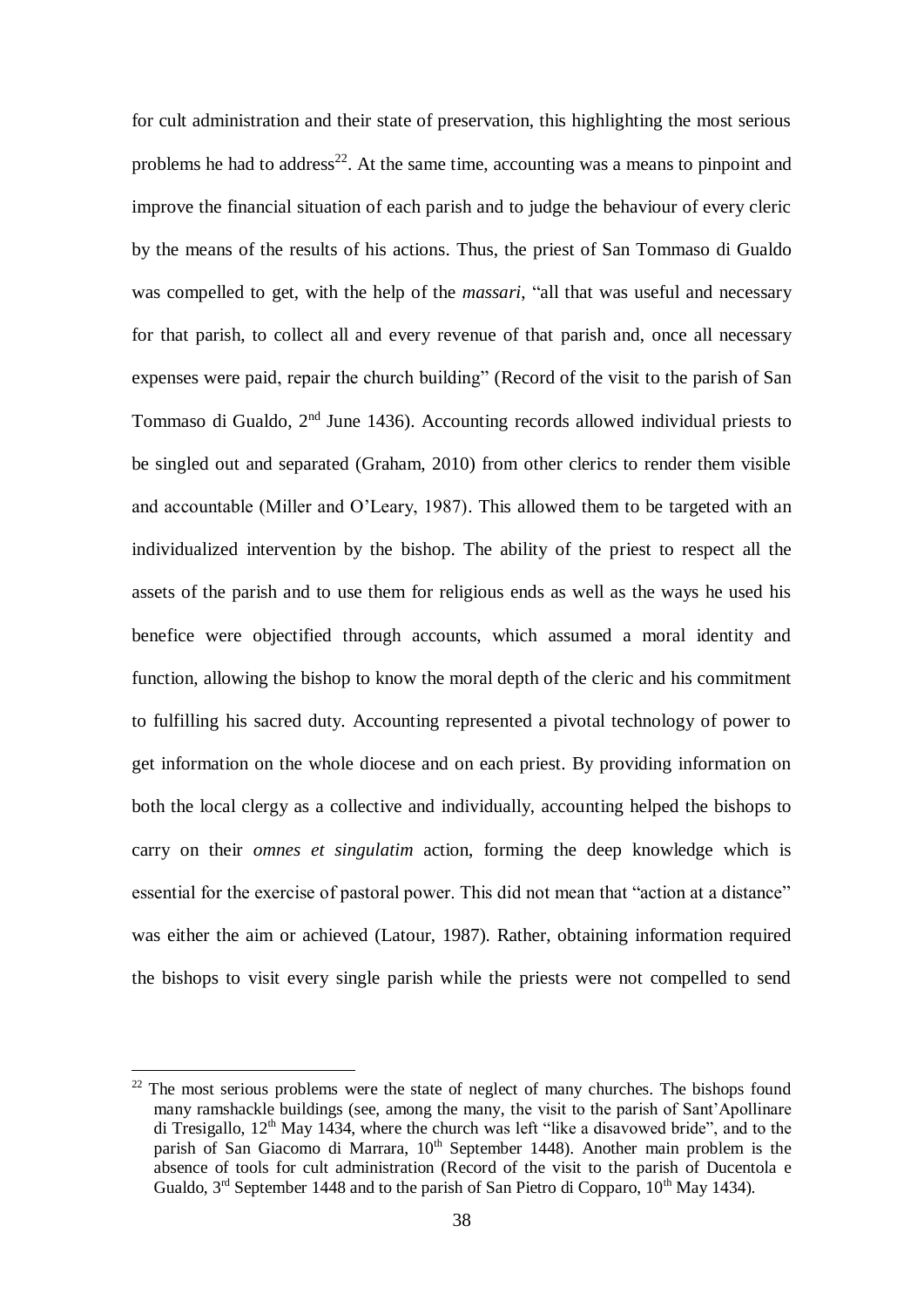their inventories or account books to the bishopric<sup>23</sup>. The action of the bishops was both totalizing and individualizing, with them exercising an *omnes et singulatim* form of power, as in the tradition of pastoral power.

With Christianity not being a religion of the *law*, but instead of the will of God, reinstating pastoral power required the total subjugation of the sheep to the will of the pastor. The sheep had to surrender to the pastor's will and put themselves under his care (Foucault, 2007, p. 135). Accounting played a pivotal role in the subjugation of the priest to the bishop. After many years when the sheep had been left without a guide, the careful analysis of accounting tools by the bishops during the pastoral visit was an important means to show the priests the return of the authority of the pastor. Clerics were no longer free to use their money and the goods belonging to the Church as they liked, but they were to use them consistently with the will of the pastor, which was crystalized in the *Constitutiones*. Requiring the cleric to make an inventory of all the assets of the parish and to regularly register all its income and expenses was a clear display of the power of the master, to which the priests were to surrender. The accounting documents represented a means to bolster the authority of the pastor, who reaffirmed his right to gather information on every aspect of the lives of those under his care. The income and expenses books allowed the bishop to assess the income of the parish, comparing it with that declared by the priest, or even learn how he used his benefice by analysing his expenses. The priest of San Michele di Pescara was harshly admonished by Giovanni Tavelli da Tossignano as he, in the bishop's opinion, wasted his benefice (Record of the visit to the parish of San Michele di Pescara, 14<sup>th</sup> May 1436). The use of written techniques such as accounting objectified the life of the cleric,

 $23$  Some clerics were asked to bring their inventories to the bishop's palace a few days after the visit. However, it was not a general requirement but a specific order for achieving further control of some people.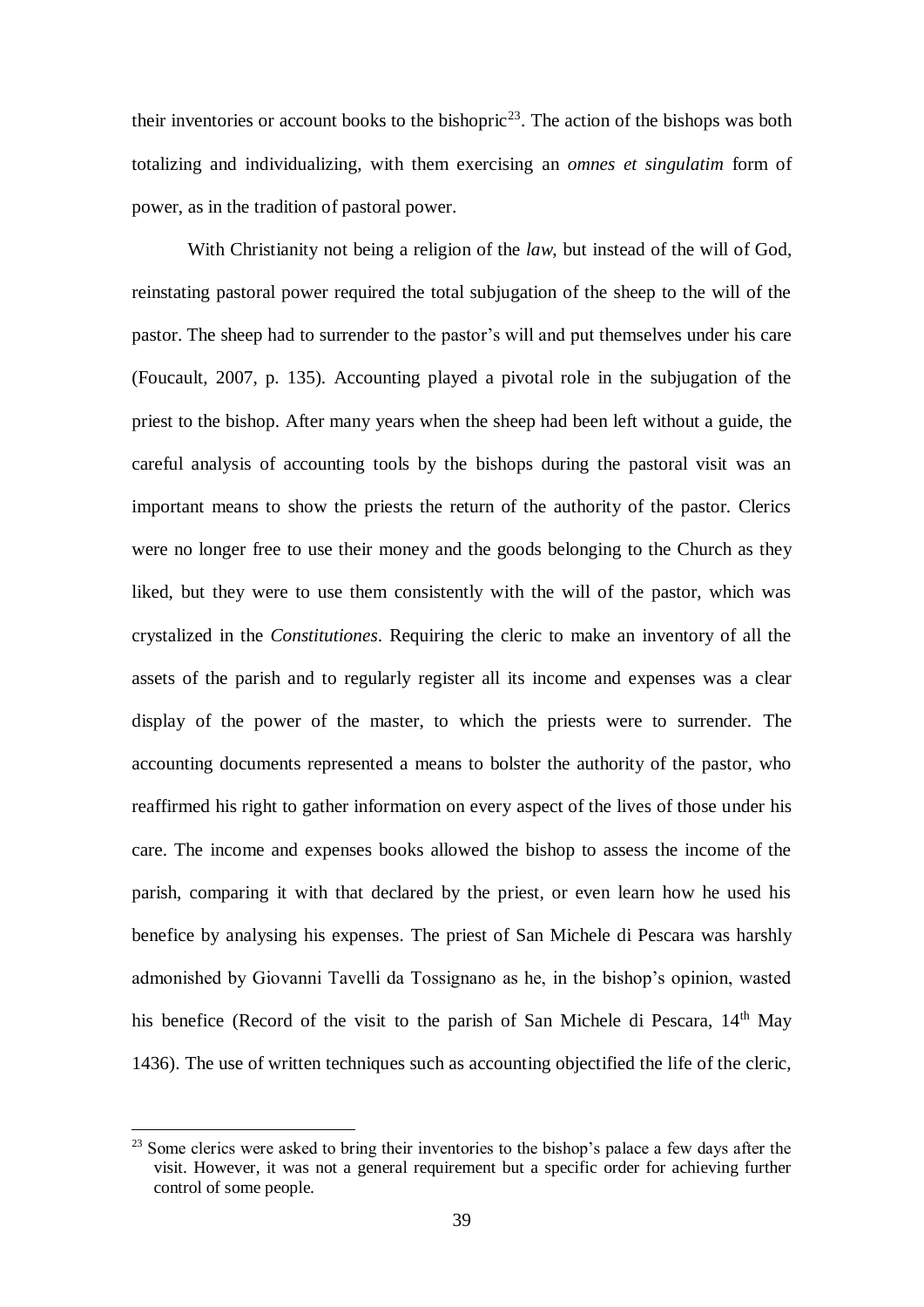transforming each into a "case" (Sorrentino, 2008), and enhanced the bishops' act of government (Miller and Rose, 1990). As noted by Foucault, even if the pastor had to spread the law of God and the decisions of the Church which concern the whole flock, he had to intervene individually with each sheep (Foucault, 2007, p. 133), who had to recognize the authority of the pastor. Accounting was a powerful means to achieve this target. As a result of the use of these accounting tools, the priest became even more aware of the monitoring by his master and of the duty to account to him (Hoskin and Macve, 1986). Thus, the regime of truth imposed by the bishops underlined the importance of accounting which was also conceived as a means to impose the primacy of the master and to force the cleric to submit to him.

The teaching of the new *truth* imposed by the bishops was a fundamental part of their action aiming at restoring pastoral power. This had to be achieved, consistently with the Christian tradition, with a preliminary extraction of the priest's truth, in order to target him with a subsequent individualized teaching which aimed at correcting his shortcomings and at forcing him to self-regulate in the future. Accordingly, accounting tools served the purpose of fully disclosing the priest's conscience to the bishop, allowing the latter to obtain knowledge of the priest that went beyond his words. During the interrogation the priest could have hidden some of his faults from the bishop in order to avoid his judgment and penalties. Accounting became another tool that allowed the bishop to verify the cleric's assertions which was facilitated by the form of the documents and the information recorded. Accounting documents in the form of a confession not only testify to the importance of the confession itself as a means to extract the sheep's truth, as noted by Foucault (2007, pp. 139-140), but also were a means to force the priest to open their conscience to the bishop. This allowed him to know their actions in detail. The analysis of inventories was useful to understand the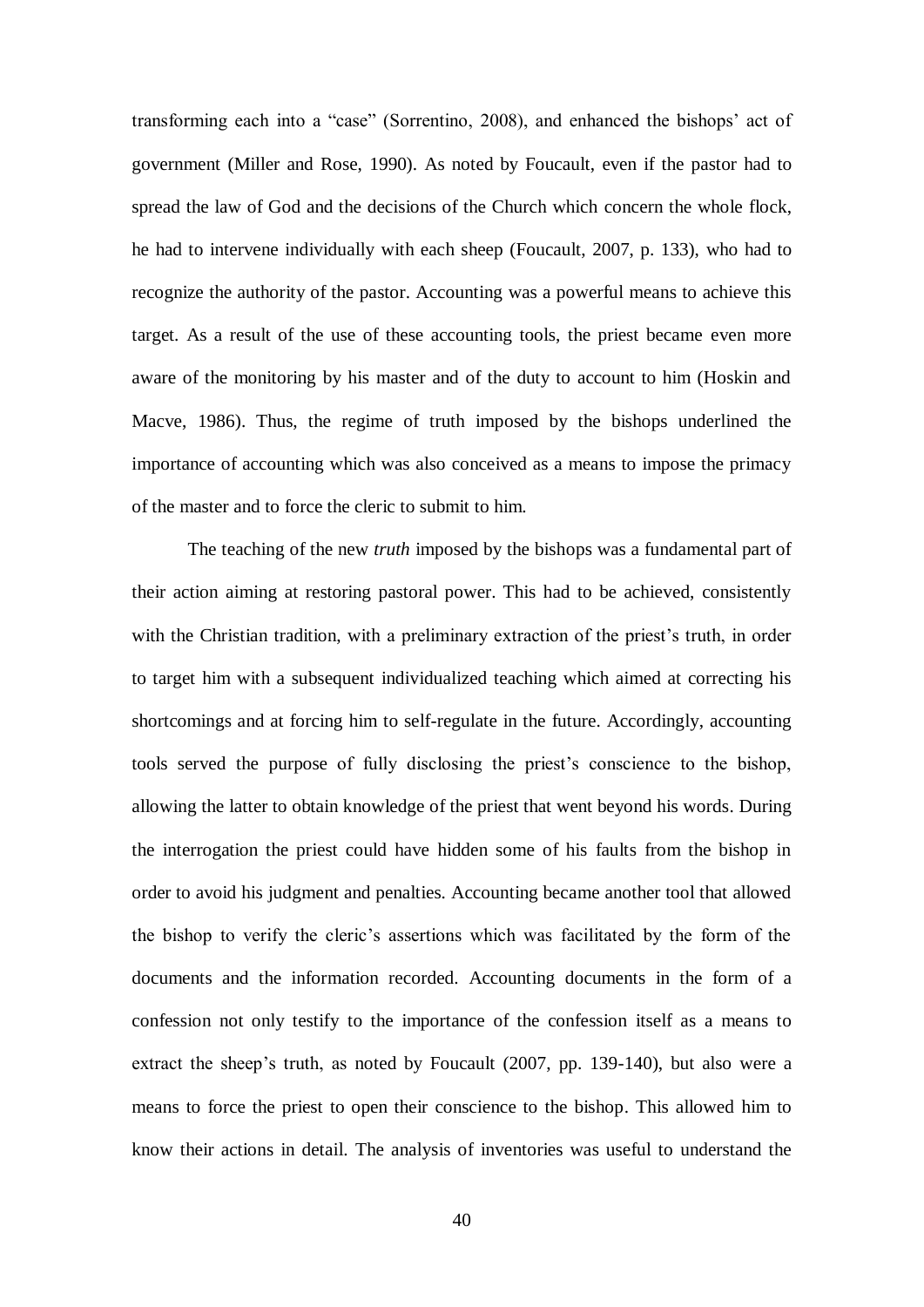morality of the priests in that it was possible to highlight the theft of some items: for example in the priory of Sant'Antonino "many books described in the inventory taken in a previous visit were not found" (Record of the visit to the priory of Sant'Antonino, 3<sup>rd</sup> September 1448), while in the parish of Sant'Agnese di Gaibanella many items were missing, such as "a white and blue silken bag, decorated in gold", but also "two pots and a pan" (Record of the visit to the parish of Sant'Agnese di Gaibanella, 6<sup>th</sup> June 1436). It identified the commitment of the priest in discharging his role, which was confirmed by the condition of the buildings of the parish and the holy ornaments<sup>24</sup>. Income and expenses books were useful to assess how the priest used his benefice and, thus, once again, his commitment to his office. Thus, information retrieved from accounting books form the deep knowledge which was essential for the bishop to teach the priest how to mend his faults and how to improve his behaviour, inducing him to self-regulate in the future. The regularity of the visits, and thus the continuous analysis of accounting documents by the pastor, forced the priest to follow the former's teaching.

The restoring of pastoral power required a set of specific techniques that heavily influenced the life of the priest, with accounting playing a pivotal role, not simply to punish him, but to direct and force him to self-correct. Even if the ultimate aim of the action of the bishops was spiritual, its achievement involved strong intervention in the life of the priests with all the means available, but notably the secular practices of accounting. The power of the bishop was spiritual in its aim, but worldly in the techniques it used and required the total subjection of the sheep to the will of the pastor. The priest was the target of different technologies of power the common aim of which

 $24$  For example, in the parish of San Giorgio di Quartesana corporals were "extremely dirty" (Record of the visit to the parish of San Giorgio di Quartesana,  $4<sup>th</sup>$  June 1434), while in the parish of San Biagio di Villanova the breviary was "without initial and final sections" and had "puppets" drawn on it (Record of the visit to the parish of San Biagio di Villanova,  $31<sup>th</sup>$ May  $1434$ ), this testifying to the little attention paid by the priest to the goods of the church.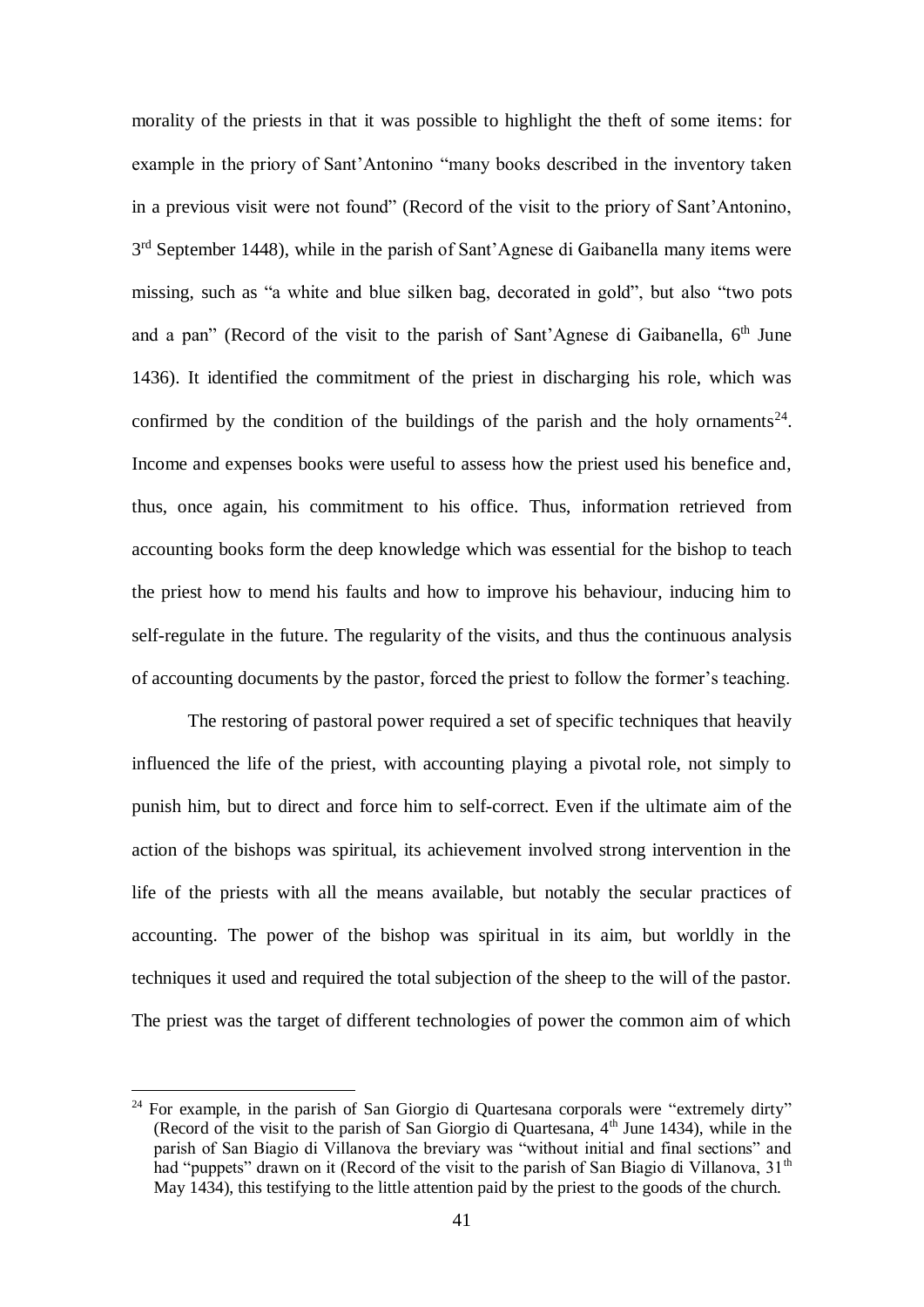was to force him to tell the truth about himself<sup>25</sup> and to extract his truth, providing the means for subsequent spiritual direction that could rely on an individualized teaching. The presence of several highly detailed tools revealed the will of the pastor to force the priest to account for his use of money and assets of the Church, which was essential to the spreading of the Word of God as prescribed by the *Constitutiones*.

#### **Conclusion**

 $\overline{a}$ 

This study of the religious reform of Ferrara has shown the critical contributions of accounting as a technology of power for achieving control and direction of the clerics in the 15th century Diocese of Ferrara, when bishops Giovanni Tavelli da Tossignano and Francesco Dal Legname sought to implement the reform demanded by Pope Eugenius IV to tackle counter-conducts and reinstate the authority of the Church. Evidence from 15th century Latin documents shows how the reforming discourse of the bishops sought to impact on the three cornerstones of the Christian pastorate: *salvation*, *law* and *truth*. Through pastoral visits, after amending the "regime of truth" of the diocese based on the *Constitutiones* to make it consistent with the principles of the reform, the bishops were able to regain control of *omnes et singulatim*, aiming at the *salvation* of the whole diocese and of every cleric. Moreover, they sought to impose ecclesiastical *law*, which required a total subjugation of the priest to the bishop, with the former acknowledging the primacy of the master and denying the priest his will. The extraction of *truth* from the priest through an outright confession of his morality, ability in discharging his duty and use of the Church's assets was a fundamental means for an individualized "spiritual direction", the aim of which was the fulfilment of the bishops' truth.

<sup>&</sup>lt;sup>25</sup> Some of the principles imposed by the *Constitutiones* were fully consistent with this aim, preventing the cleric from lying (especially *Constitutio* XLII and XLIV).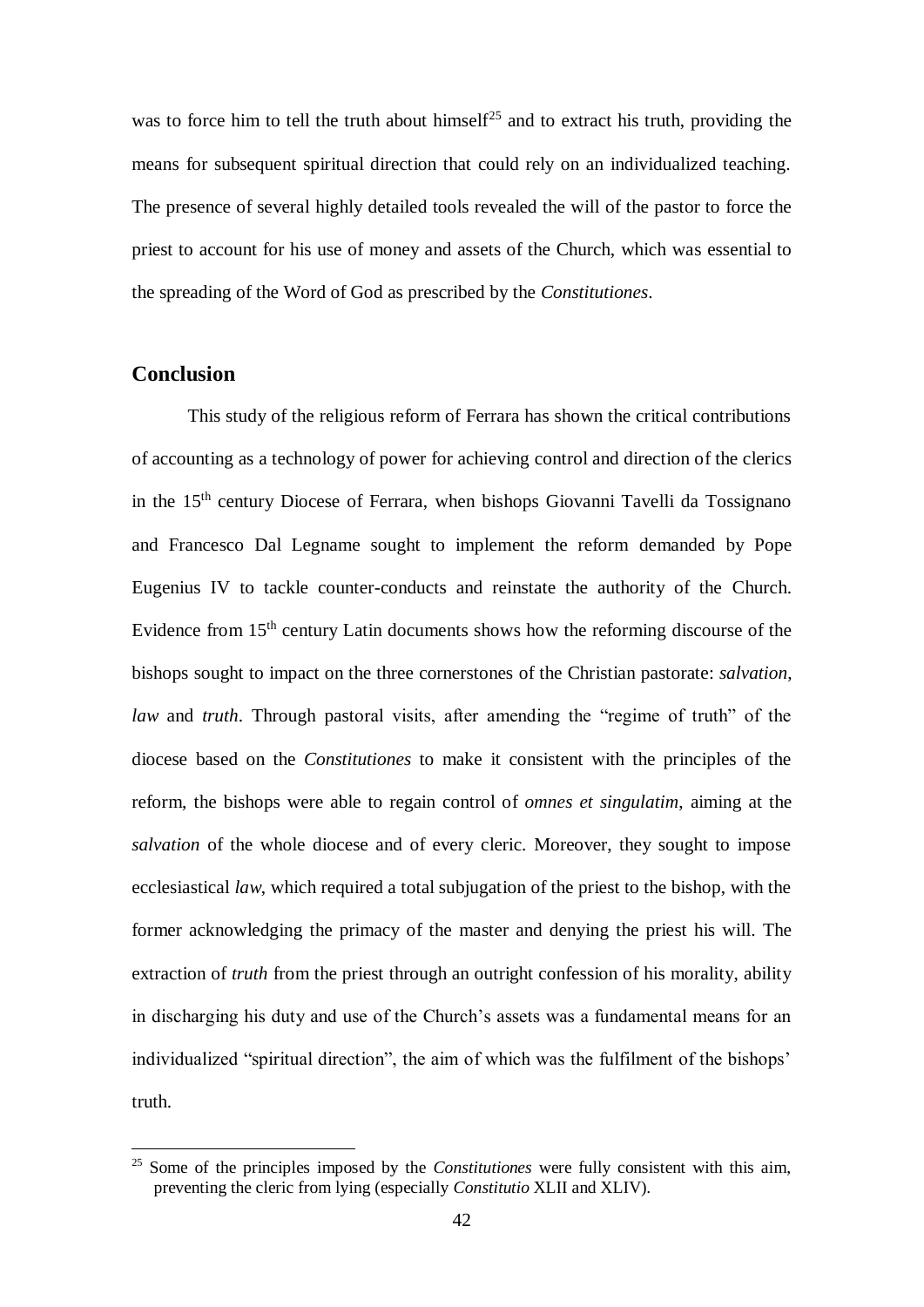The extraction of truth and subsequent direction of a priest's conscience were the cornerstones of the reforming action of Giovanni Tavelli da Tossignano and Francesco Dal Legname, who clearly aimed at reinstating the Church's pastoral power in the 15th century Diocese of Ferrara. The exercise of power through this process of "probing, investigation, questioning and request for explanation" (Loft 1986, p. 140) increased the docility of the cleric, inducing him to self-regulate consistently with the truth imposed by the bishops. In their attempt to restore the Church's pastoral power the bishops, through an examination of the priest which involved the use of accounting tools, reinforced the exercise of their power and the obedience of their parishioners as a result of a never-ending extraction of truth by the latter, allowing *their* truth to be fulfilled. Their action took the form of a "government through truth" (Domenicali 2008, p. 169). This process of production of the truth and spiritual direction was further reinforced by the presence of a witness, the notary, who carefully wrote down all the results, thereby underlining the prominence of "written techniques for the act of governing" (Miller and Rose, 1990, p. 5). The strengths and weaknesses of the cleric and the teachings of the bishops were clearly documented and, therefore, unquestionable, this further reinforcing the primacy of the bishop and compelling the priest to correct his behaviour in the future. Through the visits and all the technologies they involved, each cleric was objectified, individualized in his abilities and sins as a result of the truth that had been extracted from him. This process ended with the priest being compelled to renounce his will and put his life in the pastor's care, inducing him to self-regulate consistently with the new regime of truth imposed by the bishops. In this process, accounting in the 15<sup>th</sup> century Diocese of Ferrara did not mainly serve the purpose of highlighting the value of the Church's assets, securing a better collection of money or even assessing cash outflows and inflows in order to inform financial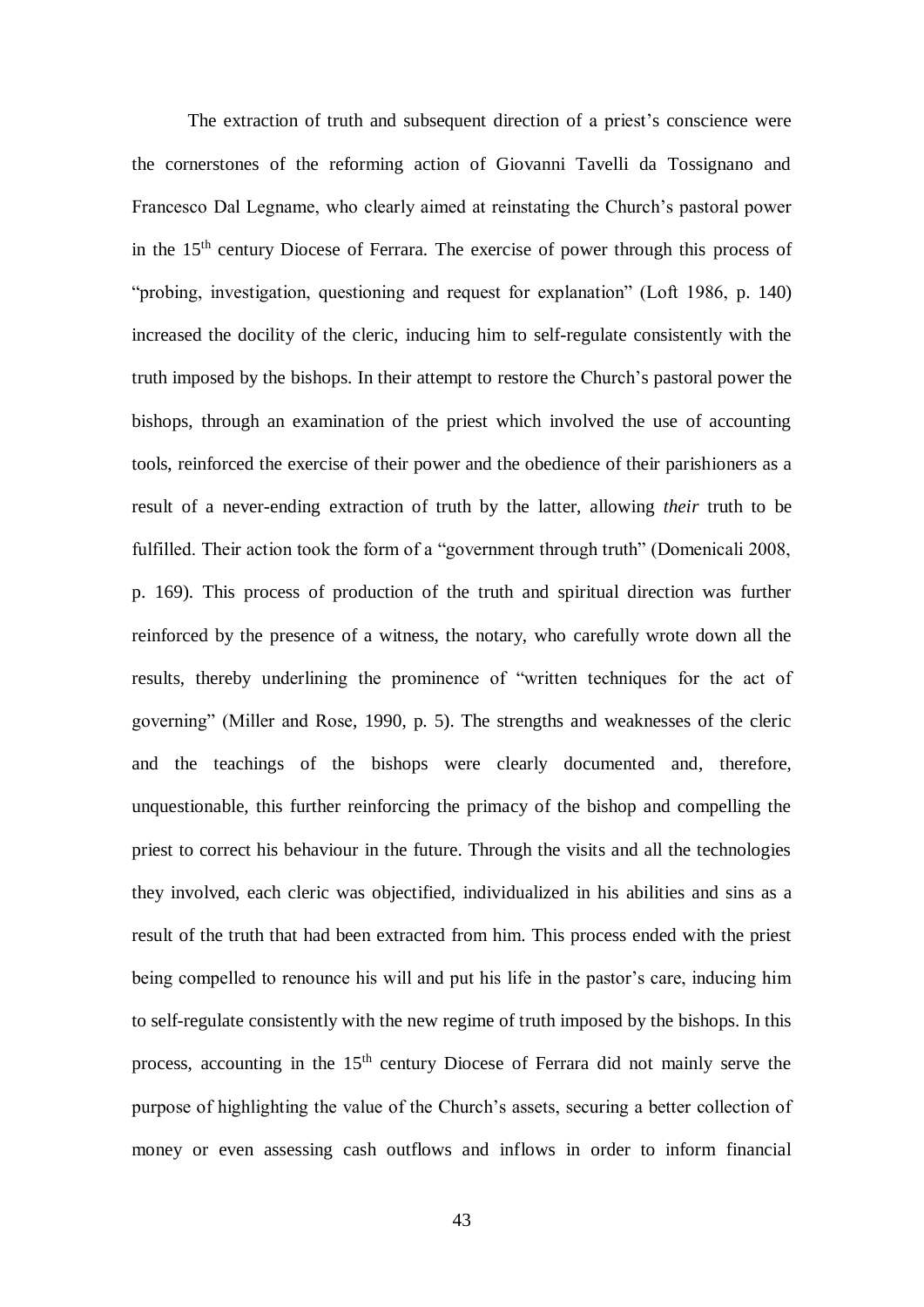decisions, but was a powerful technology shaped by power, the goal of which was to "mould the behaviour" (Baños *et al.*, 2005, p. 207) of the priests, making it consistent with the ends of the bishops' reform and, thus, to the revival of pastoral power.

Accounting was a pivotal technology of power in the reforming discourse of the bishop in that it reinforced the three constituents of the Christian pastorate. Inventories and income and expenses books provided the bishops with essential information for the *salvation* of souls, on both the whole diocese (most common sources of income or expense, general state of the assets of the Church) and each parish, individualizing each cleric and allowing a judgement about him by the means of his actions. Accounting was also a means to reinstate the primacy of the pastor to impose his *law*, by enhancing the bishops' act of government (Miller and Rose, 1990) and making clerics aware of this monitoring (Hoskin and Macve, 1986). Accounting was a tool for an accurate extraction of *truth* from the priest, verifying his previous assertions and indirectly assessing his morality, his ability in discharging his role through his use of the Church's assets and of his benefice. Highly detailed inventories and account books in narrative form were powerful technologies to force the priest to constantly tell the truth about himself, an integral part of the confession which the priest had to undergo to produce his truth and allowing the bishop to direct the priest's soul in an individualized way.

The priest was the target of different technologies of power, the goal of which was to recognise the primacy of the bishop, allowing control of all and each in the parish and through the extraction of his truth compelling the priest to self-regulate. Accounting, far from being a neutral tool for enhancing economic rationality, was an integral part of the bishop's plan to reinstate pastoral power, shaped by power itself and aiming at moulding the priest's conduct, giving visibility to each cleric and objectifying abstract phenomena (Stewart, 1992) such as his morality and his respect for his role and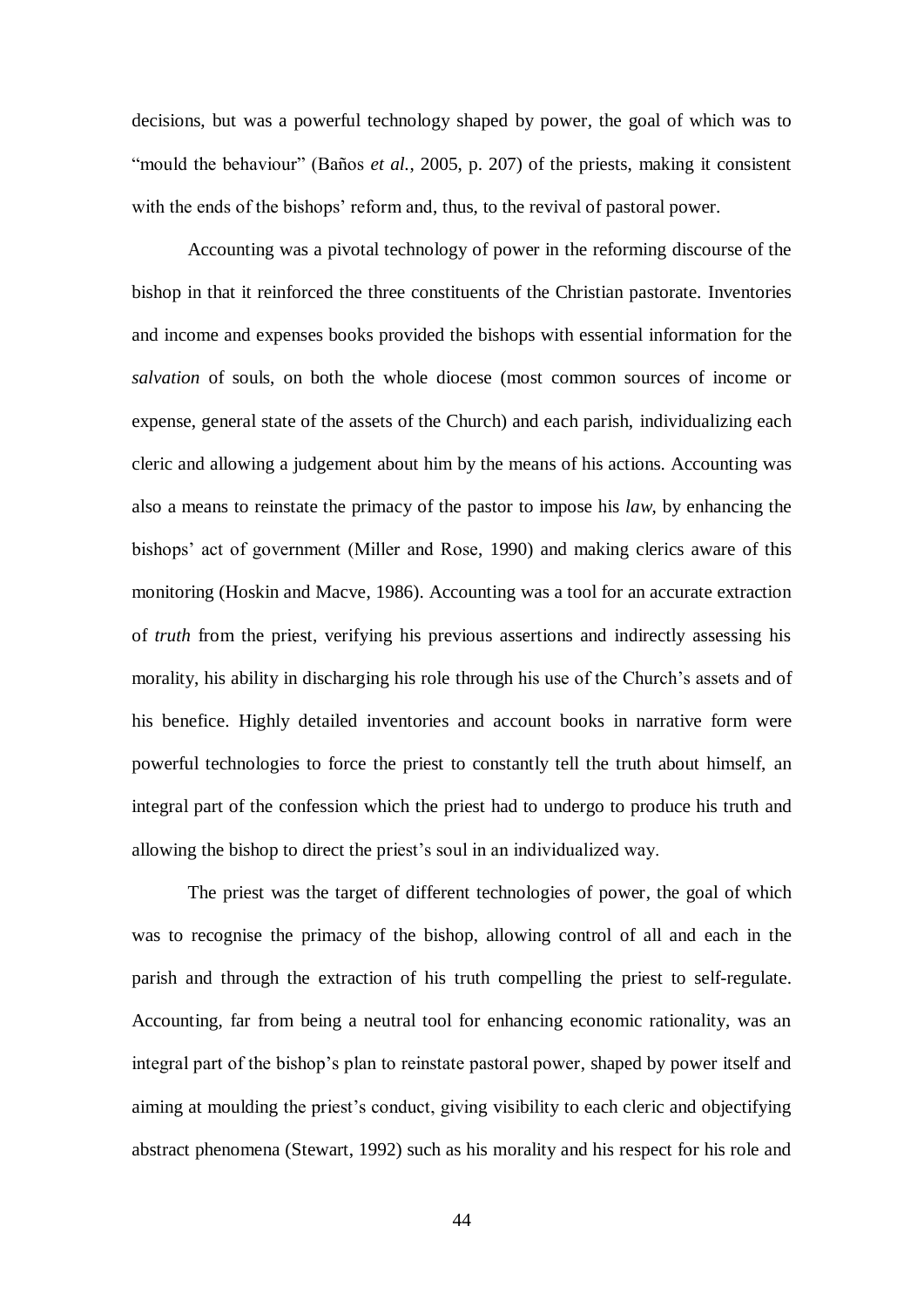for the assets of the Church, making them thinkable and, thus, controllable (Robson, 1992; Álvarez-Dardet *et al.*, 2002). The focus on people rather than on a territory, the complex interplay of *salvation*, *law* and *truth*, in which accounting played a key role, with the master exercising a totalizing and individualizing control on people who had to pay him unconditional obedience and whose truth was constantly extracted from them through confession demonstrates how pastoral power anticipated governmentality, providing the means for the creation of the modern subject.

This work could be extended by analysing the role of accounting within the Diocese of Ferrara in the  $16<sup>th</sup>$  century, and in particular during the Counter-Reformation, to verify if and how it supported the attempt to reinstate the pastoral role of the Roman Catholic Church when it had to face the rise of the Protestant movement. The dramatic changes within the government of the Church but also of the state (Foucault, 2007, p. 167) in an epoch in which pastoral power far from being defeated started to pervade aspects of people's everyday life other than the religious, might have altered the role of accounting in the diocese.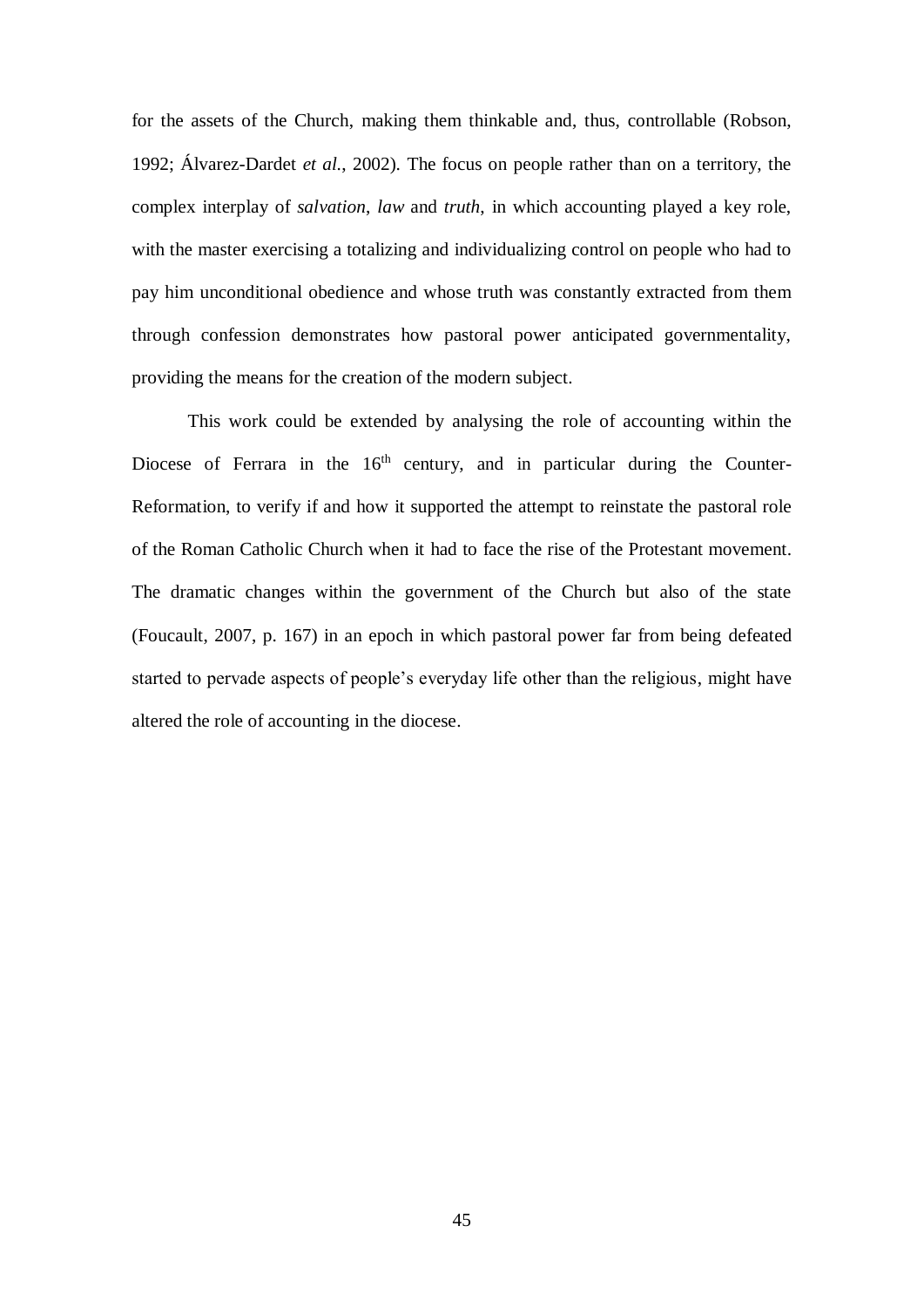## Appendix

### *The Constitutiones Synodalium.*

Those amended by Giovanni Tavelli da Tossignano (XIV, XV, XVII, XVIII, XXIV, XXVI, XXIX, XXX and LVIII) or added by Francesco Dal Legname (LIX, LX and LXI) are presented in italics.

| N.                 | Latin Title                                                              | English Title                                    |
|--------------------|--------------------------------------------------------------------------|--------------------------------------------------|
| I                  | De Officio Divino                                                        | The Divine Duty                                  |
| $\rm II$           | De munditia Ecclesia, Paramentis et                                      | Church, Vestments<br>Pots<br>and                 |
|                    | Vasis                                                                    | cleanliness                                      |
| III                | De Aqua Sancta                                                           | <b>Holy Water</b>                                |
| IV                 | De Missa et Sacerdotibus novis                                           | Mass and new Priests                             |
| V                  | De Corpore Christi                                                       | <b>Sacramental Bread</b>                         |
| VI                 | De sacramentis Baptisimi, Extrema                                        | Baptism, Anointing of the sick,                  |
|                    | unctionis et Confirmationis                                              | Confirmation                                     |
| <b>VII</b>         | De Poenitentia, et Confessione,                                          | Penance                                          |
| <b>VIII</b>        | casibus<br>Poenitentialibus<br>De                                        | Penitential cases reserved to the                |
|                    | Episcopo reservatis                                                      | <b>Bishop</b>                                    |
| IX                 | De prerogativa Majoris Ecclesiae                                         | Primacy of the Cathedral                         |
| X                  | Processionibus<br>De<br>et<br>quod                                       | Procession and yearly Synod                      |
|                    | annuatim veniatur ad Synodum                                             |                                                  |
| XI                 | volentibus<br>ad<br>ordines<br>De                                        | People willing to be ordained and                |
|                    | promoveri, et eorum ordinatione,                                         | their ordination                                 |
| XII                | De Tonsura et habitu clericali                                           | Tonsure and clerical attitude                    |
| XIII               | De Conversis et habitu eorum                                             | Converts and their attitude                      |
| <i>XIV</i>         | De Canonica Institutione                                                 | <b>Canonical Appointment</b>                     |
|                    | De Monachis, vel Canonicis, vel                                          | Ordaining Monks, Canons or Clerics               |
| XV                 | Clericis non recipiendis et non                                          | without the Bishop's permission is               |
|                    | absque<br>licentia<br>instituendis                                       | forbidden                                        |
|                    | Episcopi                                                                 |                                                  |
|                    | De Clericis assumendis secundum                                          | Clerics must be hired in accordance              |
| XVI                | facultates Ecclesiarum                                                   | with the financial capacity of the               |
|                    |                                                                          | Church                                           |
| <b>XVII</b>        | Ecclesiis<br>spectantibus<br>De<br>ad                                    | Churches appertaining to the Bishop              |
|                    | collationem Episcopi                                                     |                                                  |
| <b>XVIII</b>       | Plurimis<br>beneficiis<br>De                                             | Holding more than a benefice is                  |
|                    | Ecclesiasticis non recipiendis                                           | forbidden                                        |
| <b>XIX</b>         | De morte vel absentia clericorum                                         | Cleric's death or absence                        |
| XX                 | qualitate<br>De<br>aetate<br>et                                          | Age and skills of people to be                   |
|                    | assumendorum ad regimen                                                  | appointed as rector of a Parish                  |
| XXI<br><b>XXII</b> | De uno Prelato eligendo et habendo                                       | In every Church there must be only<br>one Rector |
|                    | in qualibet Ecclesia<br>De Predicatione verbi Dei                        | Preaching the Word of God                        |
|                    |                                                                          | Clerics' visits                                  |
| <b>XXIII</b>       | De visitation facienda per Prelatos<br>De Sacerdotibus extraneis et cura |                                                  |
| <b>XXIV</b>        |                                                                          | Parishes cannot be ruled by foreign<br>Priests   |
|                    | Populi<br>Parochiae<br>eis<br>non<br>committenda                         |                                                  |
|                    |                                                                          |                                                  |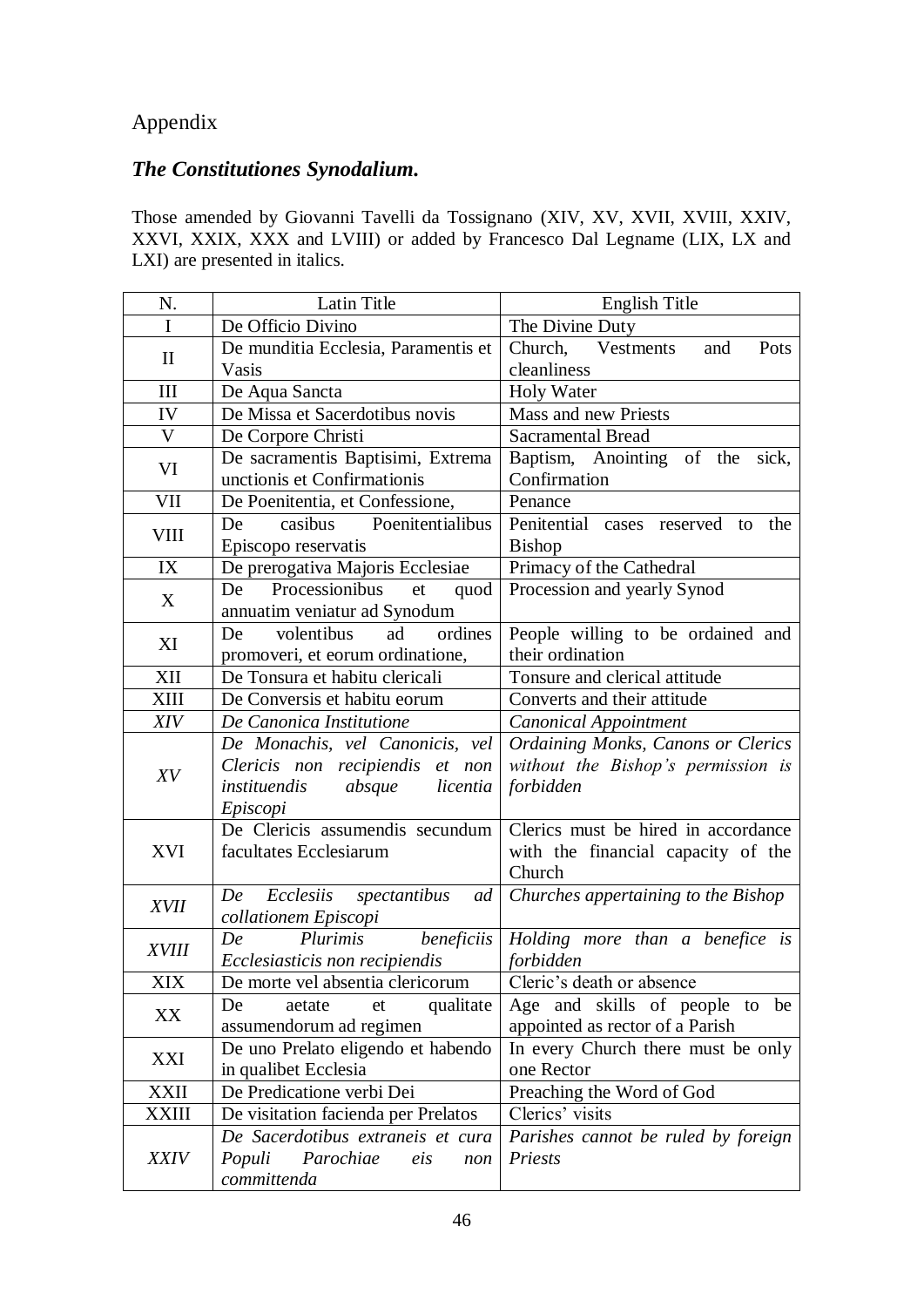| XXV            | officialibus instituendis in Church officials<br>De |                                                      |
|----------------|-----------------------------------------------------|------------------------------------------------------|
|                | Ecclesiis per Prelatos                              |                                                      |
| <b>XXVI</b>    | bonis<br><i>possessionibus, et</i><br>De            | Possessions and goods of the Church                  |
|                | Eccelsiarum non alienandis, nec                     | must not be sold or bound                            |
|                | obligandis                                          |                                                      |
| <b>XXVII</b>   | De debitis non contahendis in                       | Debts must be avoided                                |
|                | Ecclesiis                                           |                                                      |
| <b>XXVIII</b>  | De possessionibus Ecclesiae per                     | Church's possessions must not be                     |
|                | Clericos non admittendis                            | used for Clerics' personal benefit                   |
| <b>XXIX</b>    | De Bonis alicujus Ecclesiae iniuste                 | The assets of any church must not be                 |
|                | habitis, vel occupatis, aut habendis,               | unjustly occupied                                    |
|                | vel occupandis                                      |                                                      |
| <b>XXX</b>     | De Decimis                                          | <b>Tithes</b>                                        |
| XXXI           | continentia<br>De<br>honestate<br>et                | Clerics' probity and continence                      |
|                | Clericorum                                          |                                                      |
| <b>XXXII</b>   | De Clericis Usurariis                               | Clerics exercising Usury                             |
|                | De acusationibus, testificationibus                 | Clerics' accusations, depositions and                |
| <b>XXXIII</b>  | et juramentis Clericorum in Curia                   | oaths in secular courts                              |
|                | seculari<br>De Ecclesiasticis non trahendis ad      | Clerics cannot be summoned                           |
| <b>XXXIV</b>   | curiam Secularem                                    | to                                                   |
| XXXV           | De Clericis euntibus de nocte                       | appear before secular courts                         |
| XXXVI          | De Clericis percussoribus                           | Clerics going out at night<br>Clerics hitting people |
| XXXVII         | De Clericis arma portantibus                        | Clerics taking weapons                               |
|                | De tabernis, choreis<br>ludo<br>et                  | Drinking, singing, dancing<br>and                    |
| <b>XXXVIII</b> | taxillorum vitandis                                 | gambling must be avoided                             |
|                | contrahentibus<br>Clericis<br>De                    | Clerics practically married                          |
| <b>XXXIX</b>   | matrimonium de facto                                |                                                      |
| <b>XL</b>      | De vitando accessu ad Monasteria                    | Accessing Monasteries is forbidden                   |
|                | De acquisitis et comparatis per                     | How Clerics should make purchases                    |
| <b>XLI</b>     | clericos et forma instrumentorum                    |                                                      |
| <b>XLII</b>    | De instrumentis fictitiis et simulatis              | Fictitious and fake legal documents                  |
| <b>XLIII</b>   | De sortilegiis                                      | Sorceries                                            |
| XLIV           | De Falsario and falso Testimonio                    | Forger and false witness                             |
| <b>XLV</b>     | De Incendiariis                                     | Pyromaniacs                                          |
| <b>XLVI</b>    | De Usurariis                                        | Usurers                                              |
| <b>XLVII</b>   | De Excommunicatis                                   | Excommunicated people                                |
| <b>XLVIII</b>  | De Appellationibus                                  | Appeals                                              |
|                | Commissariis<br>Heredibus<br>De<br>et               | Commissioners and heirs                              |
| <b>XLIX</b>    | Defunctorum                                         |                                                      |
|                | ultimis<br>testamentis<br>De<br>et                  | Last will and testament                              |
| L              | voluntatibus                                        |                                                      |
| LI             | De exceptionibus dilatoriis                         | Dilatory pleas                                       |
| LII            | De Statutis et Ordinamentis contra                  | Statutes and Laws against Church's                   |
|                | libertatem Ecclesia                                 | freedom                                              |
| <b>LIII</b>    | munitionibus<br>faciendis<br>De<br>non              | It is forbidden to create barriers                   |
|                | contra Episcopum vel ejus familiam                  | against the Bishop or his assistants                 |
| <b>LIV</b>     | De Bannitis Communis Ferraria                       | People banned from the Commune of                    |
|                |                                                     | Ferrara                                              |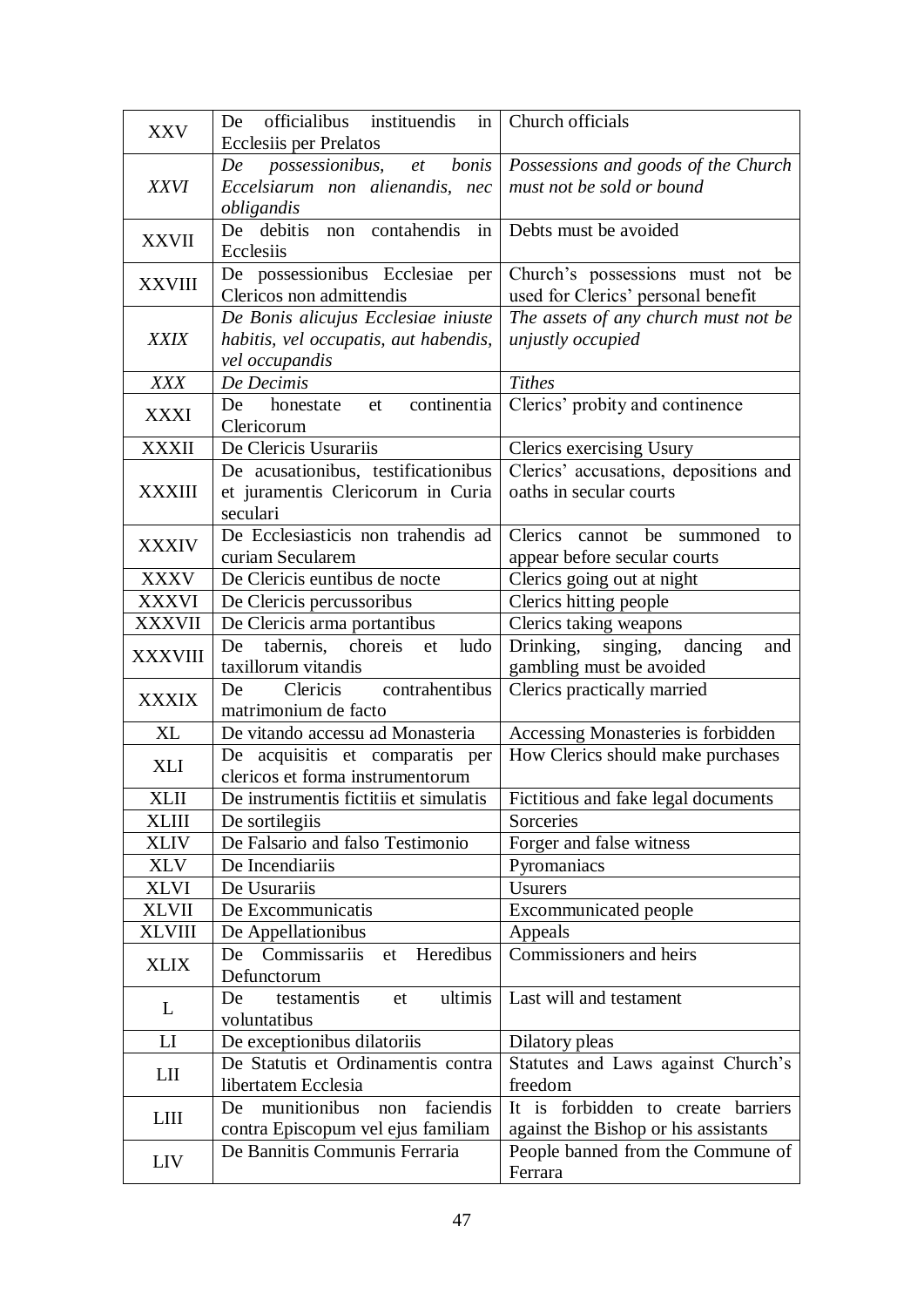| LV           | De Notariis extraneis                | Foreign notaries                      |
|--------------|--------------------------------------|---------------------------------------|
| <b>LVI</b>   | De Constitutionibus duabus vicibus   | Constitutiones must be read twice a   |
|              | in anno legendis                     | year                                  |
| <b>LVII</b>  | abrogatione<br>De<br>veterum         | Abrogation of old constitutiones      |
|              | constitutionum                       |                                       |
| <b>LVIII</b> | Quod absentes se ab Ecclesiis ultra  | Clerics leaving their Church without  |
|              | dies sine licentia<br>quindecim      | permission for more than 15 days are  |
|              | Episcopi sint ipso facto private     | to be deprived of the Church itself   |
|              | Ecclesiis                            |                                       |
| <b>LIX</b>   | domibus<br>De<br>pauperum<br>non     | The houses for poor people cannot be  |
|              | concedentis nisi per quinquennium    | rented out for more than 5 years      |
| LX           | in canonica<br>domibus<br>De         | Rectories can be rented out only to   |
|              | existentibus<br>non locandis<br>nisi | <b>Clerics</b>                        |
|              | presbiteris                          |                                       |
| <b>LXI</b>   | beneficiorum<br>De domibus<br>non    | Houses which are part of the benefice |
|              | deputandis pro taberna bel alio usu  | cannot be rented out to be used as    |
|              | inhonesto                            | taverns or for other unethical use    |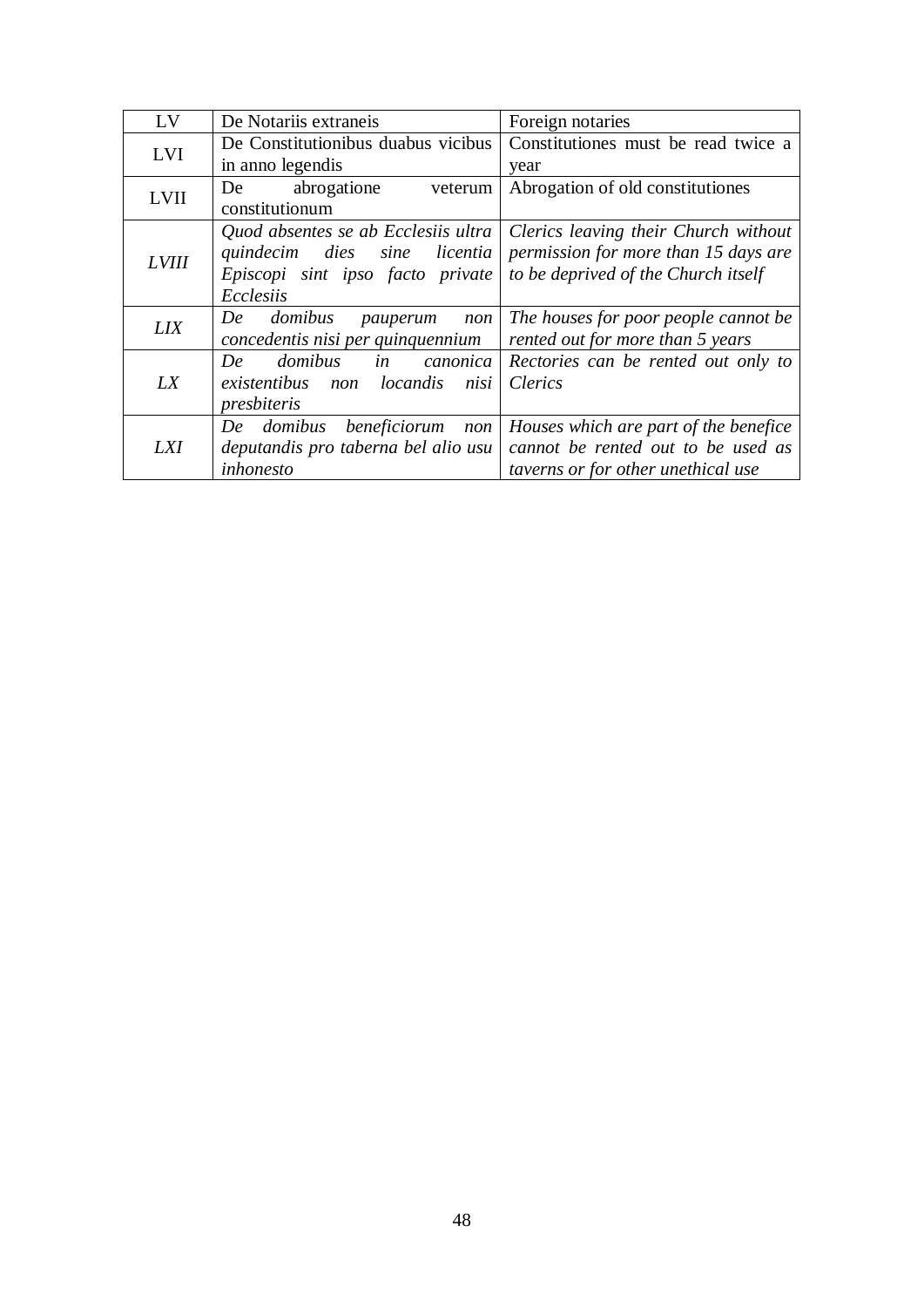#### **References**

#### **Primary sources**

#### *Historical Archive of the Diocese of Ferrara*

Catastri (1253-1792).

Constitutiones Synodalium (1332-1559).

Visitationes civitatis et burgorum (quaternus) primus in civitate (1432-1438).

Liber visitationum primus in Diocesi Ferrariae (1434-1436).

- Quaternus visitationum civitatis et burgorum Ferrariae, secundus in civitate (1440- 1446).
- Visitationes civitatis et diocesis Ferrarie tercius in civitate et Diocesi tempore R.mi Francisci de Padua Episcopi Ferrariae (1447-1450).

#### **Secondary sources**

- Aho, J., 2005. *Confession and bookkeeping. The religious, moral and rhetorical roots of modern accounting*. Albany: State University of New York.
- Álvarez-Dardet, C., Baños, J., Carrasco, F. 2002. Accounting and control in the founding of the new settlements of Sierra Morena and Andalucia 1767-72. *European Accounting Review* 11, no. 2: 419-39.
- Annisette, M., 2006. People and periods untouched by accounting history: an ancient Yoruba practice. *Accounting History* 11, no.4: 399-417.
- Antonelli, V., D'Alessio, R., 2011. *Gli studi di Storia della Ragioneria dall'Unita d'Italia ad oggi. Evidenze, interpretazioni e comparazioni in tema di autori, opera, oggetto e metodo*. Milano: FrancoAngeli.
- Armstrong, P., 1994. The influence of Michel Foucault on accounting research, *Critical Perspectives on Accounting* 5, no. 1: 25-55.
- Balboni, D., 1958. I sinodi diocesani di Ferrara. Analecta Ferrariensa 1, no. 1: 113-42.
- Baños, J., Gutierrez, F., Álvarez-Dardet, C., Carrasco, F.. 2005. Govern(mentality) and accounting: the influence of different Enlightenment discourses in two Spanish cases (1761-1777). *Abacus* 41, no. 2: 181-210.
- Beresford, A. D., 2003. Foucault's theory of governance and the deterrence of internet fraud. *Administration and Society* 35, no. 1: 82-103.
- Bigoni, M., Deidda Gagliardo, E., Funnell, W., 2013. Rethinking the sacred and secular divide. Accounting and accountability practices in the Diocese of Ferrara (1431- 1457). *Accounting, Auditing & Accountability Journal* 26, no. 4: 567-94.
- Booth, P. 1993. Accounting in churches. A research framework and agenda. *Accounting, Auditing & Accountability Journal* 6, no. 4: 37-67.
- Booth, P. 1995. *Management control in a voluntary organization – Accounting and accountants in organizational context*. New York: Garland Publishing.
- Boyce, G., Davids, C., 2004. The dimensions of governmentality studies in accounting: complementary and critical potentials. *Fourth Asia Pacific interdisciplinary research in accounting conference*, Singapore.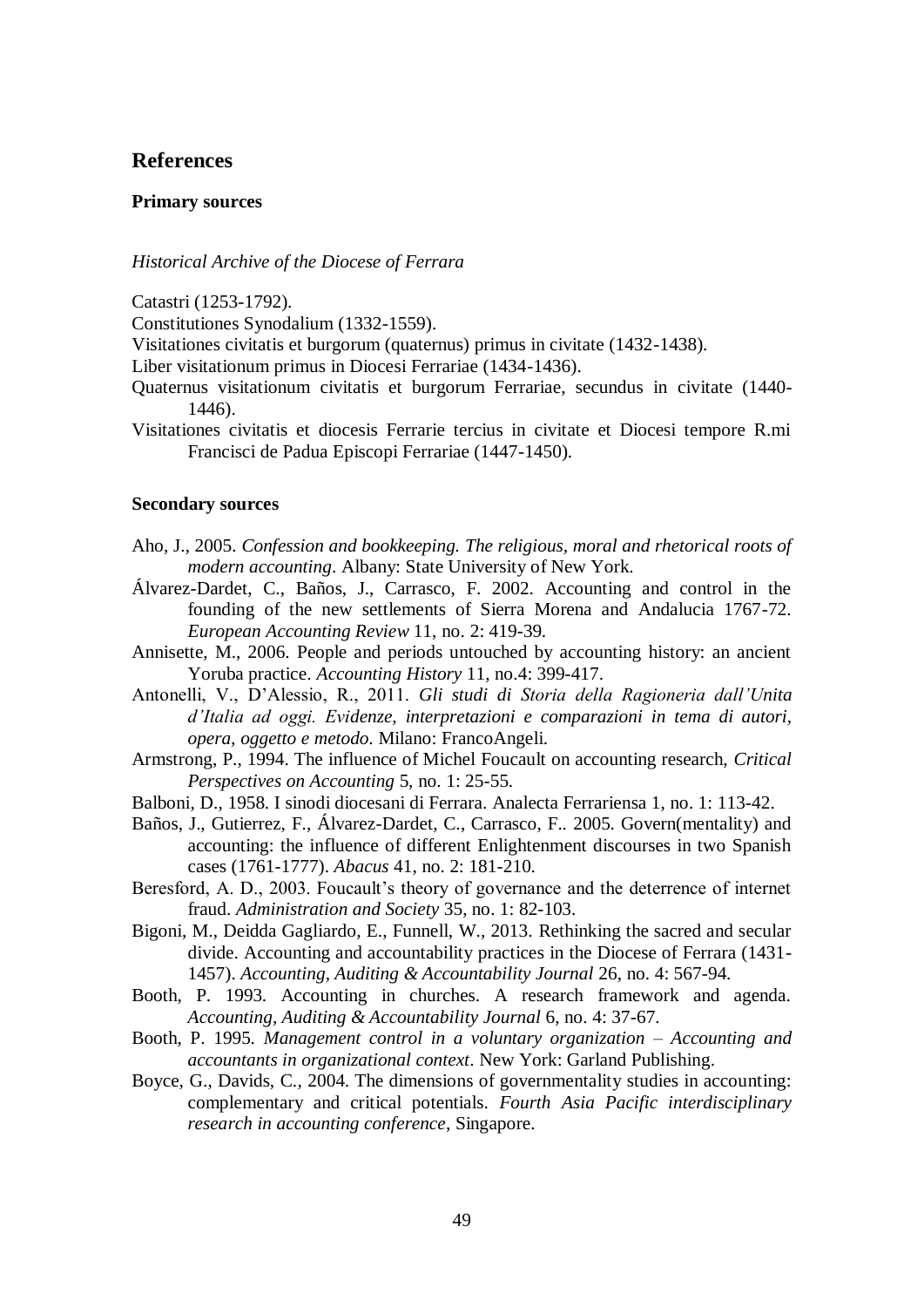- Burchell, S., Clubb, C., Hopwood, A. G., Hughes, J., Nahaphiet, J. 1980. The roles of accounting in organizations and society. *Accounting, Organizations and Society* 5, no. 1: 5-27.
- Burchell, S., Clubb, C., Hopwood, A. G. 1985. Accounting in its social context: towards a history of value added in the United Kingdom. *Accounting, Organizations and Society* 10, no. 4: 381-413.
- Carmona, S. 2004. Accounting history research and its diffusion in an international context. *Accounting History* 9, no.3: 389-402.
- Carnegie, G. D., Rodrigues L. L. 2007. Exploring dimensions of the international accounting history community. *Accounting History* 12, no. 4: 441-464.
- Chiapello, E., Baker, C. R., 2011. The introduction of French theory into English language accounting research. *Accounting, Auditing & Accountability Journal* 24, no. 2: 140-60.
- Domenicali, M., 2008. Biopolitica e libertà in Michel Foucualt. *Annali Online dello IUSS* 2, no 1: 1-252.
- Dean, M., 1992. A genealogy of the government of poverty, *Economy and Society* 21, no 3: 215-51.
- Dean, M., 1999. *Governmentality: power and rule in modern society*. London: Sage.
- Dreyfus, H. L., Rabinow, P., 1983. *Michel Foucault, Beyond Structuralism and Hermeneutics*, 2<sup>nd</sup> edition. Chicago: University of Chicago Press.
- Drury, C., 1988. Management and cost accounting, 2<sup>nd</sup> edition. London: Chapman and Hall.
- Ferraresi, G. 1969a. *Il Beato Giovanni Tavelli da Tossignano e la riforma di Ferrara nel Quattrocento*, Vol. 1. Brescia: Morcelliana.
- Ferraresi, G. 1969b. *Il Beato Giovanni Tavelli da Tossignano e la riforma di Ferrara nel Quattrocento*, Vol. 3. Brescia: Morcelliana.
- Foucault, M., 1976. *Sorvegliare e punire. Nascita della prigione*. Torino: Einaudi.
- Foucault, M., 1983a. The subject and power. In *Michel Foucault, Beyond Structuralism and Hermeneutics*, H. L. Dreyfus and P. Rabinow eds., 208-26, 2nd edition. Chicago: University of Chicago Press.
- Foucault, M., 1991. Governmentality. In *The Foucault effect. Studies in governmentality*, G. Burchell, C. Gordon and P. Miller eds., 87-104. Chicago: University of Chicago Press.
- Foucault, M., 1997. La verità e le forme giuridiche. In *Archivio Foucault 2. 1971-1977. Poteri, saperi, strategie*, A. Dal Lago ed., 83-165. Milano: Feltrinelli.
- Foucault, M., 2000. Truth and power. In *The Foucault reader*, P. Rabinow ed., 51-75. New York: Pantheon Books.
- Foucault, M., 2001. Omnes et singulatim. Verso una critica della ragion politica. In *Biopolitica e liberalismo. Detti e scritti su potere ed etica (1975-1984)*, O. Marzocca ed., 107-46. Napoli: Medusa.
- Foucault, M., 2003. *Society must be defended*. New York: Picador.
- Foucault, M., 2007. *Sicurezza, territorio, popolazione. Corso al Collège de France (1977-1978)*. Milano: Feltrinelli.
- Fúnez, D. R., 2005. The interface of disciplinary practices and accounting: the case of the Royal Tobacco Factory of Sevilla, 1761-1790. *Accounting History* 10, no. 1: 71-97.
- Gill, J. 1961. *Eugenius IV, Pope of Christian union*. Westminster: Newman Press.
- Golder, B., 2007. Foucault and the genealogy of pastoral power. *Radical Philosophy Review* 10, no. 2: 157-76.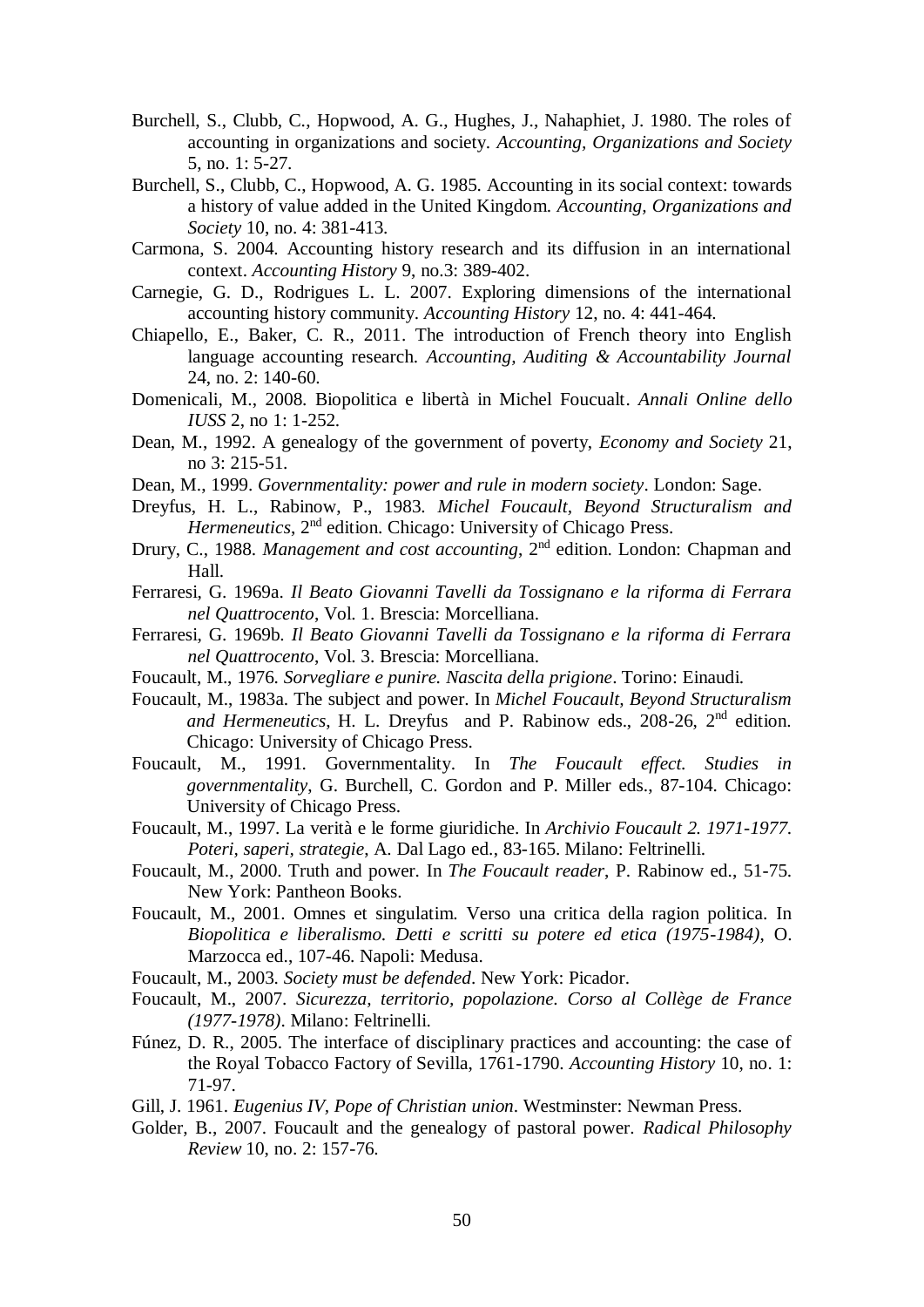- Graham, C., 2010. Accounting and the construction of the retired person. *Accounting, Organizations and Society* 35, no. 1: 23-46.
- Grey, C., 1994. Debating Foucault: a critical reply to Neimark. *Critical Perspectives on Accounting* 5, no. 1: 5-24.
- Hays, D. 2000. Eugenio IV. In *Enciclopedia dei papi*, Vol. II, 634-640. Roma: Istituto della Enciclopedia italiana.
- Hopwood, A. G. 1983. On trying to study accounting in the contexts in which it operates. *Accounting, Organizations and Society* 8, no. 2-3: 287-305.
- Hoskin, K. W., Macve, R., 1986. Accounting and the examination: a genealogy of disciplinary power. *Accounting, Organizations and Society* 11, no. 2: 105-36.
- Hoskin, K. W., Macve, R., 1988. The genesis of accountability: the West Point connection. *Accounting, Organizations and Society* 13, no. 1: 37-73.
- Hoskin, K. W., Macve, R., 1994. Reappraising the genesis of managerialism. A reexamination of the role of accounting at the Springfield Armory. 1815-1845. *Accounting, Auditing & Accountability Journal* 7, no. 2: 4-29.
- Hoskin, K. W., Macve, R., 2000. Knowing more as knowing less? Alternative histories of cost and management accounting in the US and the UK. *The Accounting Historians Journal* 27, no. 1: 91-149.
- Johnson, H. T., 1983. The search for gain in markets and firms: a review of the historical emergence of management accounting systems. *Accounting, Organizations and Society* 8, no. 5: 139-46.
- Jones, M., 2010. Sources of power and infrastructural conditions in medieval governmental accounting. *Accounting, Organizations and Society¸*35, pp.81-94.
- Kearins, K. Hooper, K., 2002. Genealogical method an analysis. *Accounting, Auditing & Accountability Journal* 15, no. 2: 733-57.
- Knights, D., Collinson, D., 1987. Disciplining the shopfloor: a comparison of the disciplinary effects of managerial psychology and financial accounting. *Accounting, Organizations and Society* 12, no. 5: 457-77.
- Kosmala, K., McKernan J. F., 2011. From care of the self to care for the other: neglected aspects of Foucault's late work. *Accounting, Auditing & Accountability Journal* 24, no. 3: 377-402.
- Lai, A., Leoni, G., Stacchezzini, R., Governmentality rationales and calculative devices: the rejection of a seventeenth-century territorial barter proposed by the King of Spain. *Accounting History* 17, no. 3-4: 369-92.
- Latour, B., 1987. *Science in action*. Cambridge: Harvard University Press.
- Laughlin, R. C. 1988. Accounting in its social context: an analysis of the accounting systems of the Church of England. *Accounting Auditing & Accountability Journal* 1, no. 2: 19-42.
- Littleton, A. C. 1966. *Accounting Evolution to 1900*, 2<sup>nd</sup> edition. New York: Russel & Russel.
- Loft, A., 1986. Towards a critical understanding of accounting: the case of cost accounting in the U.K., 1914-1925. *Accounting, Organizations and Society* 11, no. 2: 137-69.
- Marzocca, O., 2001. Introduzione. In *Biopolitica e liberalismo. Detti e scritti su potere ed etica (1975-1984)*, O. Marzocca ed., 5-35. Napoli: Medusa.
- McKinlay, A., Pezet, E., Accounting for Foucault. *Critical Perspectives on Accounting* 21, no. 6: 486-95.
- McKinlay, A., Carter C., Pezet, E., Clegg, S., 2010. Using Foucault to make strategy. *Accounting, Auditing & Accountability Journal* 23, no. 8: 1012-31.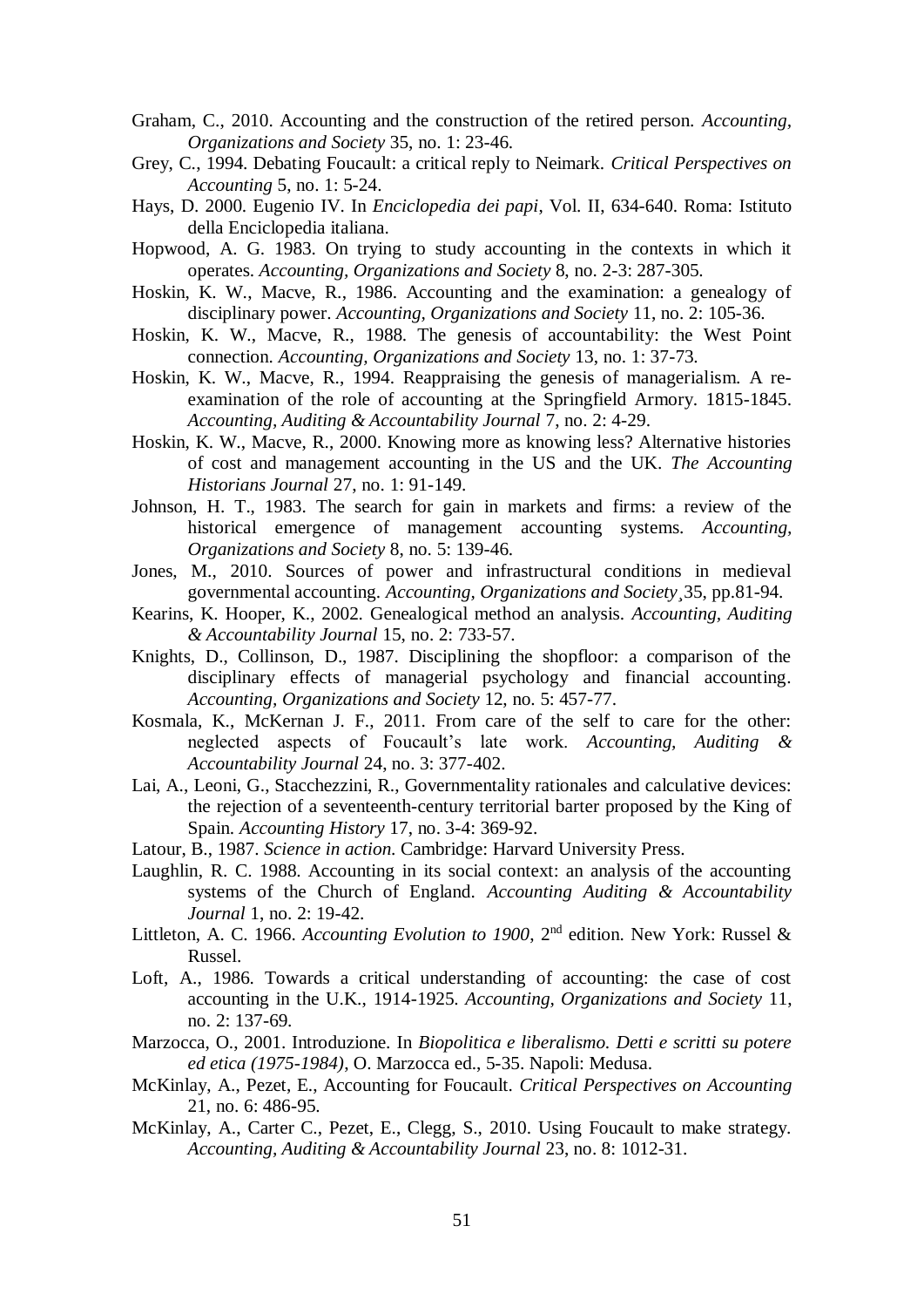- Miller, P., Hopper, T., Laughlin, R., 1991. The new accounting history: an introduction. *Accounting, Organizations and Society* 16, no. 5-6: 396-403.
- Miller, P., Napier, C. J. 1993. Genealogies of calculation. *Accounting, Organizations and Society* 18, no. 7-8: 631-47.
- Miller, P., O'Leary, T., 1987. Accounting and the construction of the governable person. *Accounting, Organizations and Society* 12, no. 3: 235-65.
- Miller, P., O'Leary, T., 1989. Hierarchies and American ideals 1900-1940. *Academy of Management Review* 14, no. 2: 250-65.
- Miller, P., O'Leary, T., 1990. Making accounting practical. *Accounting, Organizations and Society* 15, no. 5: 479-98.
- Miller, P., Rose N., 1990. Governing economic life. *Economy and Society* 19, no. 1: 1- 31.

Napier, C. J., 2006. Accounts of change: 30 years of historical accounting research. *Accounting, Organizations and Society* 31, no. 4-5: 445-507.

- Neu, D., 2000. "Presents" for the "Indians": land, colonialism and accounting in Canada. *Accounting, Organizations and Society* 25, no. 2: 163-84.
- Neu, D., Graham, C., 2006. The birth of a nation: accounting and Canada's first nations, 1860-1900. *Accounting, Organizations and Society* 31, no. 1: 47-76.
- Peverada, E. 1982a. *La visita pastorale del Vescovo Francesco Dal Legname a Ferrara (1447 - 1450)*. Ferrara: Deputazione provinciale di storia patria.
- Peverada, E. 1982b. Appunti di storia ferrarese del Quattrocento. *Giornale Filologico Ferrarese* Suppl. no. 3.

Preston, A. M., 1992. The birth of clinical accounting: a study of the emergence and transformation of discourses on cost and practices of accounting in US hospitals. *Accounting, Organizations and Society* 17, no. 1: 63-100.

- Robson, K., 1992. Accounting numbers as "inscription": action at a distance and the development of accounting. *Accounting, Organizations and Society* 17, no. 7: 685-708.
- Sargiacomo, M., 2009. Accounting for the "good administration of justice": The Farnese State of Abruzzo in the sixteenth century. *Accounting History 14*, no. 3: 235-67.
- Scalabrini, G. A., *Le rendite e le spese della sacristia della Metropolitana di Ferrara*. Biblioteca Comunale Ariostea, Ferrara, cl. I, no. 456.
- Schouppe, J. P. 2008. *Elementi di diritto patrimoniale canonico*. Milano: Giuffrè.
- Smart, B., 1983. *Foucault, Marxism and critique*. London: Routledge & Kegan Paul.
- Spinelli, G. 1992. Cause e caratteristiche della riforma. In *L'Europa del medioevo e del rinascimento*, R. Barbieri and E. Rodriguez eds., 225-29. Milano: Jaca Book.
- Sorrentino, V., 2008. *Il pensiero politico di Foucault*. Roma: Meltemi.
- Stacchezzini, R., 2012. *Accounting e potere. Il contributo interpretative del governmentality framework*. Milano: FrancoAngeli.
- Stewart, R. E., 1992. Pluralizing our past: Foucault in accounting history. *Accounting, Auditing & Accountability Journal* 5, no. 2: 57-73.
- Walker, S. P., 2010. Child accounting and "the handling of human souls". *Accounting, Organizations and Society* 35, no. 6: 628-57.
- Watts, R. L., Zimmerman, J. L. 1986. *Positive accounting theory*. Englewood Cliffs. NJ: Prentice Hall.
- Williams, B. Wines, G. 2006. The first 10 years of Accounting History as an international refereed journal. *Accounting History* 11, no. 4: 419-45.